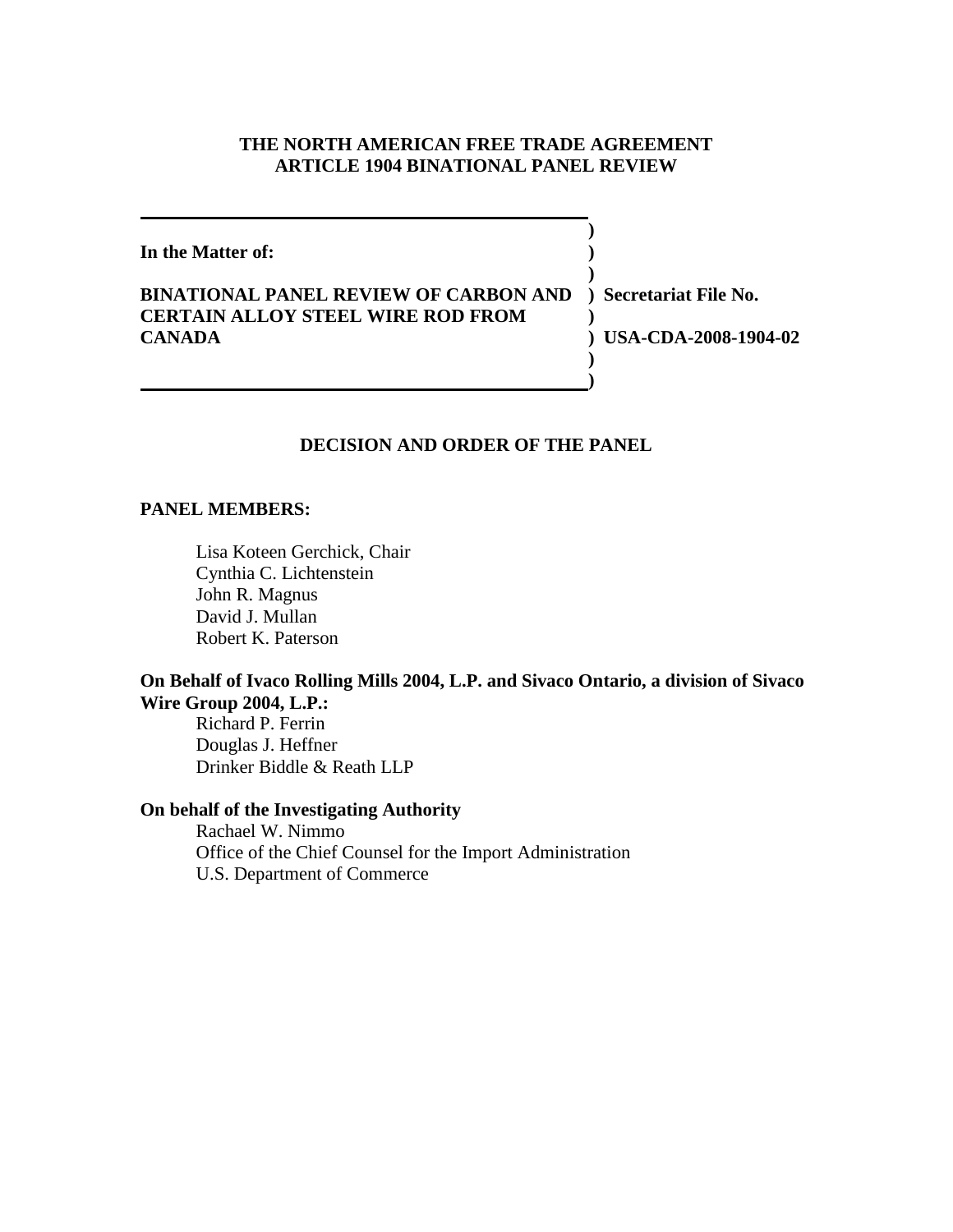## **I. INTRODUCTION**

This Binational Panel ("Panel") has been established pursuant to Article 1904.2 of the North American Free Trade Agreement ("NAFTA"). The Panel was constituted to review *Carbon and Certain Alloy Steel Wire Rod from Canada: Final Results of Antidumping Duty Administrative Review*, 73 Fed. Reg. 26,958 (May 12, 2008) ("Final Determination").

On June 6, 2008, Ivaco Rolling Mills 2004 L.P. and Sivaco Ontario, a division of Sivaco Wire Group 2004 L.P. (collectively, "Ivaco" or "Complainant"), filed a First Request for Panel Review with the United States Section of the NAFTA Secretariat. *North American Free-Trade Agreement, Article 1904 NAFTA Panel Reviews; Request for Panel Review,* 73 Fed. Reg. 35,370 (June 23, 2008). On July 7, 2008, Complainant, which consists of the respondent Canadian producers, exporters and U.S. importers of the subject merchandise, filed a complaint challenging the Final Determination of the fourth administrative review conducted by the Department of Commerce, International Trade Administration ("Commerce" or "the Investigating Authority"). The Investigating Authority filed a Notice of Appearance and Motion to File Out of Time in opposition to Ivaco's complaint on August 1, 2008. The Panel granted the Investigating Authority's motion on July 20, 2011. The Panel convened a hearing in Washington, DC on October 13, 2011, where counsel for Ivaco and the Investigating Authority appeared and participated in oral argument.

In accordance with Article 1904.8 of NAFTA, for reasons more fully set out below, and on the basis of evidence in the administrative record, the applicable law, the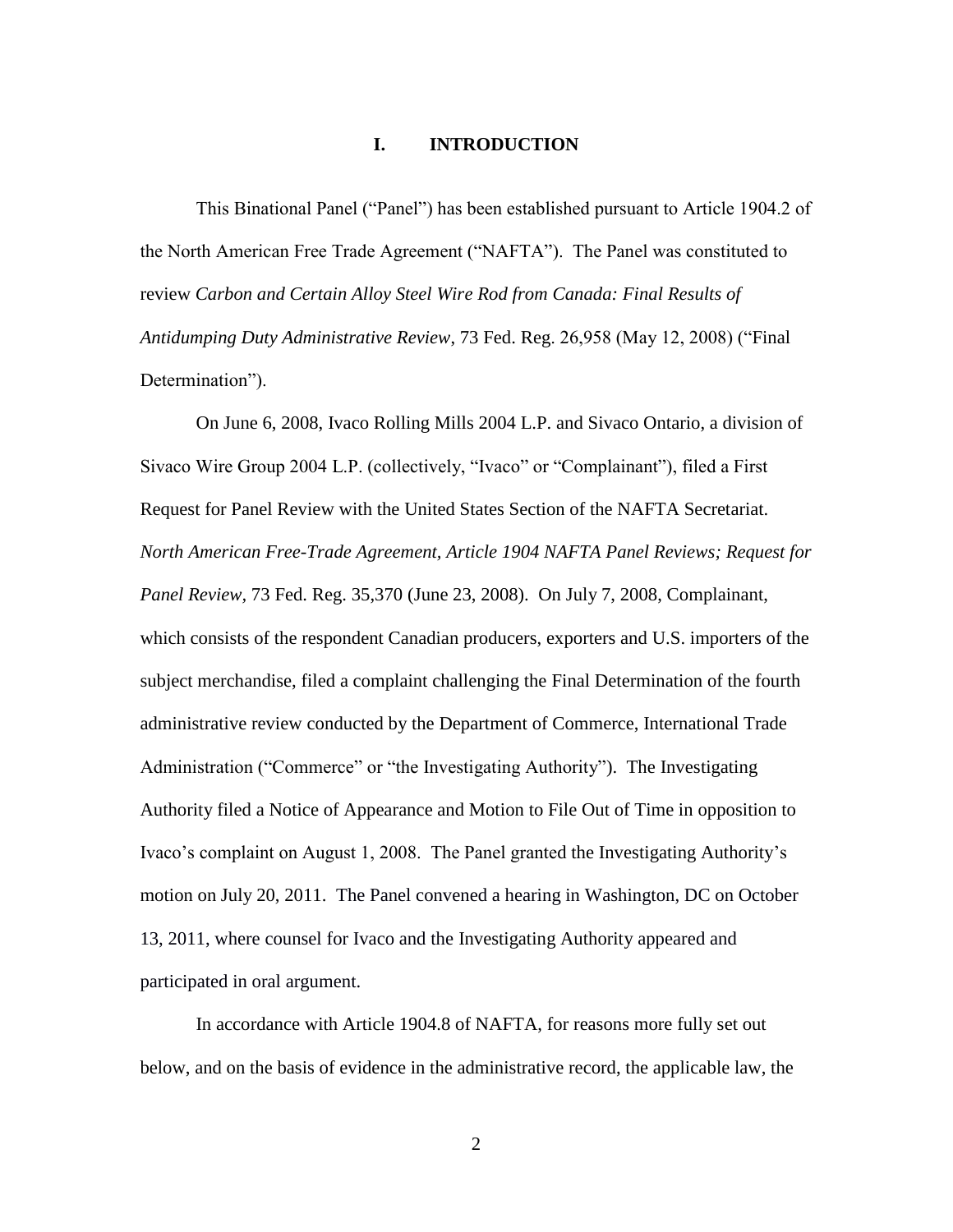written submissions of the participants, and oral argument at the Panel's hearing, the Panel affirms the investigating authority's final determination with regard to the issue of level of trade and remands with regard to the issue of "zeroing" in this matter, with instructions to the Investigating Authority to provide an explanation consistent with the remand orders in *Dongbu Steel Co., Ltd. v. United States*, 635 F.3d 1363 (Fed. Cir. 2011) ("*Dongbu*") and *JTEKT Corp. v. United States*, 642 F.3d 1378 (Fed. Cir. 2011) ("*JTEKT*").

## **II. BACKGROUND**

On October 29, 2002, Commerce issued an antidumping duty order on carbon and certain alloy steel wire rod from Canada. *Notice of Amended Final Determination of Sales at Less Than Fair Value and Antidumping Duty Order: Carbon and Certain Alloy Steel Wire Rod from Canada*, 67 Fed. Reg. 65,944 (Oct. 29, 2002). Commerce conducted three administrative reviews prior to the review before this Panel. *See Final Results of Antidumping Administrative Review: Carbon and Certain Alloy Steel Wire Rod from Canada,* 72 Fed. Reg. 26591 (May 10, 2007) (final results of third administrative review).

On October 2, 2006, Commerce issued a notice of opportunity to request an administrative review of the antidumping duty order for the period from October 1, 2005 through September 30, 2006. *Antidumping or Countervailing Duty Order, Finding, or Suspended Investigation; Opportunity to Request Administrative Review*, 71 Fed. Reg. 57,920 (October 2, 2006). Mittal Steel USA Inc., Gerdau USA Inc., Nucor Steel Connecticut Inc., Keystone Consolidated Industries, Inc., and Rocky Mountain Steel Mills petitioned Commerce on October 31, 2006 for a review of Ivaco's sales during the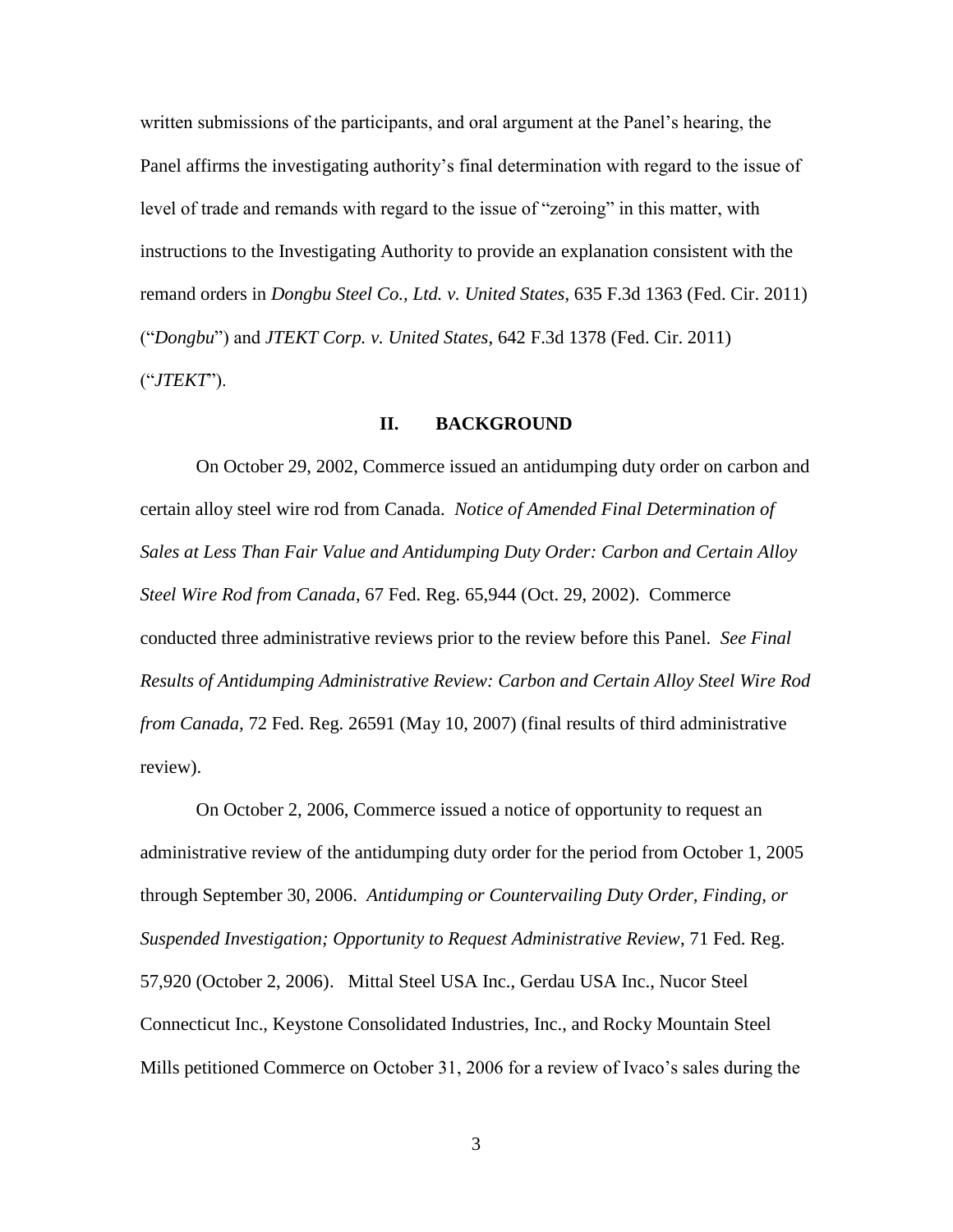period of review. Consequently, Commerce initiated an antidumping duty administrative review. *Initiation of Antidumping and Countervailing Duty Administrative Reviews and Request for Revocation in Part*, 71 Fed. Reg. 68,535 (November 27, 2006). Commerce preliminarily found "that sales of subject merchandise by Ivaco Rolling Mills 2004 L.P. and Sivaco Ontario…have been made below normal value (NV)…." *Carbon and Certain Alloy Steel Wire Rod*, 72 Fed. Reg. 62,816 (Nov. 7, 2007) ("Preliminary Determination"). Upon Ivaco's request, on November 29, 2007, Commerce issued supplemental questionnaires to Ivaco pertaining to the level of trade issue prior to scheduling the briefings and hearing. Ivaco responded to the supplemental questionnaires on December 13, 2007. Petitioners provided comments on Ivaco's response on December 21, 2007, to which Ivaco responded on December 31, 2007. Subsequently, Ivaco and Petitioners submitted their case briefs on January 23, 2008, and rebuttal briefs were submitted on January 30, 2008. The hearing was held on February 27, 2008 and, on May 12, 2008, Commerce published its final determination affirming its preliminary determination that Carbon and Certain Alloy Steel Wire Rod from Canada were being sold at less than fair value during the period of review. *See* Final Determination, *supra.*

#### **III. STATEMENT OF ISSUES**

Complainant Ivaco asserts the following errors on appeal:

1. Commerce's decision to set the dumping margins for sales with negative dumping margins to zero is not in accordance with law. Commerce applied an erroneous interpretation of 19 U.S.C. §1677(35), an interpretation that is not consistent with the findings adopted by the World Trade Organization Dispute Settlement Body. Nor is the Department's decision in accordance with recent decisions of the United States Court of Appeals for the Federal Circuit.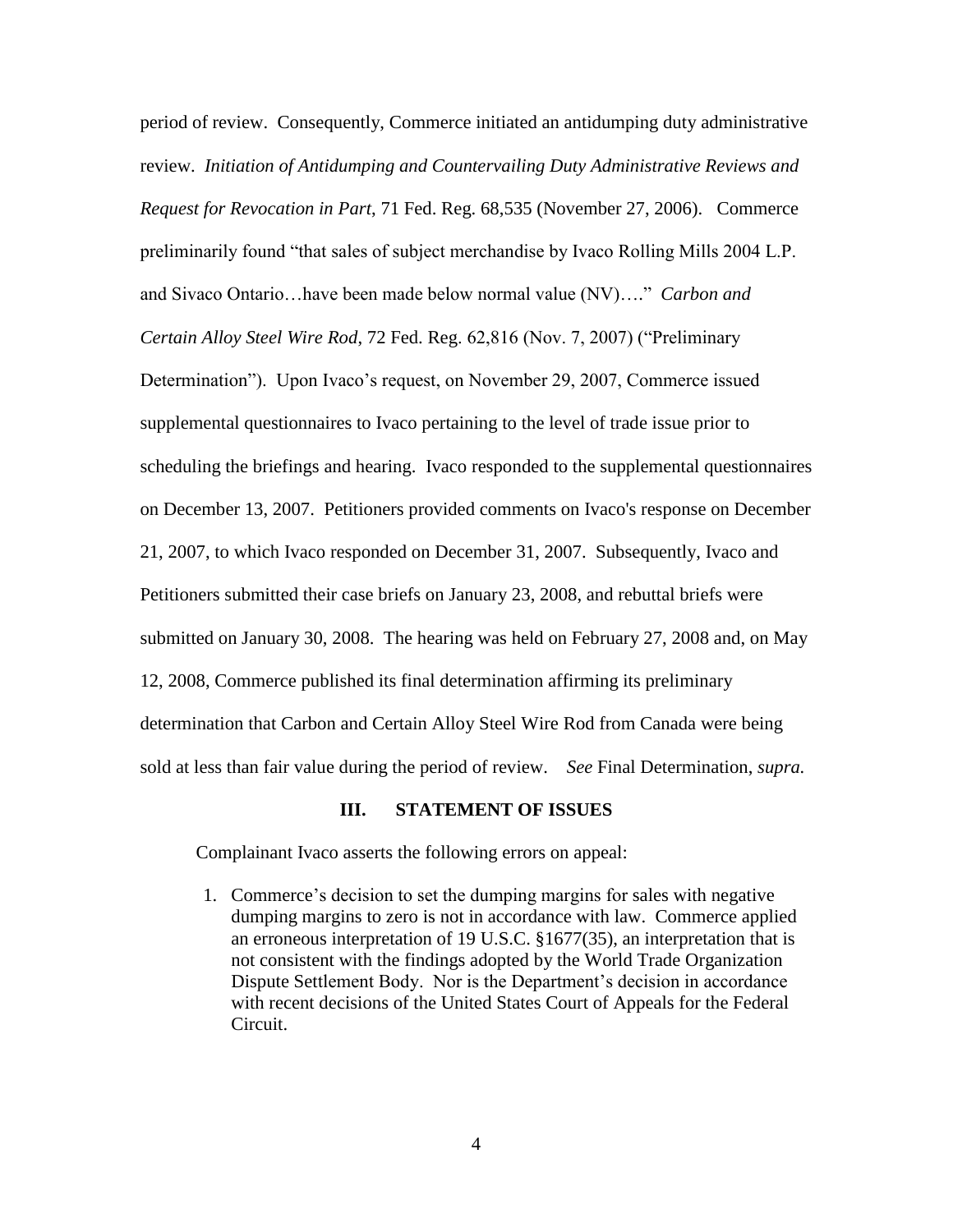2. Commerce's decision that there was only one pertinent level of trade during the period of review is unsupported by the substantial evidence in the record and is otherwise not in accordance with law.

### **IV. STANDARD OF REVIEW**

This Panel's authority to review antidumping administrative reviews conducted by Commerce under Section 751 of the Tariff Act of 1930 ("the Act") (19 U.S.C. §1675) derives from Chapter 19 of the NAFTA. Pursuant to NAFTA Article 1904.3, "the Panel shall apply the standard of review set out in Annex 1911 and the general legal principles that a court of the importing party would otherwise apply to a review of a determination of the competent investigating authority." When reviewing the determination of the investigating authority, the Panel must apply the standard of review and general legal principles established by the courts of that country. Annex 1911 of NAFTA. In a NAFTA panel review such as this one, in which the investigating authority is the U.S. Department of Commerce, the panel adjudicates in lieu of the United States Court of International Trade (the "CIT"). The panel is bound by the same precedent, substantive law, and standard of review as that court. As a result, this Panel must apply the standard of review set out in §516A(b)(1)(B) of the Act, which establishes that U.S. Courts "shall hold unlawful any determination, finding, or conclusion found...[1] to be unsupported by substantial evidence on the record, or [2] otherwise not in accordance with law." 19 U.S.C. §1516a(b)(1)(B)(i); *see also* NAFTA Annex 1911.

## **a. An administrative agency's determination must be supported by substantial evidence on the record.**

When reviewing whether an administrative agency's determination was based on the substantial evidence in the record, such review must be confined to "the [administrative] record…." 19 U.S.C. §1516a (b)(2)(A). More specifically, this Panel's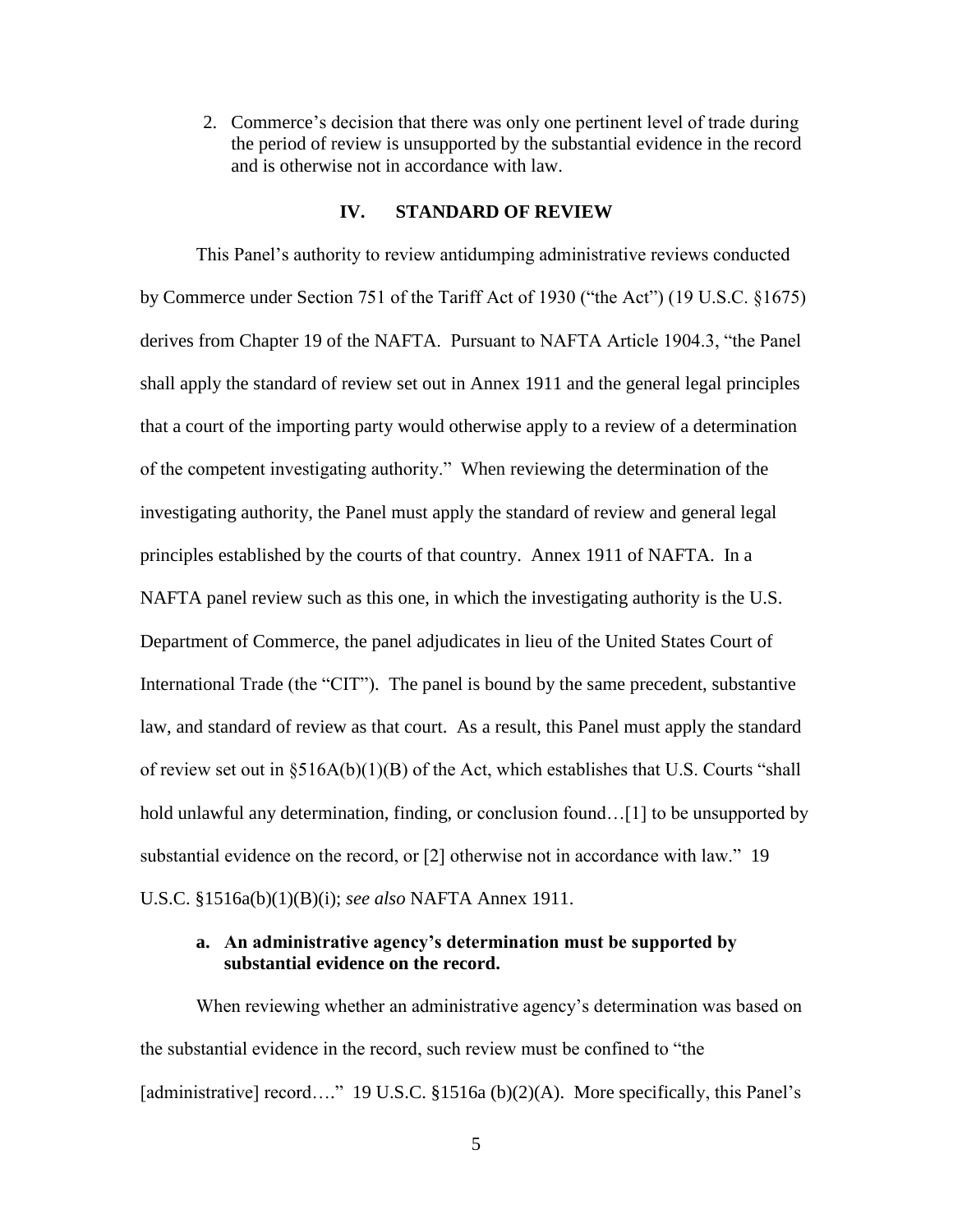review must be limited to the "information presented to or obtained by [the Department]...during the course of the administrative proceeding,...a copy of the determination, all transcripts or records of conferences or hearings, and all notices published in the Federal Register." *Id*. Therefore, such determinations can only be judged on the grounds and findings actually stated in the pertinent determination, not on the basis of any *post hoc* arguments or facts presented by counsel for the investigative agency. *See Bowen v. Georgetown University Hospital*, 488 U.S. 204, 212-13 (1988) (consideration of "what appears to be nothing more than an agency's convenient litigating position would be entirely inappropriate"); *Florida Manufactured Housing Assn v. Cisneros*, 53 F.3d 1565, 1574 (11th Cir. 1995) (no consideration when the new interpretation is a mere litigation position); *USX Corp v. Director, Office of Workers' Compensation Programs*, 978 F.2d 656, 658 (11th Cir. 1992) (no deference to agency's litigating position absent prior interpretation).

The agency's decision must have a reasoned basis in the record. The substantial evidence standard requires "more than a scintilla...such relevant evidence as a reasonable mind might accept as adequate to support a conclusion." *Universal Camera Corp. v. NLRB*, 340 U.S. 474, 477 (1951); *see also Consolidated Edison Co. v. NLRB*, 305 U.S. 197, 229 (1938); *Matsushita Elec. Indus. Co. v. United States*, 750 F.2d 927, 933 (Fed. Cir. 1984). Thus, the Panel must consider Commerce's reasons for its conclusions and determine whether there is a rational connection between the facts found on the record and the determination made by Commerce. *Bando Chem. Indus. v. United States*, 16 CIT 133, 136-37, 787 F. Supp. 224, 227 (CIT 1992) (citing *Bowman Transportation v. Arkansas-Best Freight System*, 419 U.S. 281, 285 (1974)). Therefore, courts and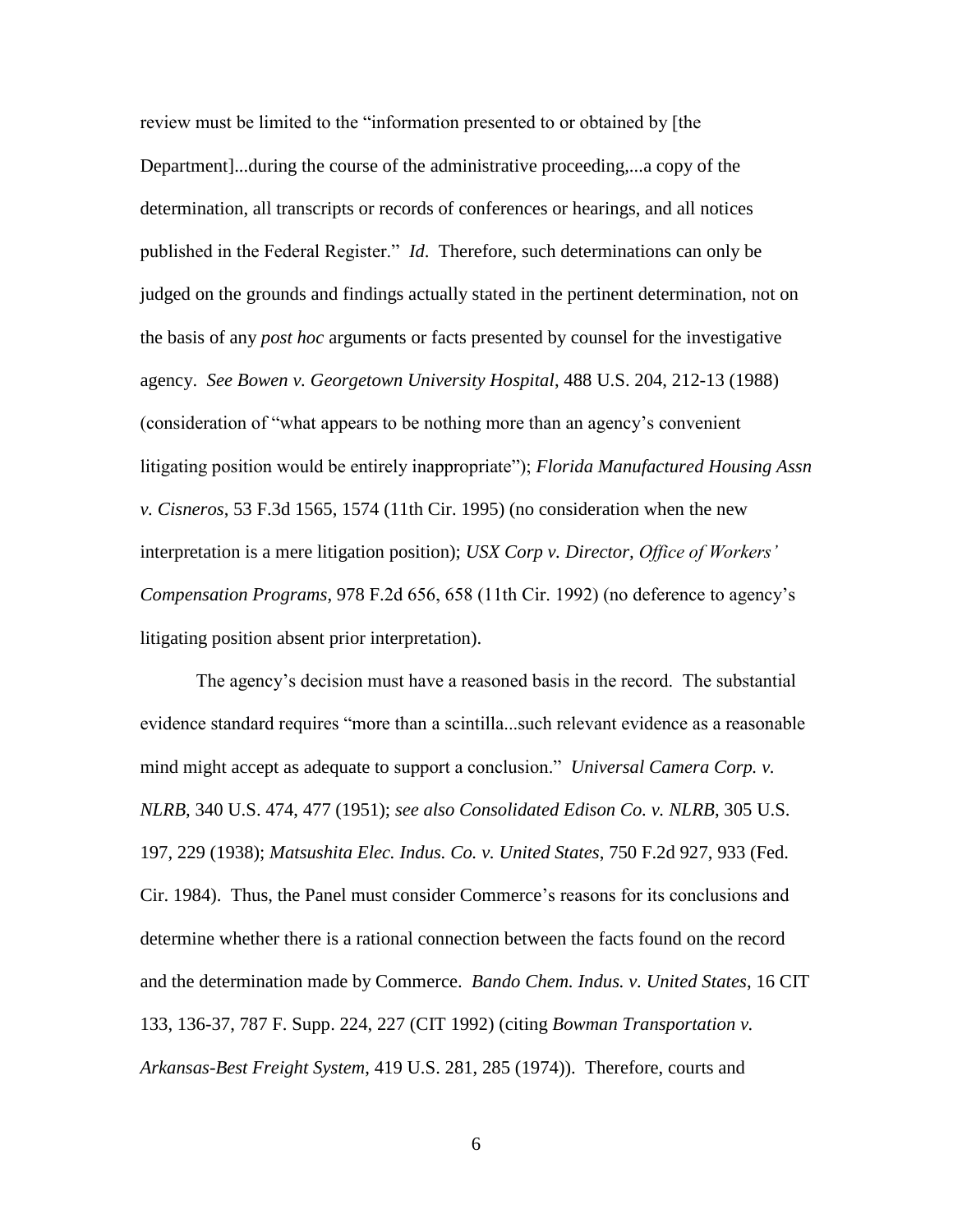binational panels must consider "the record in its entirety, including the body of evidence

opposed to the [agency's] view." *Universal Camera,* 370 U.S. at 477.

However, this does not enable courts or binational panels to "reweigh" the

evidence or substitute their judgment for that of the original finder of fact. *Id.* at 488. As

stated by the Federal Circuit:

A party challenging [an agency's] determination under the substantial evidence standard has chosen a course with a high barrier to reversal. *Mitsubishi Heavy Indus., Ltd. v. United States,* 275 F.3d 1056, 1060 (Fed. Cir. 2001). We have explained that "even if it is possible to draw two inconsistent conclusions from evidence in the record, such a possibility does not prevent [the] determination from being supported by substantial evidence." *Am. Silicon Techs. v. United States,* 261 F.3d 1371, 1376 (Fed. Cir. 2001).

Accordingly, the question for the Court of International Trade was, and for this court is "not whether we agree with the…decision, nor whether we would have reached the same result…had the matter come before us for decision in the first instance."…[*United States Steel Group v. United States,* 96 F.3d 1352, 1357 (Fed.Cir.1996)] Rather, "we must affirm [an agency's] determination if it is reasonable and supported by the record as a whole, even if some evidence detracts from the…conclusion. *Altx, Inc. v. United States,* 370 F.3d 1108, 1121 (Fed. Cir. 2004) (internal quotation marks omitted). In short, we do not make the determination; we merely vet the determination."

*Nippon Steel Corp. v. United States*, 458 F. 3d 1345, 1352 (Fed. Cir. 2006). Therefore, if

the Department's determination is supported by the substantial evidence in the record,

this Panel may not, "even as to matters not requiring expertise... displace the [agency's]

choice between two fairly conflicting views, even though the court would justifiably have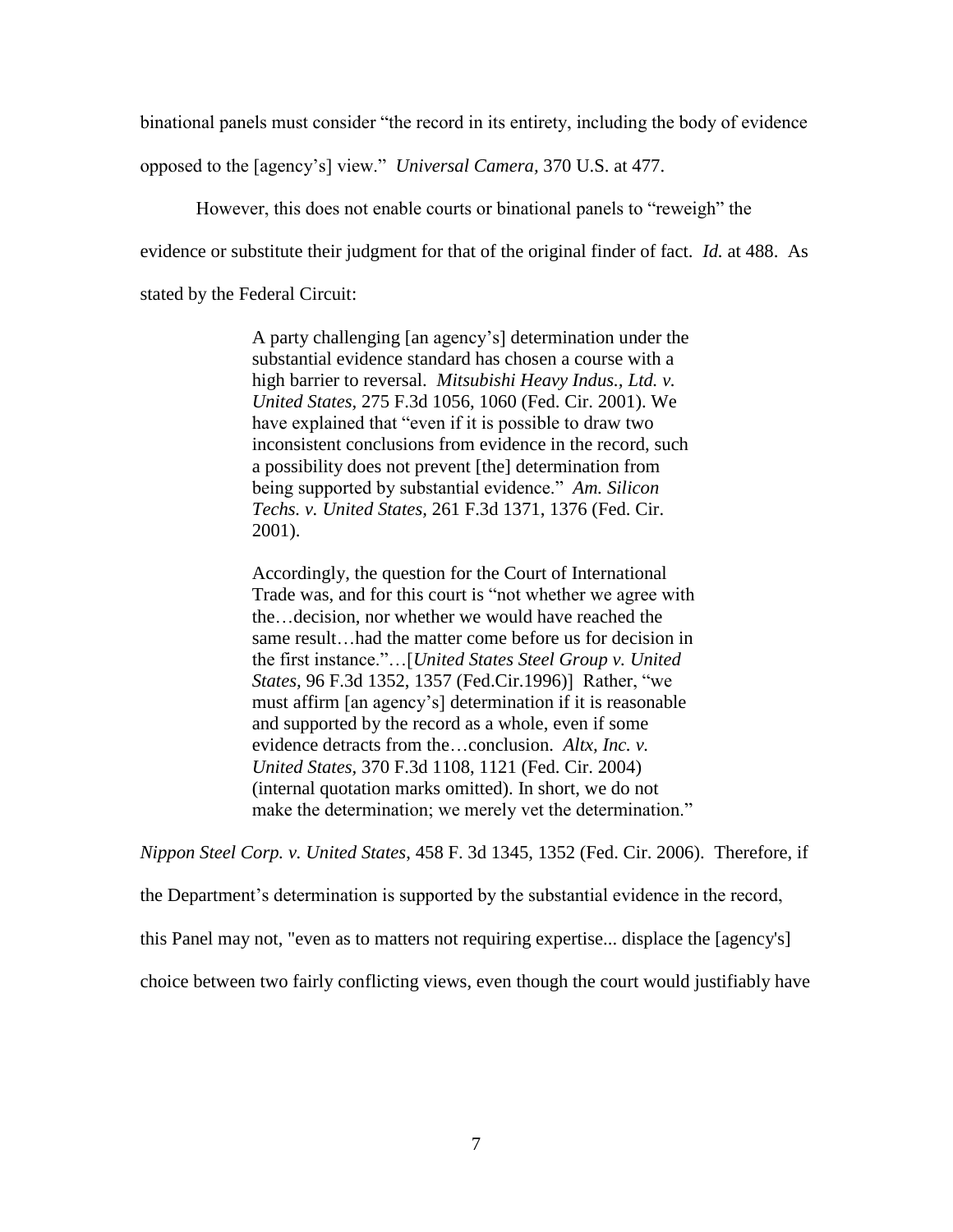made a different choice had the matter been before it *de novo." Universal Camera*, 340 U.S. at  $488<sup>1</sup>$ 

# **b. An administrative agency's determination must be in accordance with the law.**

NAFTA Chapter 19 Panels must also follow the same standards of review and

general legal principles followed by the U.S. courts when reviewing whether an

administrative agency's determination was in accordance with law. 19 U.S.C.

§1516a(b)(1)(B)(i); *see also* NAFTA Annex 1911. As established by the U.S. Supreme

Court, in the absence of a clear intent of Congress, federal courts must defer to the

reasonable interpretation made by the agency charged with administration of a statute.

*Chevron U.S.A. Inc. v. Natural Resources Defense Council*, 467 U.S. 837, 842-43 (1984).

Thus, if the statute is silent or ambiguous with respect to the specific issue, the question

for the court is whether the agency's determination is based on a permissible construction

of the statute. *Id.* The Court stated:

 $\overline{a}$ 

When a court reviews an agency's construction of the statute which it administers, it is confronted with two questions. First, always, is the question whether Congress has directly spoken to the precise question at issue. If the intent of Congress is clear, that is the end of the matter; for the court, as well as the agency, must give effect to the unambiguously expressed intent of Congress. If, however, the court determines Congress has not directly addressed the precise question at issue, the court does not simply impose its own construction of the statute, as would be necessary in the absence of an administrative interpretation. Rather, if the statute is silent or ambiguous with respect to the specific issue, the question for the court is whether the

<sup>1</sup> *See also Arkansas v. Oklahoma*, 503 U.S. 91, 113 (1992) (the panel may not substitute its own judgment for that of the agency when there are two legitimate alternative views); *Consolo v. Federal Maritime Commission*, 383 U.S. 607, 619-620 (1966) ("the possibility of drawing two inconsistent conclusions from the evidence does not prevent an administrative agency's finding from being supported by substantial evidence.")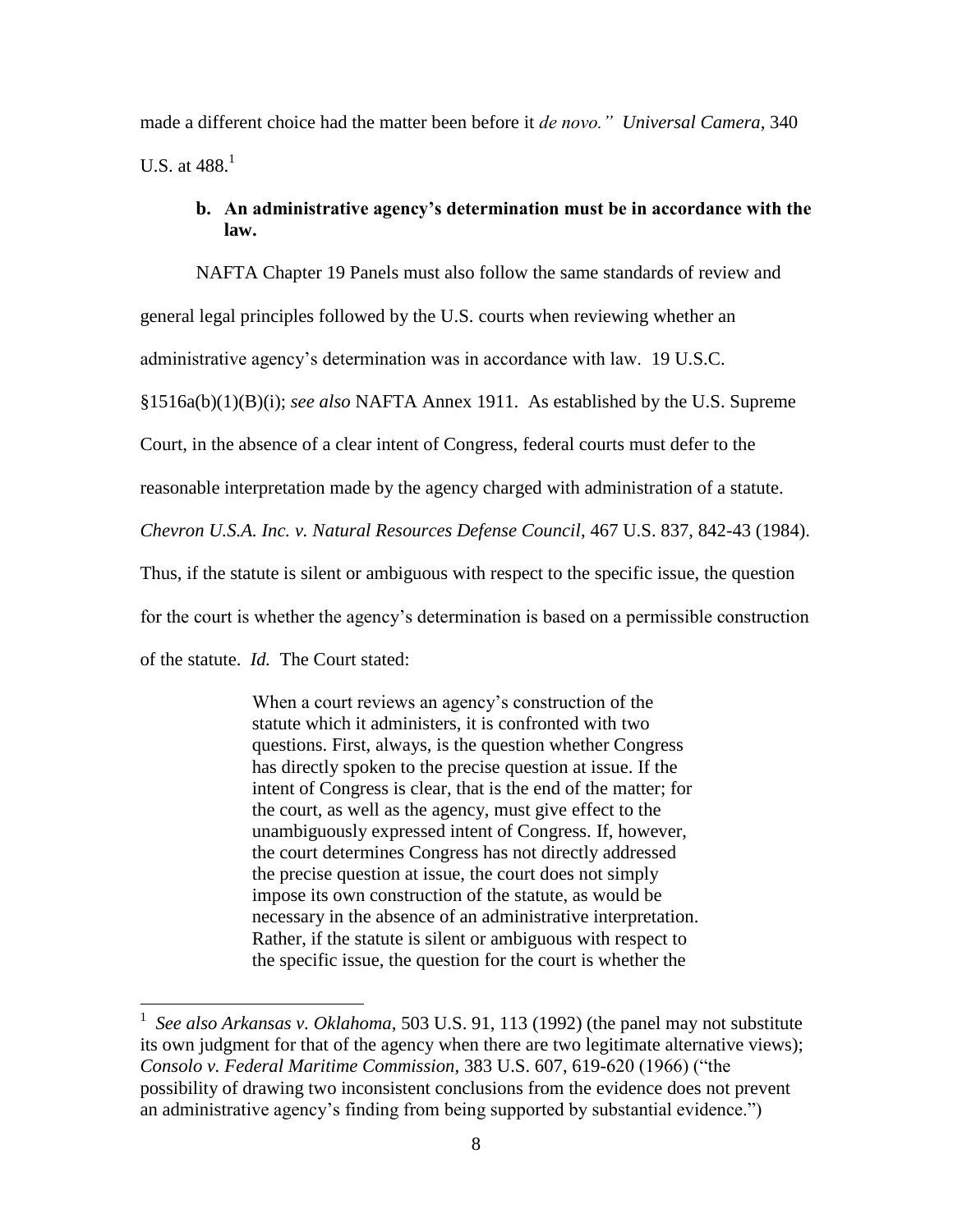agency's answer is based on a permissible construction of the statute.

*Id. See also Micron Tech., Inc. v. United States*, 117 F.3d 1386, 1394 (Fed. Cir. 1997) (the CIT and Federal Circuit must enforce the clear Congressional intent or, where the applicable statute is ambiguous or otherwise undefined, "accord substantial deference to Commerce's construction of pertinent statutes"). As a result, where an administrative agency's interpretation of the pertinent statute is found to be reasonable, that administrative agency's interpretation must prevail. *Id.*

Likewise, where an administrative agency's own regulations or methodologies are challenged, courts and binational panels must afford due deference to the regulations or methodologies applied by the agency charged by Congress with administration of the statute. *Id. See also National R.R. Passenger Corp. v. Boston & Marine Corp.*, 503 U.S. 407, 417 (1992) (when considering whether or not a decision is "in accordance with law," the panel must defer "to reasonable interpretations by an agency of a statute that it administers...")*; Torrington Co. v. United States*, 68 F. 3d 1347, 1351 (Fed. Cir. 1995) (the Federal Circuit will "accord substantial deference to Commerce's statutory interpretation, as the International Trade Administration is the 'master' of the antidumping laws"). Indeed, courts will afford Commerce broad discretion with regard to the conduct of investigations and acknowledge that it has "the discretionary authority to determine the extent of investigation and information it needs." *PPG Indus., Inc. v. United States*, 978 F.2d 1232, 1238 (Fed. Cir. 1992). Such agency's "statutory interpretations articulated in the course of antidumping proceedings [shall] draw *Chevron* deference." *Shakeproof Assembly Components v. United States*, 268 F.3d 1376 (Fed. Cir. 2001). Thus, "as long as the agency's methodology and procedures are reasonable means of effectuating the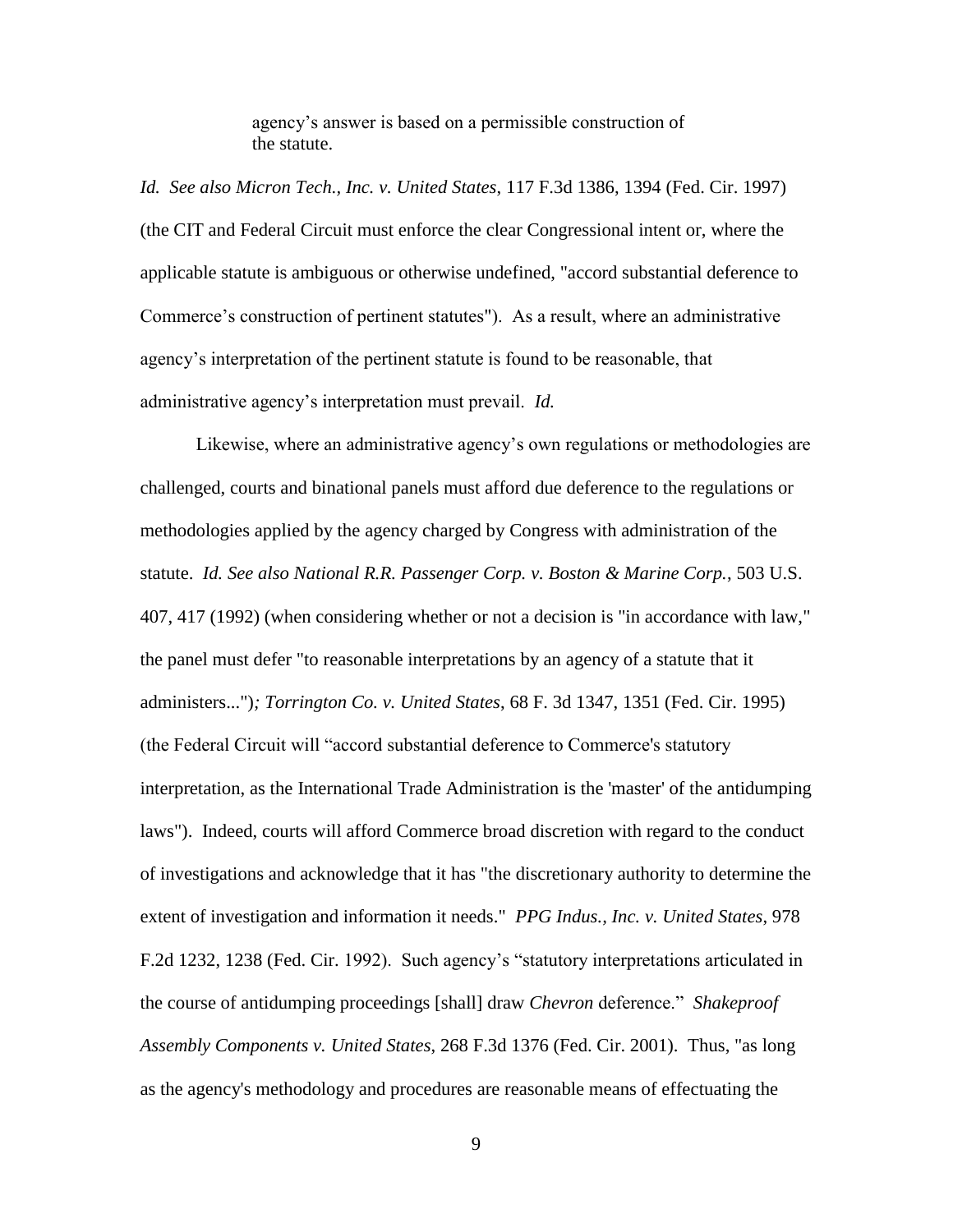statutory purpose, and there is substantial evidence in the record supporting the agency's conclusions, the court will not impose its own views as to the sufficiency of the agency's investigation or question the agency's methodology." *Ceramica Regiomontana, S.A. v. United States*, 636 F. Supp. 961, 966 (1986), *aff'd*, 810 F.2d 1137 (Fed. Cir. 1987).

On the other hand, the reviewing authority may not defer to an agency determination premised on inadequate analysis or reasoning. The extent of deference to be accorded to an agency's determination is dependent on "the thoroughness evident in [its] consideration, the validity of its reasoning, [and] its consistency with earlier and later pronouncements...." *Id.* citing *Skidmore v. Swift & Co.*, 323 U.S. 134, 140 (1944). Accordingly in this matter, the Panel must uphold the determination of the Investigating Authority if it is supported by substantial evidence on the record and is not contrary to law, even if the Panel would have made a different determination had it been the initial trier of fact or interpreter of the statute*.*

### **V. ZEROING**

Ivaco challenges as "contrary to law" Commerce's inclusion of the so-called "zeroing"<sup>2</sup> instruction in the margin calculation program utilized in the administrative review at bar. We address below (a) the justiciability of that claim, including the admissibility of one particular argument consideration of which Commerce has sought to preclude; (b) the merits of Ivaco's primary, original arguments on the lawfulness of

 $2^2$  Zeroing is the practice of treating any price comparison in which the export price is lower than normal value, *i.e.*, there is no dumping, as if it were a margin of zero, as opposed to treating it as a negative dumping margin, in calculating a weighted-average dumping margin. In other words, when zeroing is applied, there are no negative dumping margins to offset the dumping margins in the calculation of a weighted-average margin.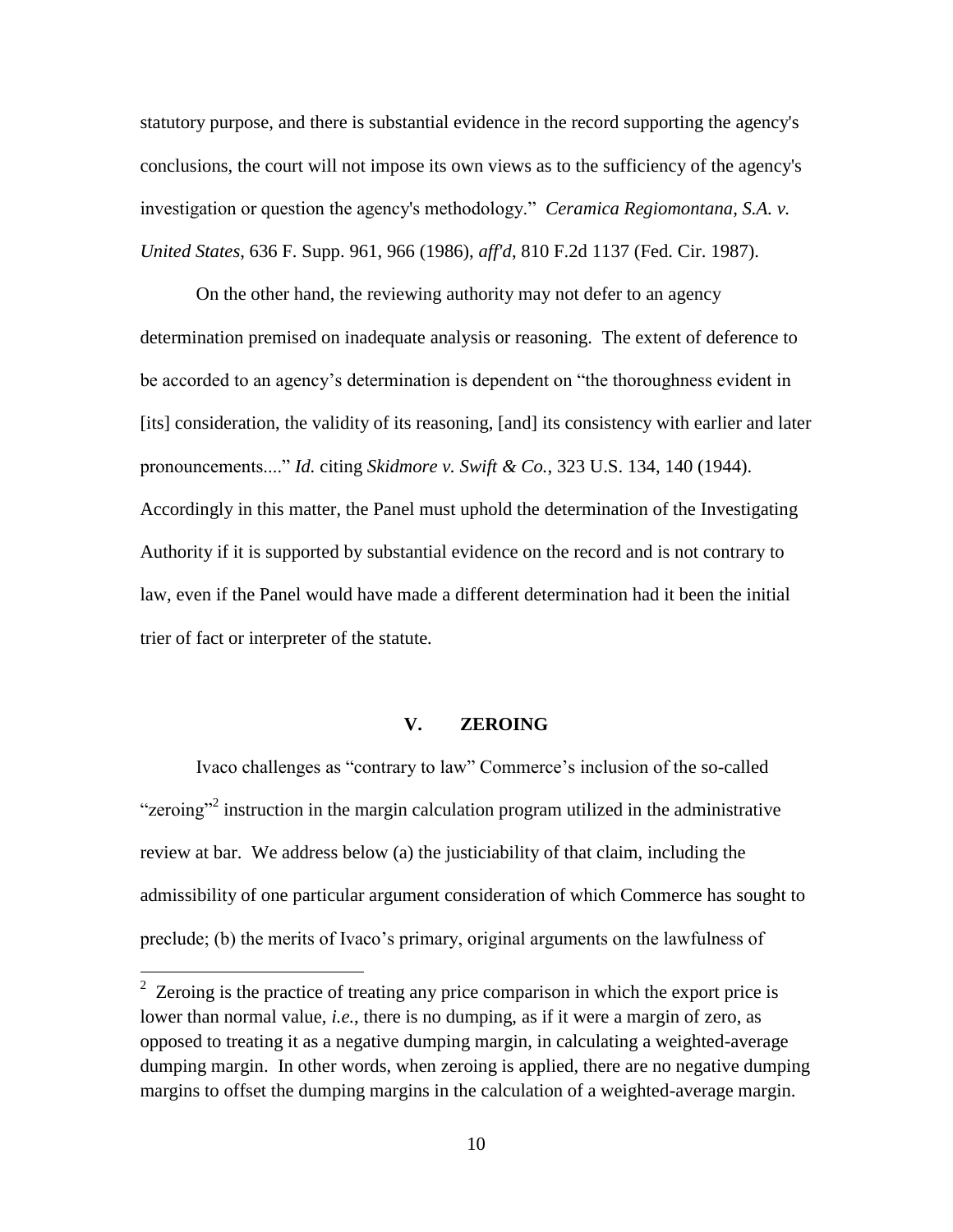zeroing; and (c) the implications of Ivaco's latest argument, set out in supplemental briefing, on the lawfulness of zeroing in administrative reviews in light of *Dongbu, supra,* and *JTEKT, supra.*

Ivaco's "contrary to law" claim rests on several underlying theories and arguments. Among these is the assertion that zeroing does not rest on a permissible construction of the relevant portion of the antidumping statute. Another is what is known as the "*Charming Betsy"* canon, which, according to Ivaco, requires a reviewing body to interpret the U.S. statute in the context of World Trade Organization ("WTO") jurisprudence on zeroing. As to these arguments – and thus as to the overall claim on zeroing – justiciability is not in doubt. Nevertheless, there is a threshold procedural issue concerning zeroing that must be addressed.

#### **a. Exhaustion of Administrative Remedies and Waiver of Argument**

Commerce contends that the doctrine of failure to exhaust administrative remedies and the waiver concept each bar Ivaco from arguing that the agency cannot interpret 18 U.S.C. §1677(35) to permit application of the zeroing methodology in certain types of antidumping administrative proceedings, since it has ceased using the same methodology in other types of proceedings. In the supplemental brief filed on September 20, 2011, and at oral argument, Ivaco argued that the decisions in *Dongbu* and *JTEKT* require this Panel to remand the final determination to the Investigating Authority for a satisfactory explanation of the inconsistent treatment between proceedings involving average-to-average comparisons in original investigations, where Commerce had, at the time of the administrative review, discontinued its zeroing practice and those involving average-to-transaction comparisons (administrative reviews), where it continued to apply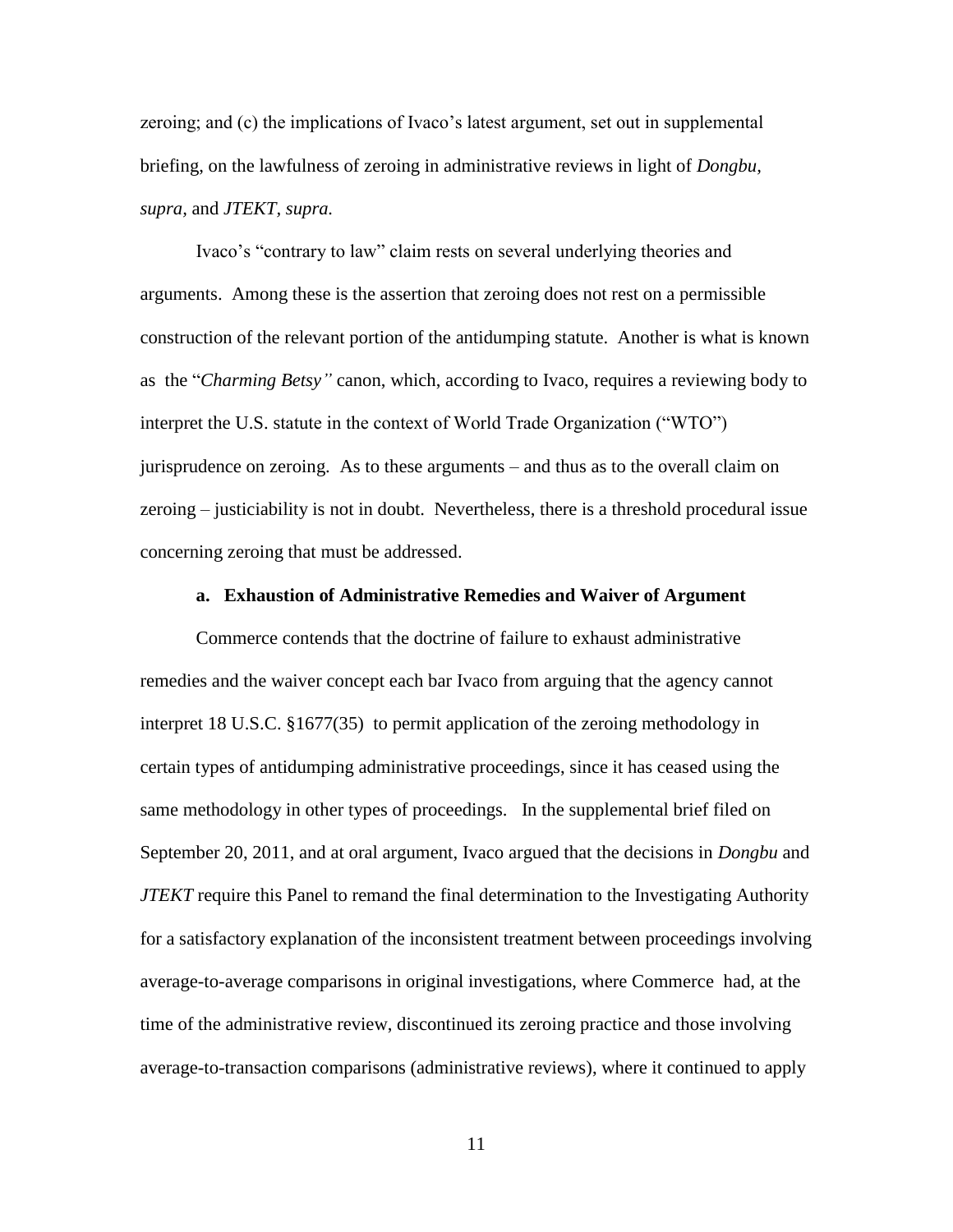that practice. (For the sake of simplicity, we will refer to Commerce's practice at the time of the final determination under review as zeroing in the context of administrative reviews yet no longer zeroing in investigations.) Commerce contends that the Panel should dismiss Ivaco's so-called "disparate treatment" argument because Complainant never raised this specific argument either during the administrative proceeding or in its briefs filed pursuant to rules 57(1) and (3). We find that neither the doctrine of exhaustion of administrative remedies nor the principle of waiver precludes this Panel from considering the issue.

### *1. Background*

As recounted above, the administrative review under consideration covers the period October 2005 through September 2006. Commerce initiated the review in November 2006 and issued the final results of its review in May 2008. *See* Final Determination, *supra.* Meanwhile, on December 27, 2006, Commerce had published *Antidumping Proceedings: Calculation of the Weighted Average Dumping Margin During an Antidumping Duty Investigation; Final Modification*, 71 Fed. Reg. 77,722 (December 27, 2006) ("*Section 123 Determination"*), in which Commerce announced that it would stop zeroing in most antidumping investigations. The *Section 123 Determination* was the outcome of statutorily mandated procedures and consultations required by Section 123 of the Uruguay Round Agreement Act ("URAA") in response to an adverse determination by a WTO dispute settlement panel.<sup>3</sup> Pub. L. No. 103-465. 108 Stat. 4809 (1994) (19 U.S.C. §§3501 *et seq.*) The *Section 123 Determination* explicitly announced that the offsetting methodology it would begin to apply to new investigations

 3 We discuss Section 123 of the URAA more fully in Section V.b.2.A, *infra.*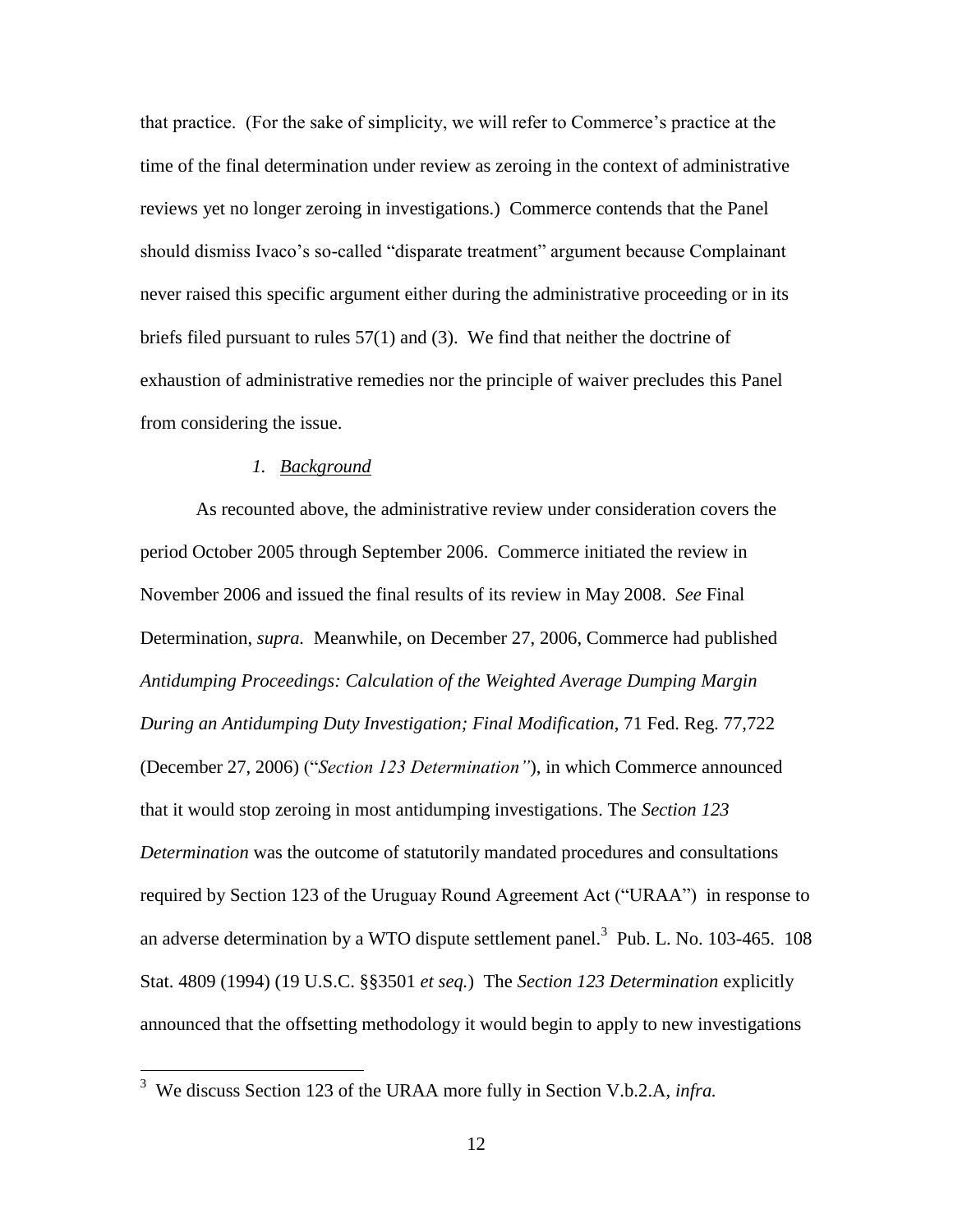would not extend to other types of antidumping proceedings, including administrative reviews. *Id.* During the course of the administrative review at bar, respondents contested Commerce's application of zeroing but did not make any argument regarding the discrepancy between the way in which Commerce was determining dumping margins in the review and the methodology Commerce had announced it would be applying in new – and unrelated – investigations.

Shortly after publishing the *Section 123 Determination*, Commerce published the final results of an administrative review of another antidumping duty order that was later appealed as *Dongbu Steel Co. v. United States*, 677 F. Supp.2d 1353 (CIT 2010). In contrast to the arguments respondents made in the administrative review before us, respondents in the proceeding before the *Dongbu* court had sent a letter challenging Commerce's practice of interpreting the statute one way in investigations and another way in administrative reviews. Commerce rejected the submission as untimely and the respondents appealed. *Id.* at 1358. The CIT agreed with Commerce but the Court of Appeals for the Federal Circuit reversed. *See Dongbu,* 635 F.3d 1363*, supra.* In that case, respondents did raise the specific issue of inconsistent statutory interpretation in the administrative proceeding below.

In this Panel review, respondent Ivaco filed its first brief, pursuant to Panel Rule 57(1) on October 6, 2008 and, on February 24, 2009, its Rule 57(3) brief replying to the Investigating Authority's brief of February 6, 2009. Pursuant to Rule 68 of the NAFTA Article 1904 Panel Rules, on May 26, 2011, Ivaco submitted two Notices of Subsequent Authority, one of which was the appellate court's decision in *Dongbu*, and the other, the CIT opinion in *JTEKT Corp. v. United States*, Slip Op. 11-52, Consol. Ct. No. 07-00377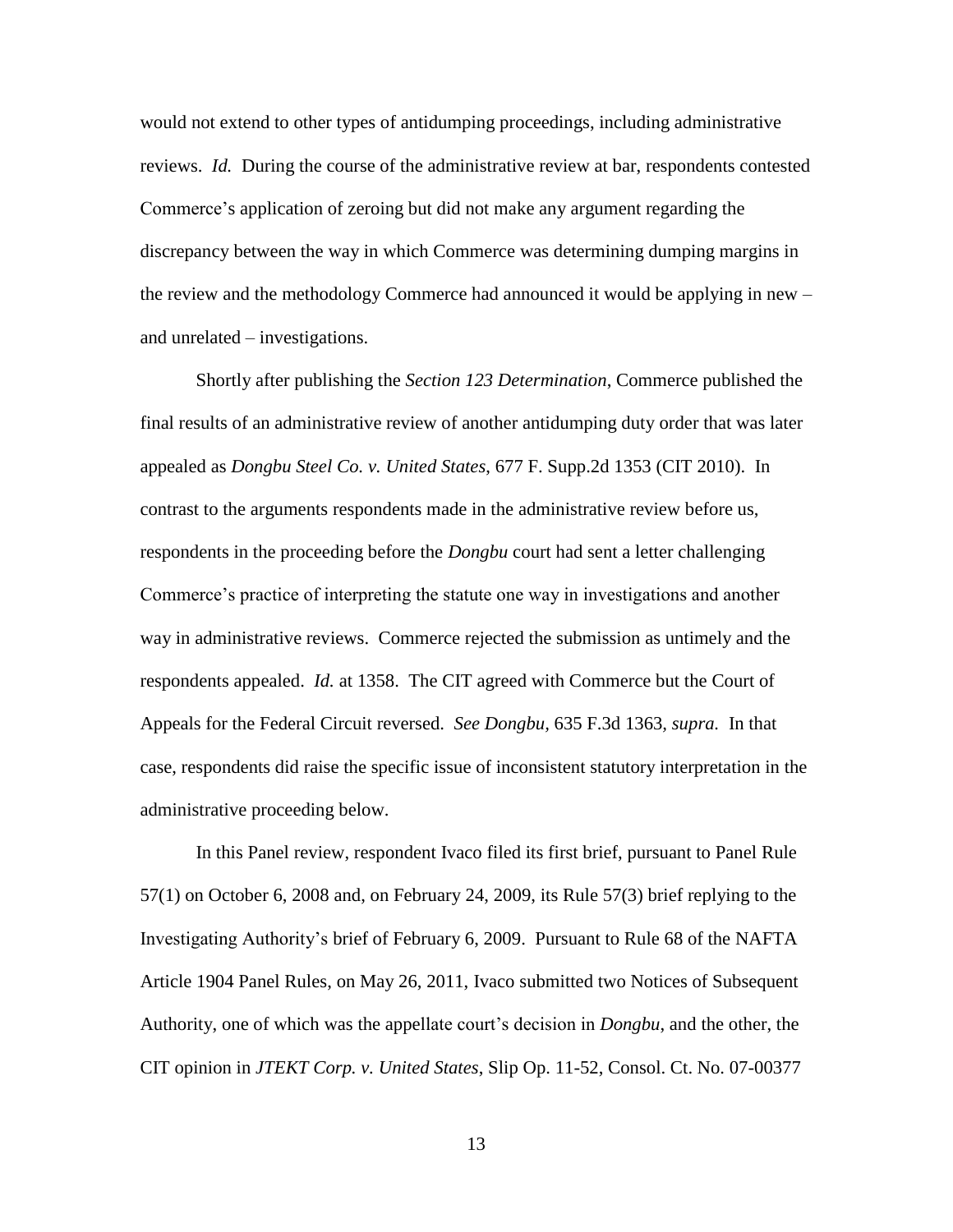(subsequently affirmed by the Court of Appeals for the Federal Circuit). *See Dongbu, supra; see also JTEKT, supra.* The Investigating Authority objected to the inclusion of these two decisions, filing its opposition on June 25, 2011. This Panel, in an order ruling on pending motions and issued on July 20, 2011, admitted the two subsequent authorities. The same day, "[g]iven the extensive lapse of time" since the filing of the participants' briefs, the Panel issued an additional order, inviting the participants to submit concise supplemental briefs "limited to discussion regarding… 'zeroing'" and developments in the law since the participants had filed their briefs. Consequently, Commerce and Complainant submitted supplemental briefs to the Panel on July 19 and 20, 2011, respectively.

It is against this chronological background that we discuss the applicability of the doctrine of exhaustion of administrative remedies and the principle of waiver of an argument.

### *2. Exhaustion of Administrative Remedies.*

The doctrine of exhaustion of administrative remedies, which derived from the notion that a party could not evade an agency proceeding by taking a grievance directly to a trial-level court<sup>4</sup>, now incorporates the more pertinent concept that a party is required to present issues to the designated administrative agency before raising those issues in court. The objective is two-fold: to permit the agency to exercise its authority and to secure judicial economy. *See Sandvik Steel Co. v. United States*, 164 F.3d 596, 599 (Fed. Cir. 1998), citing *McCarthy v. Madigan*, 503 U.S. 140, 145, 112 S.Ct. 1081, 117 L.Ed.2d 291 (1992). As the Supreme Court has explained:

<sup>4</sup> *Myers v. Bethlehem Shipbuilding Corp.,* 303 U.S. 41, 58 S.Ct. 459, 82 L.Ed. 638 (1938).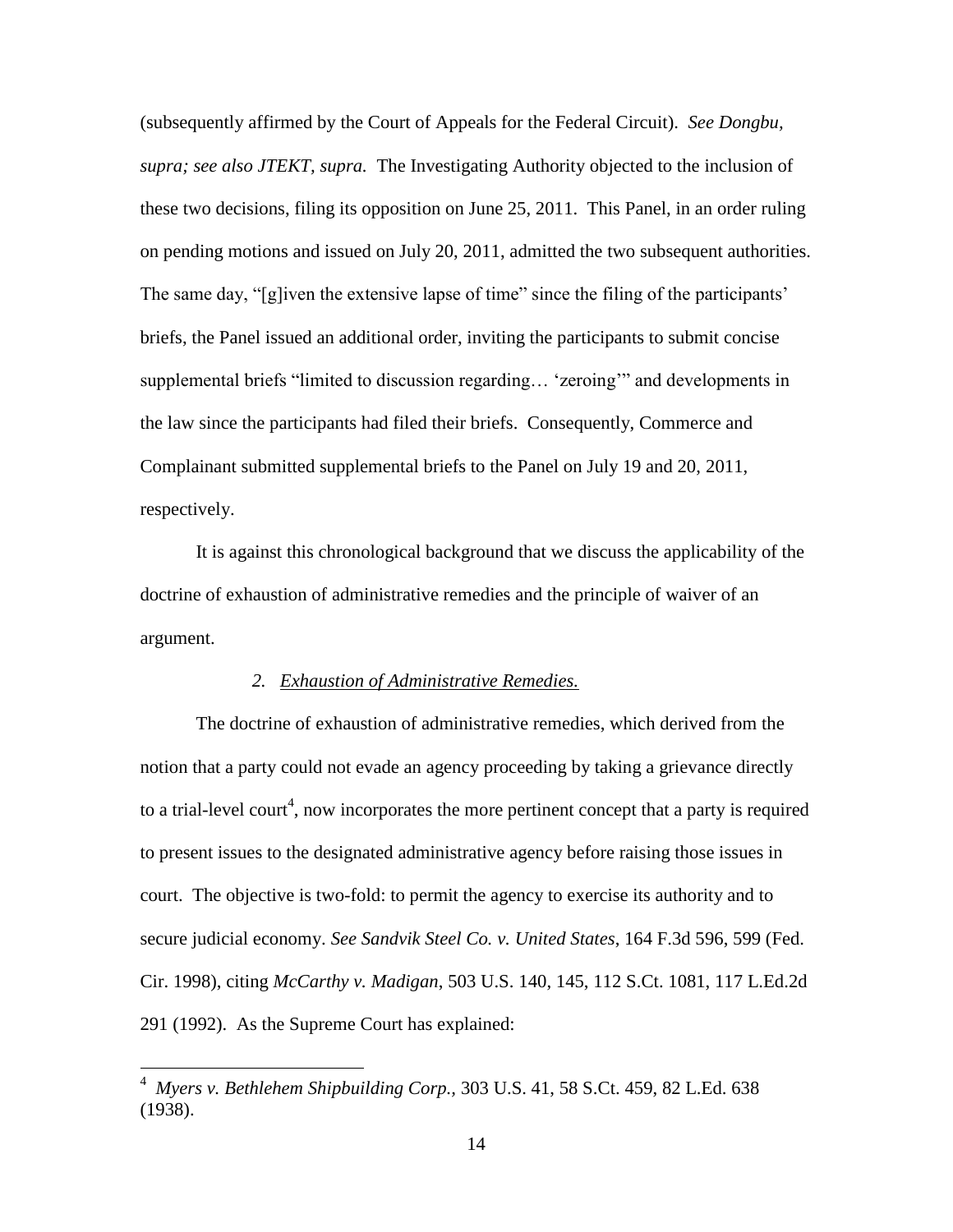[I]t is normally desirable to let the agency develop the necessary factual background upon which decisions should be based. And since agency decisions are frequently of a discretionary nature or frequently require expertise, the agency should be given the first chance to exercise that discretion or to apply that expertise.

*McKart v. United States*, 395 U.S. 185, 193-94, 89 S.Ct. 1657, 23 L.Ed.2d 194 (1969). *See also United States v. L. A. Tucker Truck Lines, Inc.*, 344 U.S. 33, 37, 73 S.Ct. 67, 97 L.Ed. 54 (1952). The exhaustion doctrine permits the agency to rectify administrative mistakes and compile a record adequate for judicial review. *Carpenter Tech. Corp. v. United States*, 30 CIT 1373, 1374-75, 452 F. Supp.2d 1344, 1346 (2006). Agency factfinding and statutory interpretation not only aid judicial review, they also conserve judicial resources. *Luoyang Bearing Factory v. United States*, 240 F. Supp. 2d 1268, 1297, 26 CIT 1156, (CIT 2002). *See also Pakfood Public Co. Ltd. v. U.S.*, 724 F. Supp.2d 1327 (CIT 2010)<sup>5</sup>

Exhaustion of administrative remedies is discretionary in most cases; unless there is a statutory requirement for a litigant to exhaust administrative remedies, it is up to the court whether or not to apply the doctrine. *Corus Staal BV v. United States.*, 502 F.3d 1370, 1381 (Fed. Cir. 2007).<sup>6</sup> With regard to the antidumping law, the statute requires litigants to exhaust administrative remedies "where appropriate." 28 U.S.C. §2637(d). Although there would appear to be considerable judicial latitude in defining the phrase "where appropriate," the CIT "generally takes a 'strict view' of the requirement that

<sup>5</sup> Other justifications, such as avoidance of surprise, *Hormel v. Helvering*, 312 U.S. 552, 556 61 S. Ct. 719, 721 (1941), are not germane to this panel review.

<sup>&</sup>lt;sup>6</sup> Indeed, one scholar criticizes courts' tendencies to manipulate the exhaustion doctrine to suit their approaches to the merits. K. Davis, 4 Administrative Law Treatise §26:1 (1983) at 414.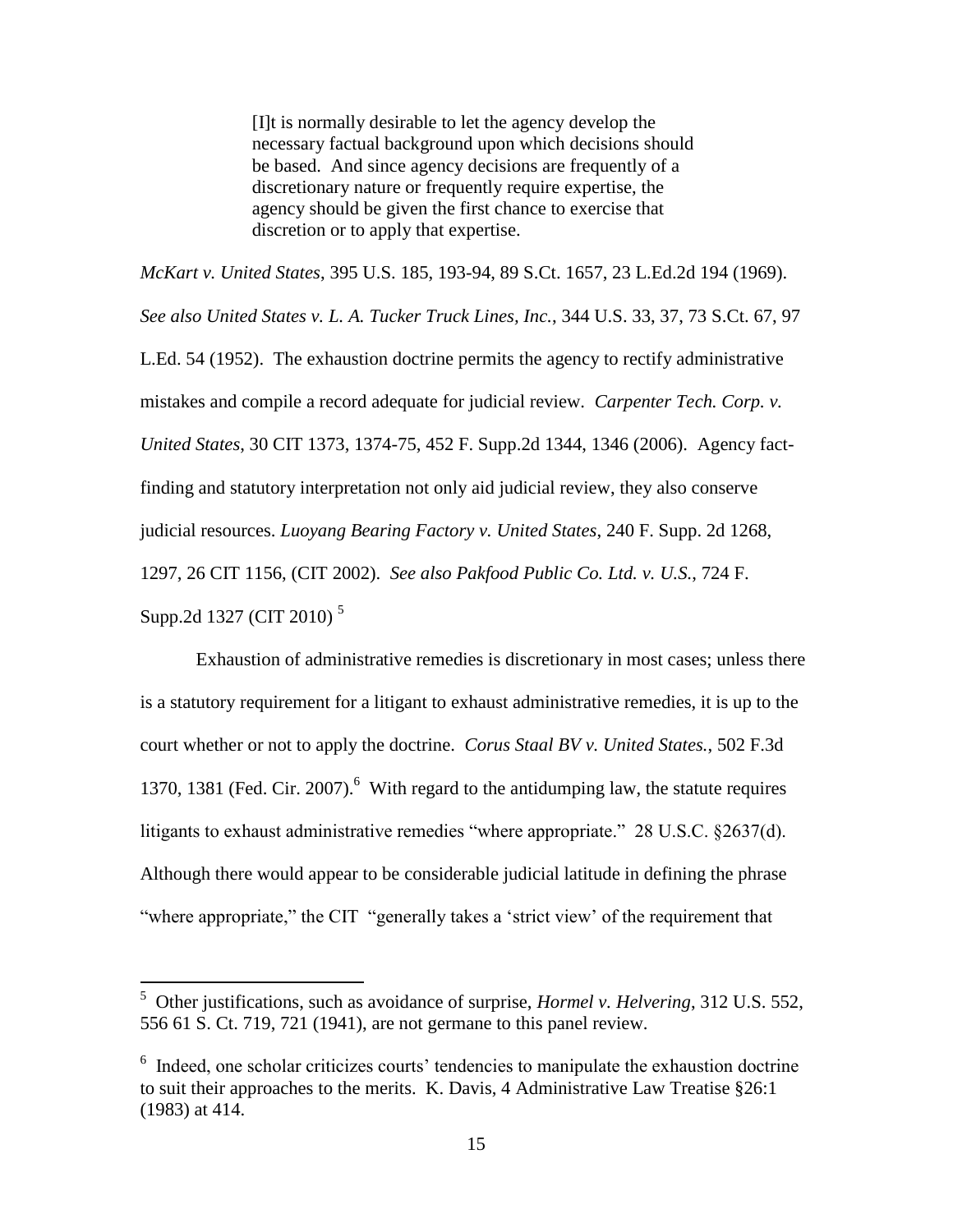parties exhaust their administrative remedies before the Department of Commerce in trade cases." *Fuwei Films (Shandong) v. United States,* 791 F. Supp.2d 1381, 1384 (CIT 2011).

Ivaco's contention that a participant need not make a specific argument at the administrative level as long as the participant has argued the general issue below (*e.g.,* one that addresses zeroing generally but not the inconsistent statutory interpretation between investigations and reviews) is unsupported by judicial precedent. To do otherwise "usurps the agency's function." *Gerber Food Co., Ltd. v. United States,* 601 F. Supp.2d 1370, 1379 (CIT 2009), quoting *Unemployment Comp. Comm'n of Alaska v. Aragon,* 329 U.S. 143, 155, 67 S.Ct. 245, 91 L. Ed. 136 (1946). If an argument is relevant, the party must include it in its case brief before Commerce, in accordance with 19 C.F.R. §351.309(c)(2). *See also Fuwei Films, supra* at 1385.

A premise underlying the exhaustion doctrine is that parties should not be able to evade the administrative decision-maker by withholding an argument. *Rhone Poulenc, Inc. v. United States*, 899 F.2d 1185, 1191 (Fed. Cir. 1990) (frowning upon a Complainant's failure to raise an argument "for tactical reasons."). *See also Independent Radionic Workers of America v. United States,* 862 F. Supp. 422 (CIT 1994); *The Budd Co. v. United States*, 773 F. Supp. 1549 (CIT 1991).There is no evidence in this case, however, that the complainants intentionally refrained from making the disparate treatment argument during the administrative proceeding. Rather, they were apparently unaware of the argument. No judicial precedent existed to recommend the argument to Ivaco. Although the respondents in the administrative proceeding that ultimately resulted in *Dongbu* were more inventive, recognizing a basis for challenge as soon as Commerce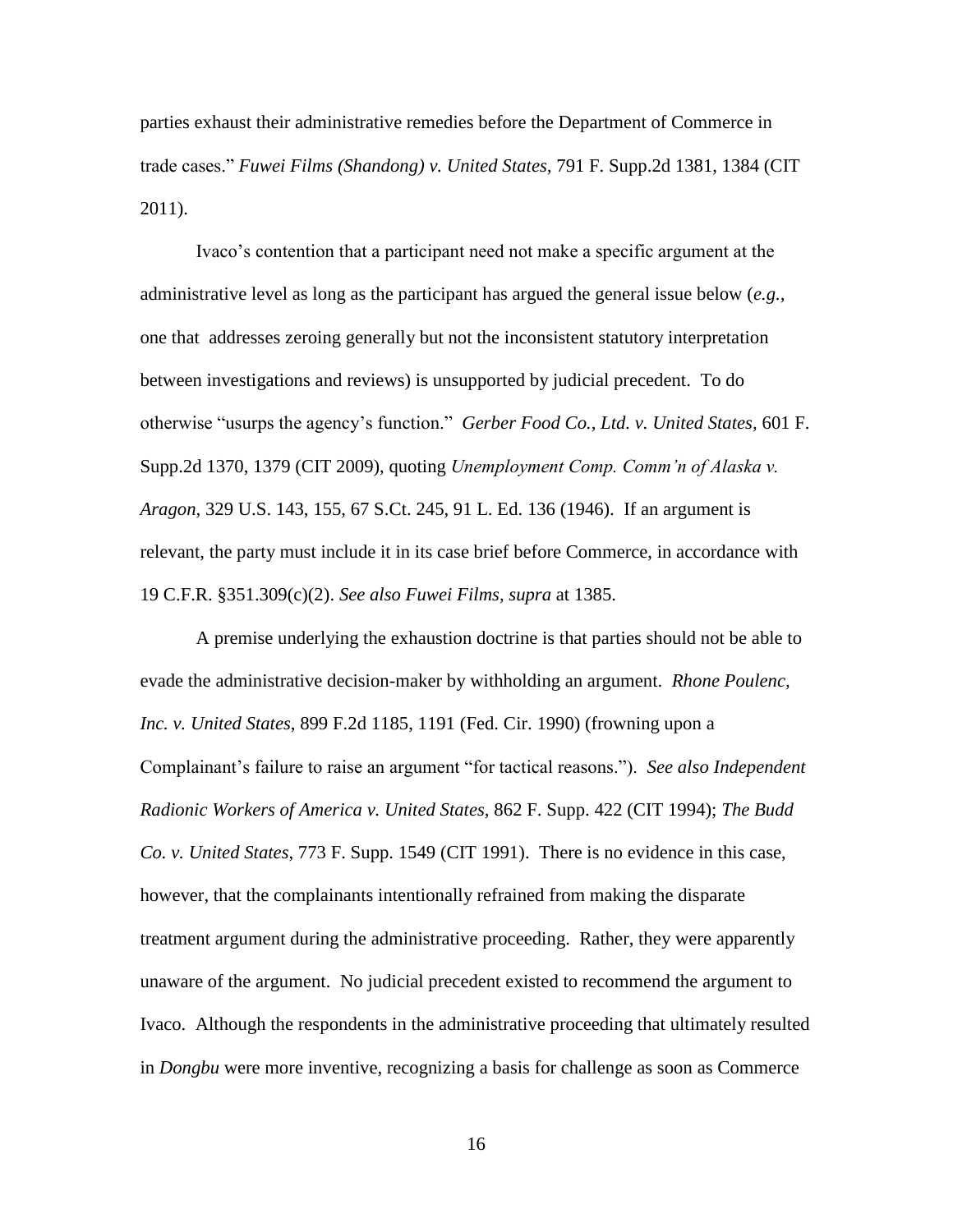issued the *Section 123 Declaration*, we question whether the complainant can reasonably be expected to have made an original, unproven argument at the administrative level. Nevertheless, and notwithstanding the Panel's view that the exhaustion doctrine might not apply in circumstances where a participant did not perceive a relatively novel argument, the fact remains that Complainant did not exhaust its administrative remedies with regard to the disparate treatment issue.

The exhaustion doctrine, however, is "subject to numerous exceptions," *McKart,*  s*upra* at 193. The three primary exceptions are: (1) the "futility" exception; (2) the "pure question of law" exception; and (3) the "intervening judicial decision" exception; plus a fourth exception found in at least one analysis, which is lack of access to the administrative record. *Gerber Food, supra* at 1380.<sup>7</sup> Complainant asserts that its case "doesn't depend upon futility, it doesn't depend upon whether it's a fair [sic] question of law." *Transcript of Hearing Before NAFTA Ch. 1904 Panel In re: Matter of Steel Wire Rod From Canada, 4th Administrative Review*, October 13, 2011, Panel Doc. No. 49, ("*Hearing Transcript*") at 14. Rather, Complainant relies solely upon the intervening judicial decision exception. *Id.*

The intervening judicial decision exception derives from the seminal decision in *Hormel v. Helvering*, 312 U.S. 552, 61 S.Ct. 719, 85 L.Ed. 1037 (1941). *Hormel* finds that, in the interest of justice, a court may excuse failure to exhaust administrative remedies when "there have been judicial interpretations of existing law after decision below and pending appeal—interpretations which if applied might have materially altered

<sup>7</sup> *See also Consolidated Bearings Co. v. United States,* 166 F. Supp.2d 580 (CIT 2001) and *Budd, supra*, for lists of exceptions to the exhaustion doctrine. The fourth exception mentioned in *Gerber Foods*, *supra*, and the others are not relevant to this panel review.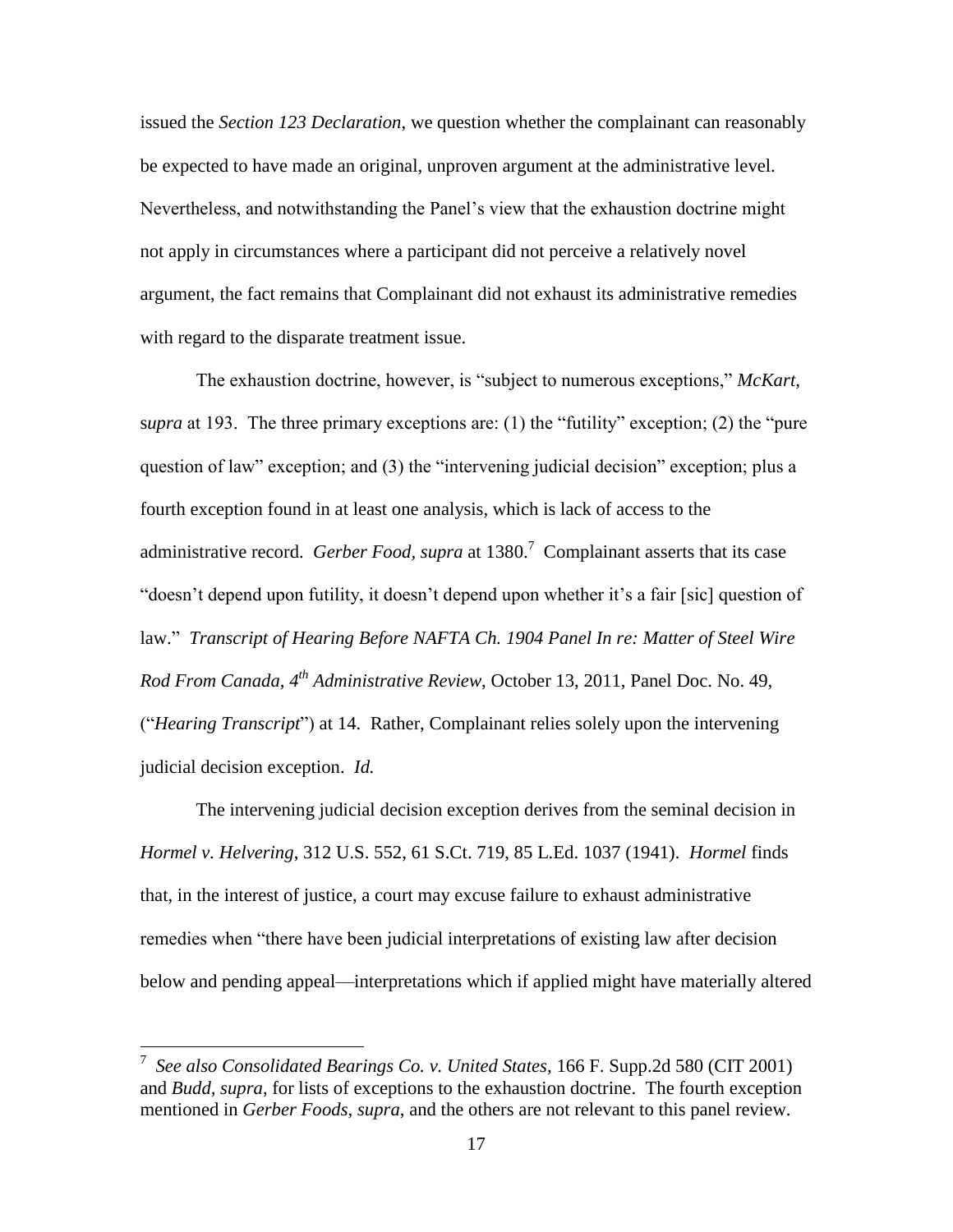the result." *Id*. at 558-59. We examine below the elements *Hormel* identifies: (a) the timing of the decision; (b) its relevance to the case under Panel review; and (c) whether the application of the decision would materially alter the result of the administrative determination.

*Dongbu* and *JTEKT* are appellate court decisions concerning the zeroing issue, specifically, whether Commerce could interpret 19 U.S.C. §1677(35) to permit the Department to apply the zeroing methodology in administrative reviews while simultaneously permitting the Department not to zero in investigations. *Dongbu, supra* at 1358; *JTEKT, supra* at 1384-85. The Federal Circuit rendered the decisions after the final determination under review and pending appeal, that is, after the briefing in this Panel review had been completed yet before the oral hearing. As previously described, the Panel permitted additional briefing on the issue of zeroing. Thus, *Dongbu* and *JTEKT* satisfy the first of the three elements of the exception.

Commerce argues nonetheless that they are not binding precedent, in part because they are not "final," as the concluding order was a remand necessitating further action on the part of the lower court and the Department, and in part because the opinions make no new interpretation of the law but instead merely order the Department to provide a satisfactory explanation of its own statutory interpretation.<sup>8</sup>

We do not agree with the allegation that the two decisions are not final. Many appellate decisions, calling upon the lower court to remand to the administrative agency, are final decisions. Neither *Dongbu* nor *JTEKT* orders the CIT, having decided each case

<sup>8</sup> *Dongbu* holds that the apparent contradictions in Commerce's interpretation of 19 U.S.C. §1677(35)(A) in the context of investigations and reviews demands an explanation, while *JTEKT* rejects Commerce's explanation as unsatisfactory. *Dongbu, supra* at 1371-73; *JTEKT, supra* 642 F.3d at 1384-85.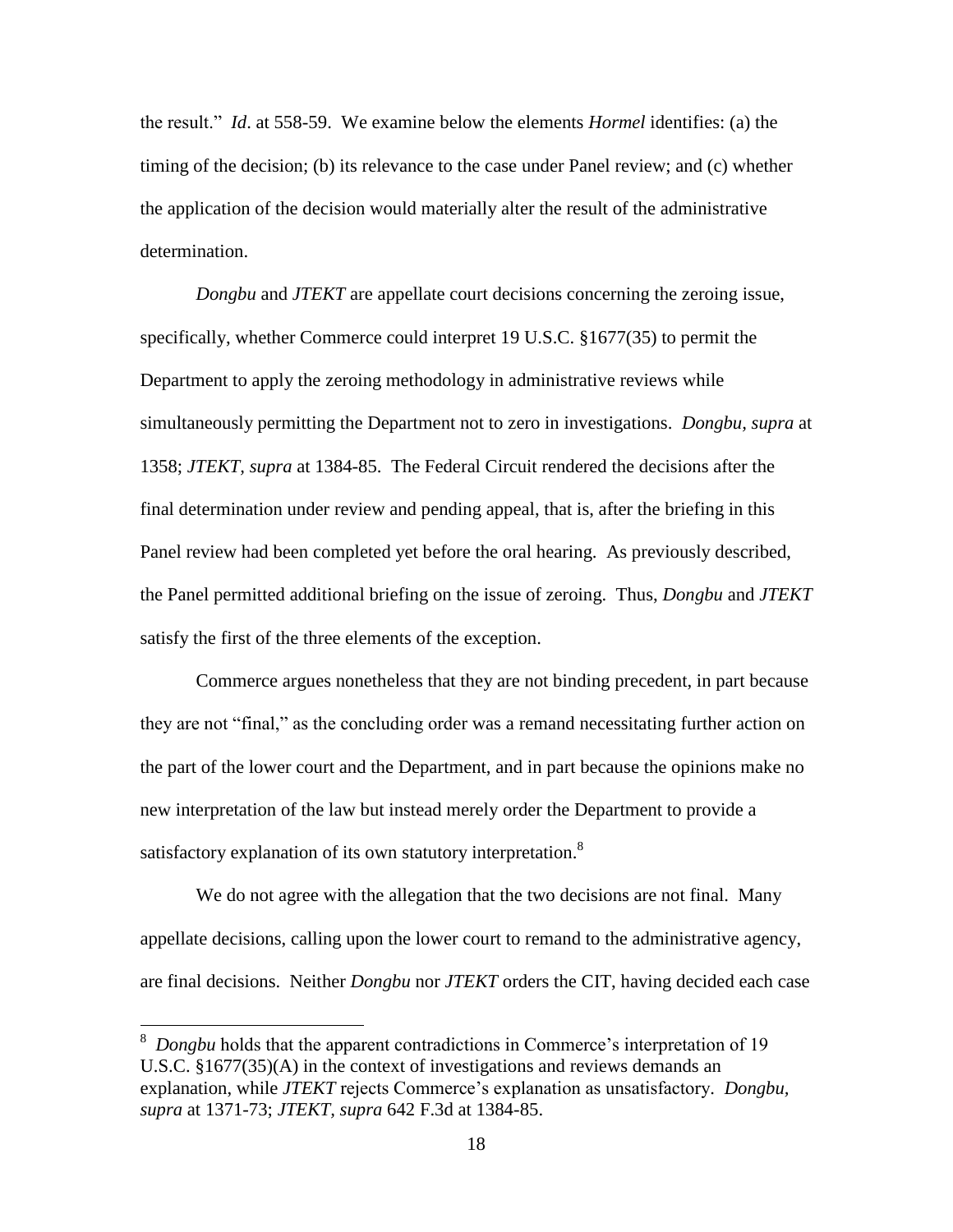on remand, to report back to the Court of Appeals for the Federal Circuit. That court has issued a final mandate in each case. Commerce's argument presumes that, after it responds to the CIT's remand decisions in *Dongbu* and *JTEKT*, and after the CIT rules in those cases, the CIT decisions will ultimately be appealed, giving the Federal Circuit the final say. The scenario envisioned by Commerce's argument may be likely but it is speculative. The CIT has remanded a case based upon an intervening judicial decision even when the new decision was rendered by the CIT—therefore not binding precedent and the intervening judicial decision itself had ordered a remand and was therefore not final. *Rhone Poulenc, supra* at 608-610; *Alhambra Foundry Co., Ltd. v. United States*, 685 F. Supp. 1252, 1257 (CIT 1988); *cf. Gerber Food, supra* at 1381-82 (factual distinctions prevented related CIT decisions from constituting intervening judicial decisions). In contrast to *Rhone Poulenc* and *Alhambra Foundry*, here we have appellate court decisions that are final.

Furthermore, except for a few cases in which a CIT judge has avoided addressing the disparate treatment argument by dismissing the claim,<sup>9</sup> the CIT has found itself bound by the *Dongbu* and *JTEKT* appellate court precedents and has remanded case after case to the Department for a satisfactory explanation of its interpretation of the statutory provision used to justify zeroing. *See, e.g., Grobest & I-Mei Industrial (Vietnam) Co., Ltd. v. United States*, Slip Op. 12-09 (CIT Jan. 18, 2012); *SKF USA Inc. v. United States,*  Slip Op.11-121 (CIT Oct. 4, 2011); *Borusan Mannesmann Boru Sanayi ve Ticaret A.S. v. United States*, Slip Op. 11-58 (CIT May 26, 2011). Of particular note is the lower court's

<sup>9</sup> *See, e.g., Fuwei Films, supra,* and *Tianjin Magnesium International Co. Ltd. v. United States,* Slip Op. 11-118 (Ct. Int'l Trade Sept. 23, 2011).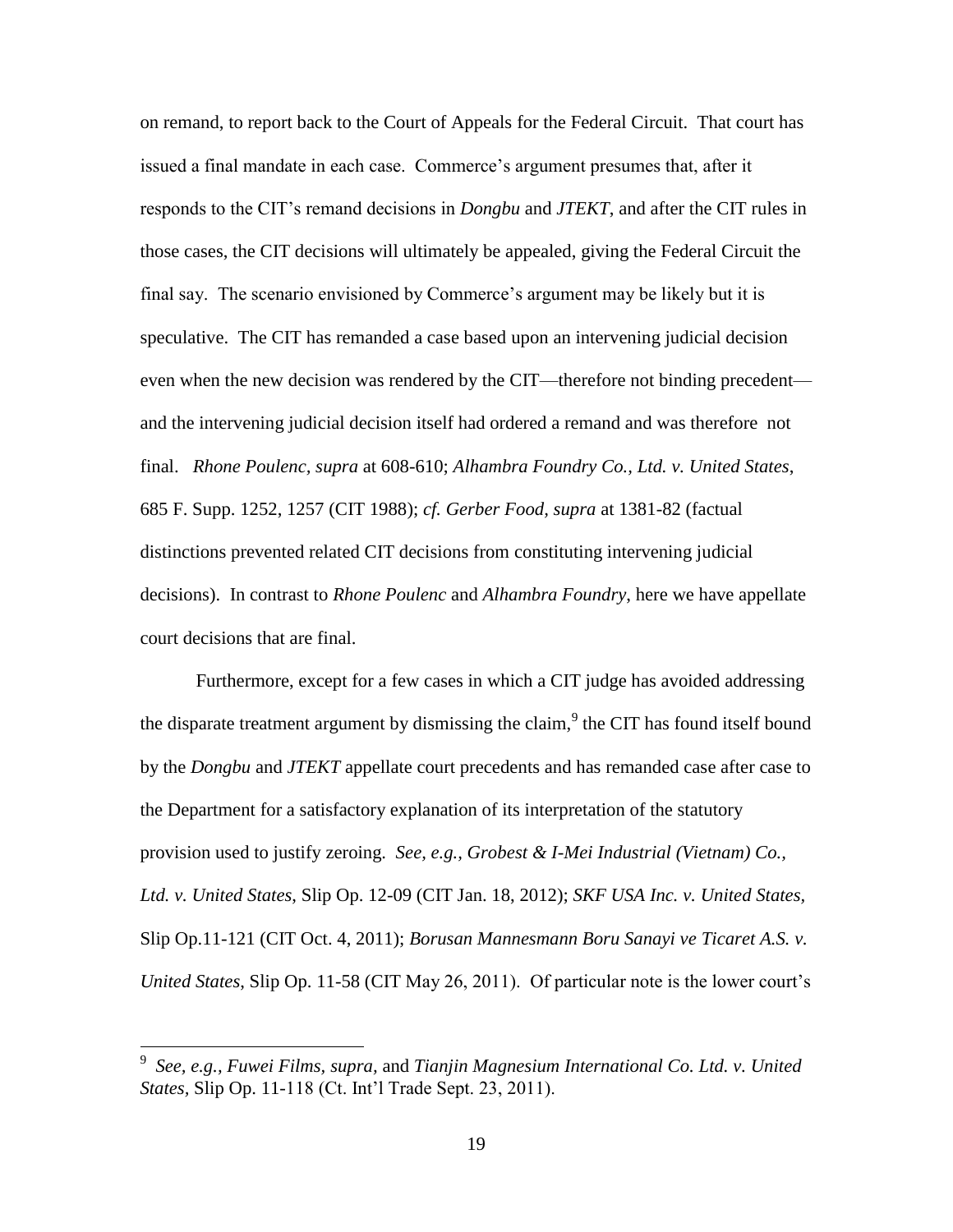decision in *JTEKT*, in which the CIT found that the Federal Circuit's issuance of the *Dongbu* decision excused a complainant that had not raised the zeroing issue below. *JTEKT Corp. v. United States*, 768 F. Supp.2d 1333, 1363 (CIT 2011). 10 Regardless of whether the example set by these CIT decisions ordering "*Dongbu* remands" is one we ought to follow here – a question addressed below at Section V -- we consider that these reactions to *Dongbu* and *JTEKT* are relevant to our assessment of Ivaco's claim that zeroing is contrary to law.

We turn now to the second prong of Commerce's argument, concerning the effect of *Dongbu—*and, to a lesser extent, *JTEKT*—on the results of the review. While those opinions do not articulate whether and in what circumstances Commerce may zero, they do raise questions about (and might eventually yield limits on) Commerce's discretion in the interpretation of the statute. While Commerce has the discretion to interpret the statutory provision as either allowing or not allowing offsets for negative dumping margins, *Dongbu* admonishes, the agency cannot variously interpret the statute depending upon the phase of the proceeding (investigation or review) unless there is a reasonable explanation for its disparate application of zeroing. It is true that the ultimate result might be that Commerce can explain its methodological inconsistency to the satisfaction of the courts, such that nothing will change, but the courts could just as well find Commerce's explanation unpersuasive and hold that administrative review determinations which zero are therefore "contrary to law."<sup>11</sup> The intervening judicial

<sup>&</sup>lt;sup>10</sup> Affirmed in the Federal Circuit decision in *JTEKT*. Supra, 642 F.3d at 1378

 $11$  We note that the explanation provided by Commerce within the proceeding underlying *Dongbu* has been reviewed and declared satisfactory at the CIT level, in *Union Steel v. United States. Union Steel and Dongbu Steel Co., Ltd. v. United States*, Slip Op. 12-24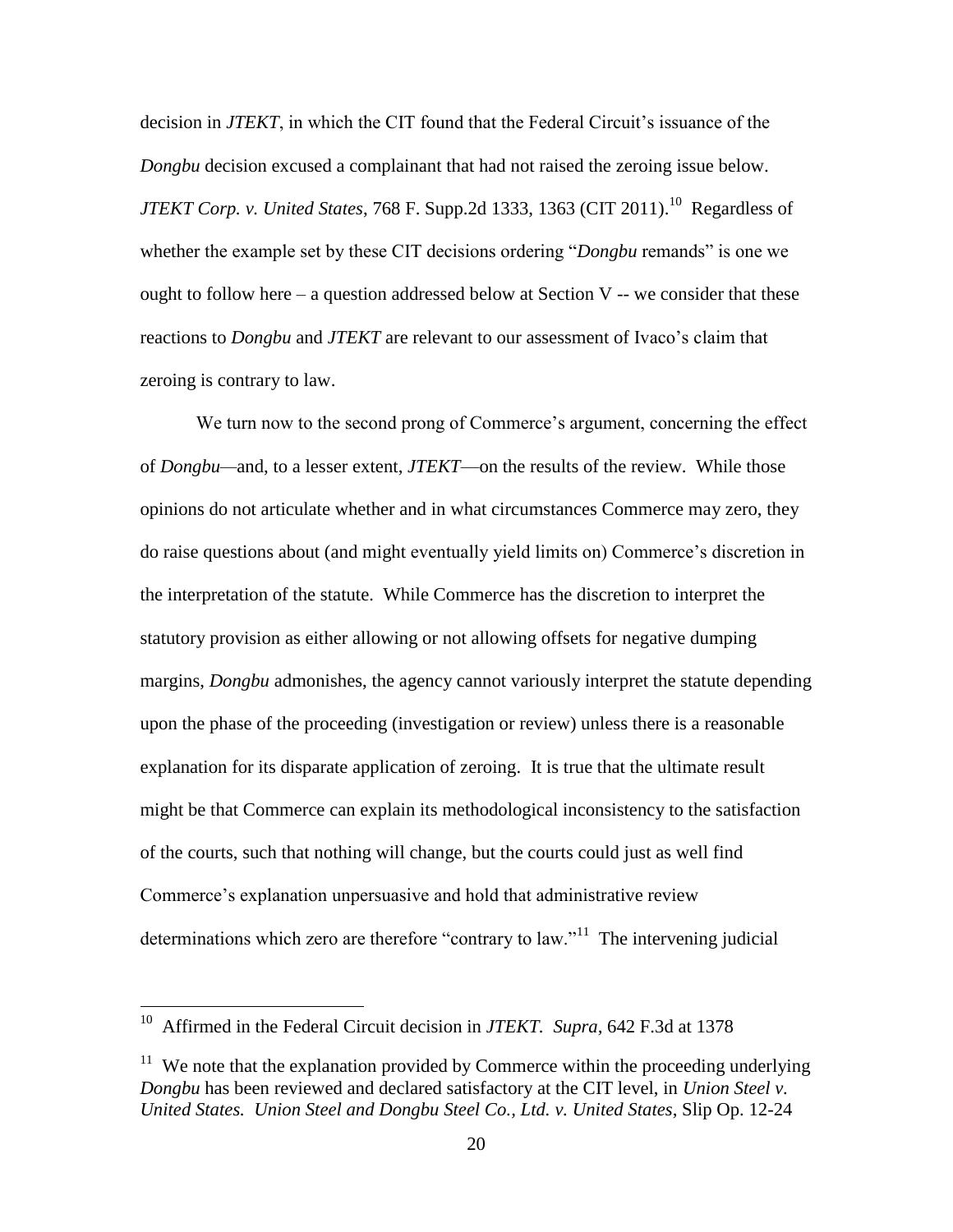interpretation exception does not mandate that the intervening judicial decision materially alter the result, only that it "*might* materially alter the result." *Hormel, supra* at 559 (emphasis added). Thus, while Ivaco failed to exhaust its administrative remedies, the Panel accepts that an exception prevails, such that the issue is properly before the Panel.

## *3. Waiver*

Commerce argues in its supplemental brief that Ivaco has waived the argument regarding disparate treatment because the argument did not appear in the complaint nor in the briefs filed under sub-rules 57(1) and (3) of the NAFTA Article 1904 Panel Rules. Waiver applies when a party either raises an issue for the first time on appeal or raises the issue after briefing. *Novosteel SA v. United States,* 284 F.3d 1261, 1273-74 (Fed. Cir.2002)*; Forshey v. Prinicipi*. 284 F.3d 1335, 1353-54 (Fed. Cir. 2002). Like the exhaustion doctrine, waiver is premised in part upon the notion that courts do not like surprises, either to themselves or to other litigants. *See Singleton v. Wulff*, 428 U.S. 106, 96 S.Ct. 2868, 49 L.Ed.2d 826 (1976), quoting *Hormel, supra*. Courts liberally employ their discretion where waiver is concerned. As long as a general issue is before the court, the court will entertain specific arguments or sub-issues that the litigant did not raise below: "When an issue or claim is properly before the court, the court is not limited to the particular legal theories advanced by the parties, but rather retains the independent power to identify and apply the proper construction of governing law." *Kamen v. Kemper Fin. Servs., Inc.,* 500 U.S. 90, 99, 111 S.Ct. 1711, 114 L. Ed.2d 152 (1991). *See also Navajo* 

<sup>(</sup>CIT February 27, 2012). We return to this CIT decision in addressing the merits of Ivaco's zeroing claim in Section V below.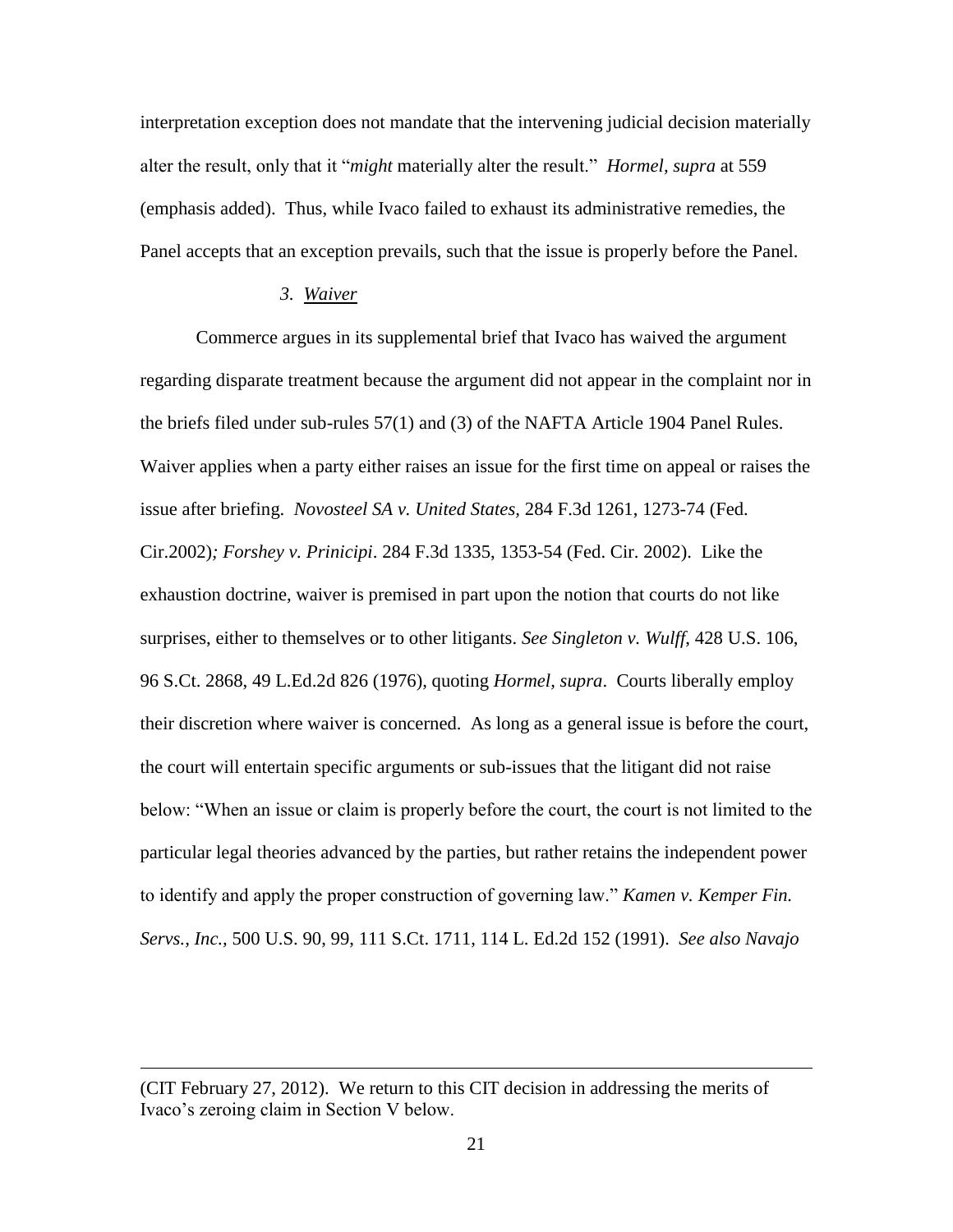*Nation v. United States*, 501 F.3d 1327, 1337-38 (Fed. Cir. 2007) and cases cited therein. $^{12}$ 

Upon review, we find that the complaint is sufficiently broad in its description of the zeroing issue to incorporate the disparate treatment argument. Moreover, the Federal Circuit in *Novosteel SA* clarifies that "a party does not waive an argument based on what appears in its pleading; a party waives arguments based on what appears in its brief." *Novosteel SA, supra* at 1273-74. Thus, the complaint is adequate.

As for Ivaco's failure to raise the argument until its supplemental brief, we must take into account the temporal circumstances of this case. Here we have a situation in which judicial decisions were issued approximately two years after briefing was complete. The complainant had furnished copies of the decisions to the Panel, which the Panel had agreed to accept, over Commerce's objections. Furthermore, the Panel, observing the delay since commencement of the Panel review, provided the opportunity for further briefing. Although one could argue that the parties could have declined the opportunity or discussed the latest developments in the law without introducing a new line of argument, it would be unreasonable to expect such reticence. Certainly, we could find that Ivaco had waived the argument but this is one of those "particular circumstances which will prompt a reviewing or appellate court, where injustice might otherwise result, to consider questions of law which were neither pressed nor passed upon by the court or administrative agency below." *Hormel, supra* at 557. The Panel, having opened the door

 $12$  In *JTEKT* (CIT), the court rejected one plaintiff's attempt to raise the disparate treatment argument in its reply brief on the grounds of waiver, in contrast to its excusal of another of plaintiff's failure to exhaust administrative remedies, thanks to the intervening judicial decision exception. *JTEKT*, at 1341, 1363.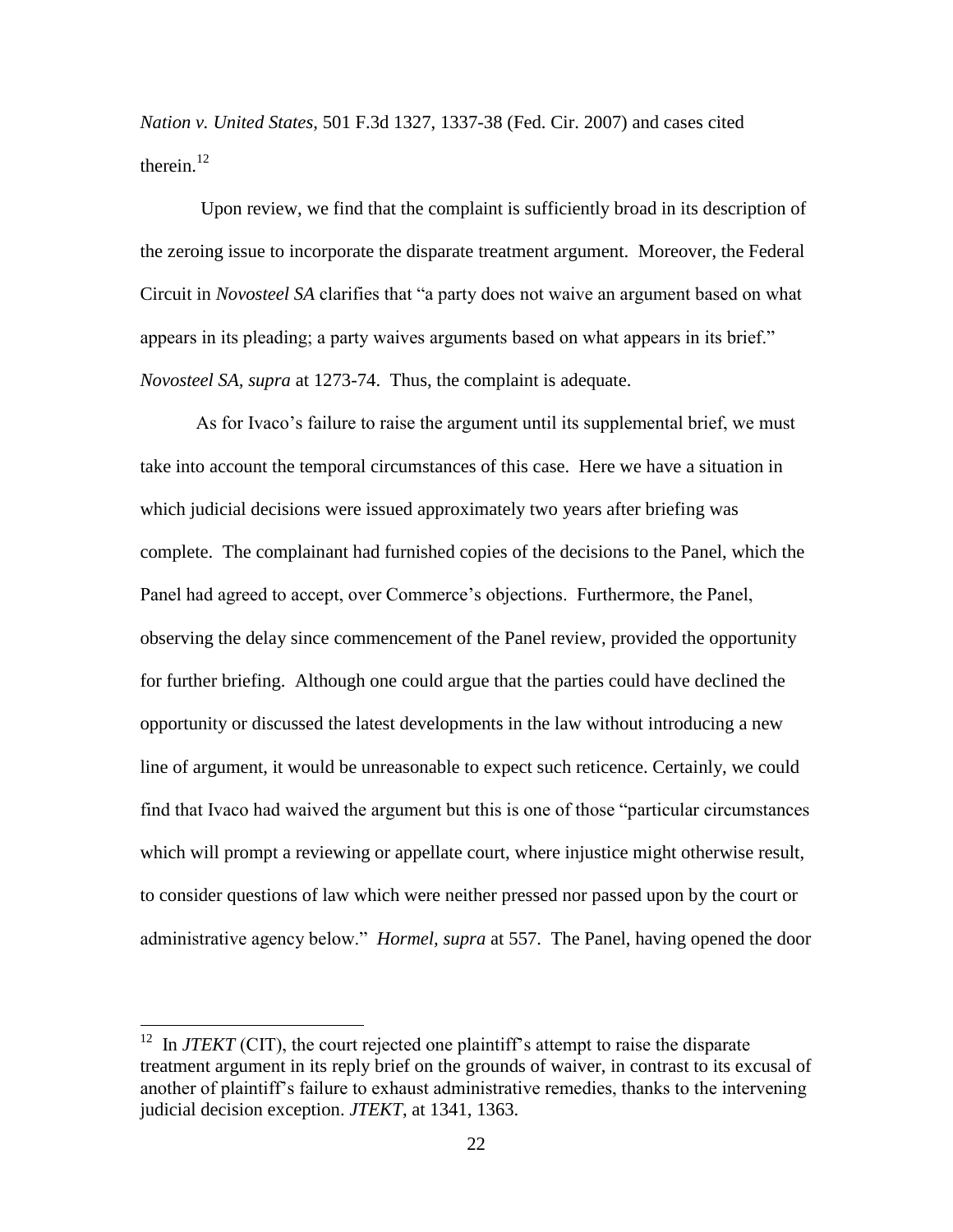to argument, should not then slam it shut. Therefore, we decline to find that Complainant has waived the argument.

## **b. Zeroing and** *Charming Betsy***: the Relationship of WTO Decisions to U.S. Law.**

We have considered, and we find unpersuasive, Ivaco's original arguments in support of its zeroing claim. Those arguments maintain that (1) zeroing rests on a clearly-impermissible construction of the antidumping statute, and that (2) in any event the *Charming Betsy* canon requires us to construe that statute in "harmony" with decisions, adopted by the WTO Dispute Settlement Body (DSB), which have found zeroing to be inconsistent with the WTO Antidumping Agreement. On the former contention, we note that the Court of Appeals for the Federal Circuit has ruled repeatedly and explicitly that zeroing in administrative reviews rests on a permissible construction of the U.S. antidumping law. *Timken Co. v. United States*, 354 F.3d 1334, 1341-42 (Fed. Cir. 2004)("*Timken*"), cert. denied, 543 U.S. 976 (2004); *NSK LTD. v. United States*, 510 F.3d 1375, 1380 (Fed. Cir. 2007), *reh'ing en banc denied*, 2008 U.S. App. LEXIS 8540 (Fed. Cir. 2008); *SKF USA v. United States*, 527 F.3d 1373, 1381 (Fed. Cir. 2008).Even if we were inclined to doubt the soundness of those authoritative rulings, we would not be at liberty to rule differently. On the latter contention, involving the *Charming Betsy* canon and the relevance of DSB-adopted decisions in U.S. antidumping proceedings (and appeals thereof), our assessment follows below.

## *1. The Participants' Arguments Regarding Zeroing*

Ivaco argues that the zeroing methodology used by Commerce is inconsistent with WTO rules as interpreted by the WTO Appellate Body, whose rulings, the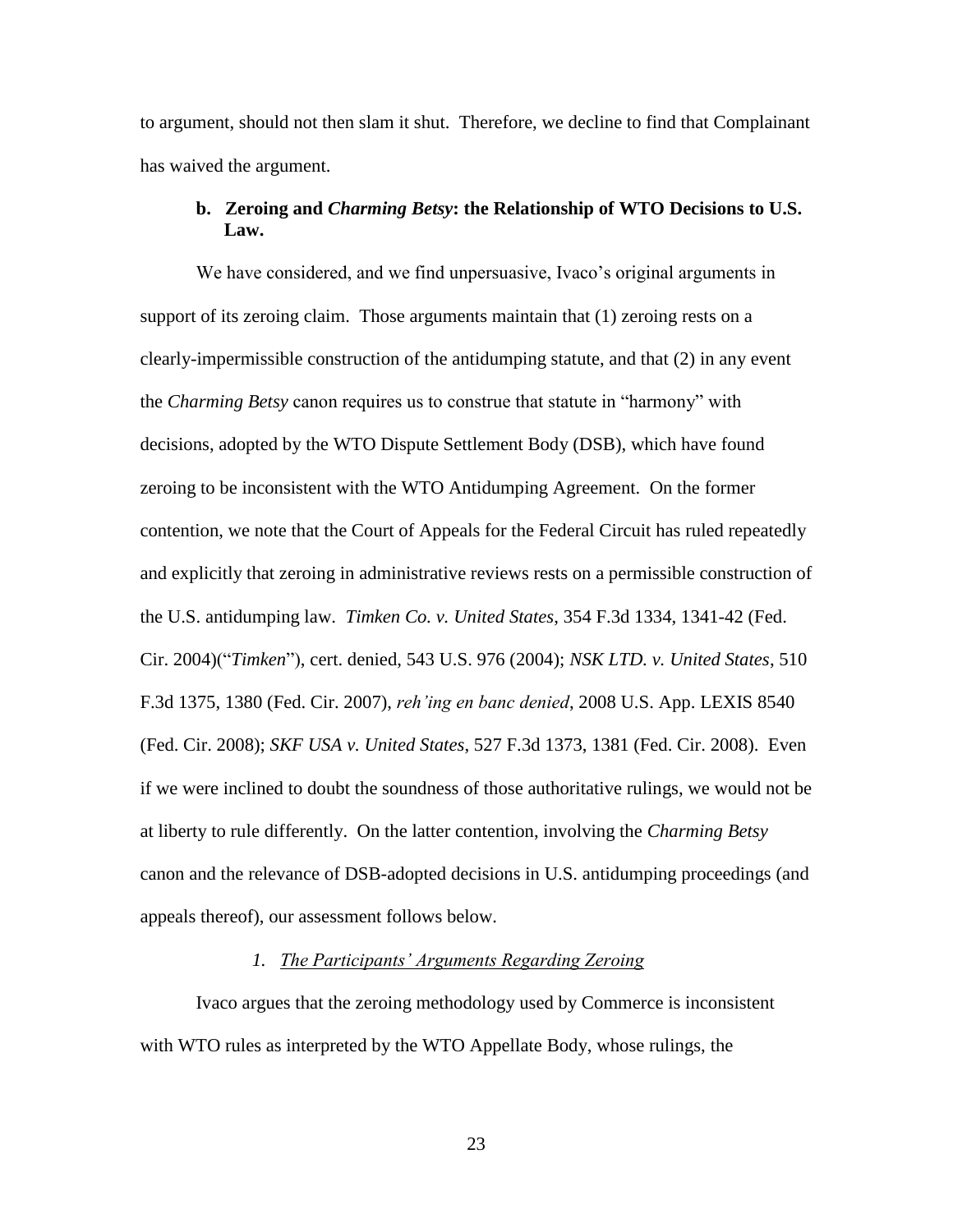complainant contends, are applicable under U.S. law. Ivaco relies on a statement, sometimes described as a canon of statutory interpretation set out in *Charming Betsy:*

> It has also been observed that an act of Congress ought never to be construed to violate the law of nations if any other possible construction remains, and consequently can never be construed to violate neutral rights, or to affect neutral commerce, further than is warranted by the law of nations as understood in this country.

*Murray v. Schooner Charming Betsy*, 6 U.S. (2 Cranch) 64 (1804). Ivaco argues that since an interpretation of 19 U.S.C. §1677(35)(A) that is consistent with decisions of the WTO Appellate Body is at least possible, the implementation of zeroing is impermissible under U.S. law.

The Investigating Authority counters that, in the URAA, Congress established detailed rules regarding the relationship between WTO agreements and domestic (U.S.) law, as well as an elaborate scheme to deal with the consistency of domestic law with the WTO agreements. Commerce further argues that the domestic effect of a WTO panel or Appellate Body ruling is for the executive and congressional branches of the U.S. government to determine. The Investigating Authority says that even if *Charming Betsy* were to be applied by this Panel, it cannot lead to a finding that zeroing is impermissible since, even under WTO rules, there is no binding obligation that WTO members implement WTO panel and Appellate Body reports.

In its reply brief, Ivaco argues that decisions of the Federal Circuit are in a state of conflict regarding the interaction of *Charming Betsy* and the principle in *Chevron, supra,* of judicial deference to government agencies' interpretations of the statutes they administer. Ivaco claims that this Panel should attempt to harmonize *Charming Betsy*  and *Chevron* by construing an administrative interpretation of ambiguous statutory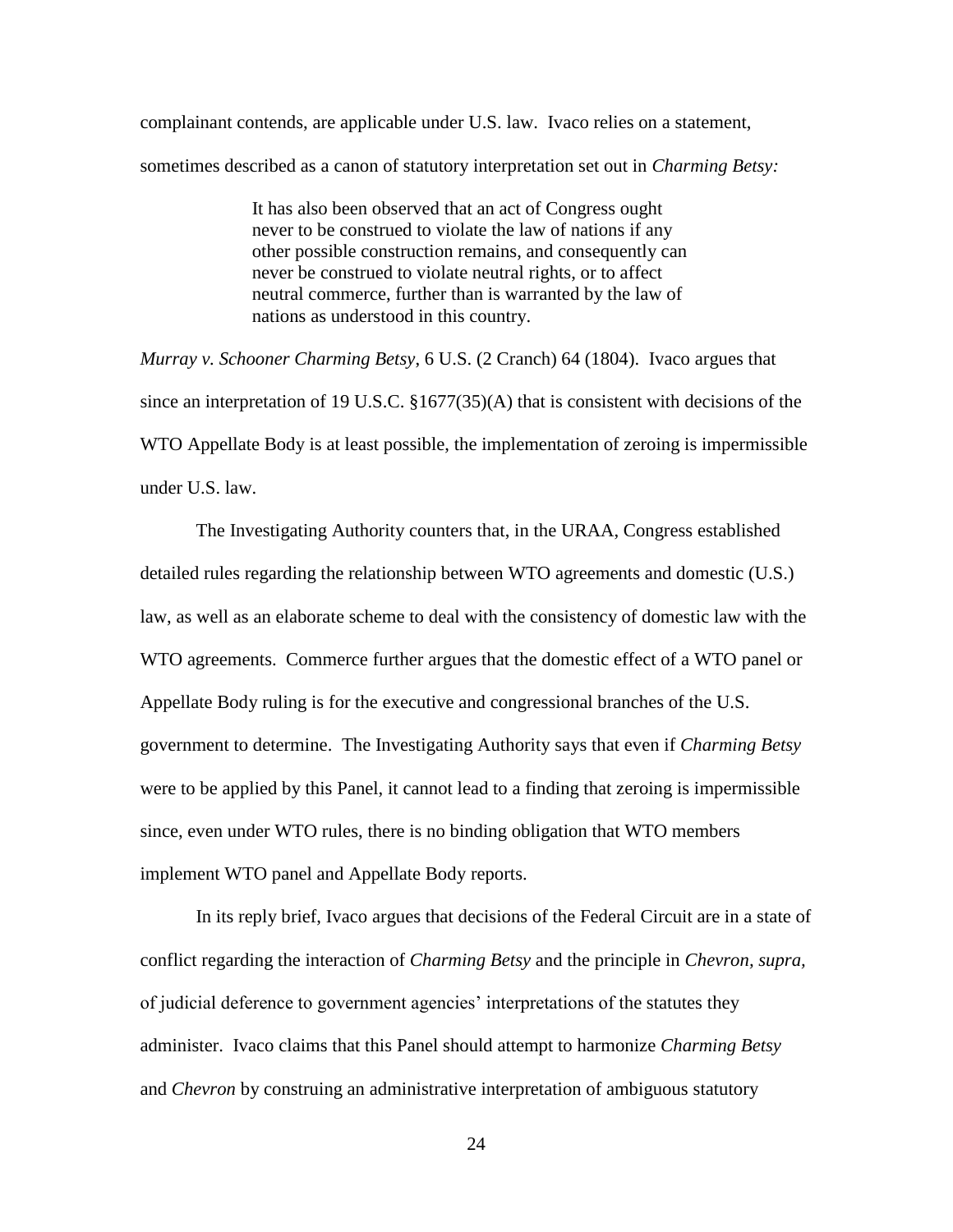language as unreasonable or impermissible if it conflicts with what it calls the "international obligations" of the United States.

Ivaco also argues that, as to Section 129 regarding implementation of WTO decisions adverse to the U.S. in antidumping cases, it is not seeking implementation of a WTO ruling (on zeroing) under that section, but is merely seeking a finding that, since zeroing has been found under the WTO dispute settlement process to violate the WTO Antidumping Agreement,<sup>13</sup> applying the principle set out in *Charming Betsy*, U.S. law should be construed as disallowing zeroing. The Investigating Authority responds that in a line of cases the Federal Circuit has upheld Commerce's use of zeroing and has expressly rejected the view that such a practice is unreasonable or impermissible.

*2. Discussion*

 $\overline{a}$ 

## *A. The Uruguay Round Agreements Act and WTO Decisions and Agreements B.*

The URAA contains detailed provisions concerning the relationship between WTO agreements and U.S. law. It is clear from these provisions that the Uruguay Round Agreements, like all U.S. trade agreements, are not self-executing and that their legal effect in U.S. law depends on implementing legislation.<sup>14</sup> Section 3512 (a)(1) of the URAA provides: "No provision of any of the Uruguay Round Agreements, nor the application of any such provision to any person or circumstance, that is inconsistent with

<sup>&</sup>lt;sup>13</sup> Agreement on Implementation of Article VI of the General Agreement on Tariffs and Trade 1994, reprinted in H. Doc. 103-316, Vol. 1, 103d Cong., 2d. Sess. (1994) ("Anti-Dumping Agreement").

<sup>&</sup>lt;sup>14</sup> See John H. Jackson, "Editorial Comment: The WTO Dispute Settlement Understanding – Misunderstandings On The Nature of Legal Obligation", 91 *A.J.I.L.* 60 (1997).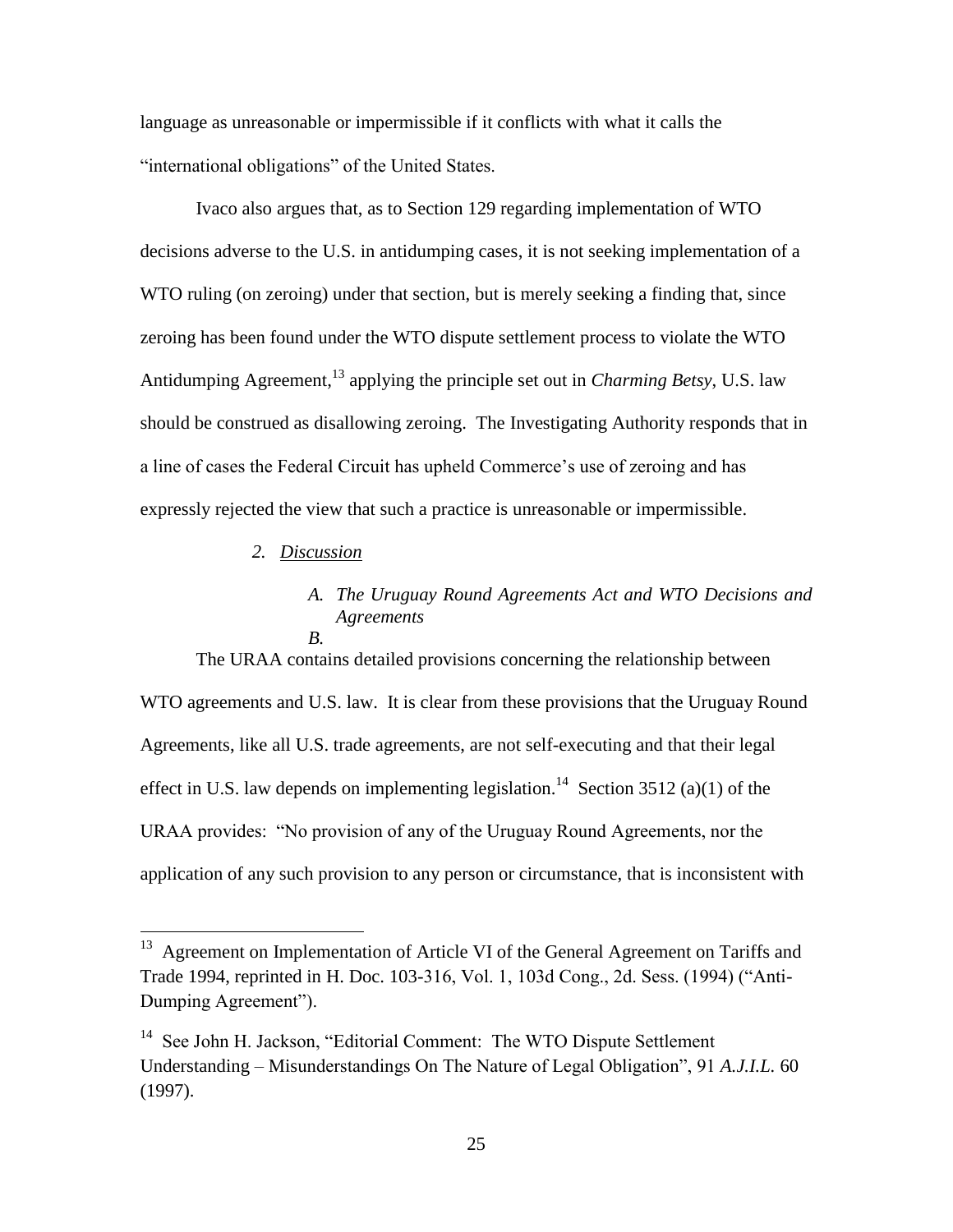any law of the United States shall have any effect." This provision clearly suggests that Congress intended that no WTO agreement or its interpretation (such as by a WTO Panel or the Appellate Body) can override U.S. law. It is evidence of an intent to insulate U.S. law from the effect of WTO rulings.

Patrick C. Reed, in "Relationship of WTO Obligations to U.S. International Trade Law: Internationalist Vision Meets Domestic Reality," has commented on the above provision as follows:

> [A]lthough URAA section 102(a) is captioned "relationship of agreements to United States law", it does not define what the relationship is. Rather, it defines what the relationship is not: WTO agreements are not selfexecuting, have no direct effect, have no domestic effect at all if they are inconsistent with U.S. law, and do not create any private cause of action. The statute precludes possible alternative relationships in which WTO agreements would have different legal effects, but it does not explain fully what the relationship between the WTO agreements and U.S. law is.

38 *Georgetown J. of Int'l. L.* 209, at 216 (2006) ("*Reed*").

Of course, this comment speaks only to the Uruguay Round Agreements and not to any subsequent interpretation of them by WTO panels or the Appellate Body. Congress in the enactment of the URAA has also spoken directly to this latter issue of the effect on U.S. law of WTO panel or Appellate Body decisions adverse to the United

States.

Both parties have made reference to Sections 123 and 129 of the URAA, which

set out procedures for the incorporation into U.S. law and Department of Commerce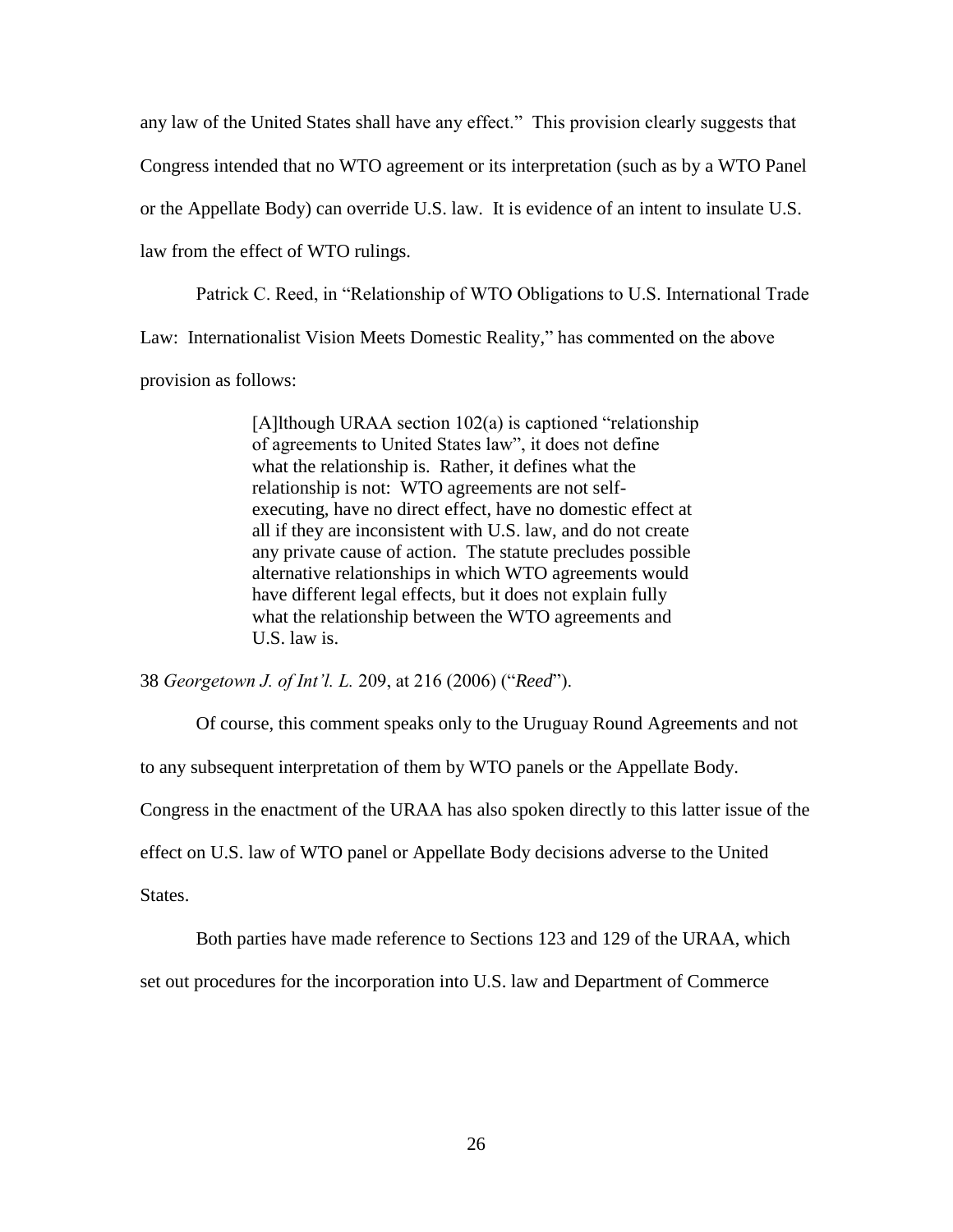antidumping determinations of decisions made under the WTO dispute settlement process in cases in which the U.S. is found to be in violation of its WTO obligations.<sup>15</sup>

Section  $123(g)$  of the URAA provides, in cases where a WTO dispute settlement panel or the Appellate Body finds that a regulation or practice of a U.S. department or agency is inconsistent with any of the Uruguay Round agreements, including the Antidumping Agreement, that the regulation or practice may not be modified until after the Administration consults with and reports to relevant congressional committees, considers advice from private sector advisory committees and waits for the passage of a 60-day consultation period. 19 U.S.C. § 3533.

Section 129 contains the procedures for changing an administrative determination which has been challenged under the WTO dispute resolution procedures and resulted in a panel or Appellate Body decision adverse to the United States. Section 129 only applies to particular determinations that the exporting country has taken to WTO dispute settlement in Geneva and so is narrower than Section 123 but, like Section 123, it requires consultation between the U.S. Trade Representative and relevant stakeholders before the U.S. Trade Representative makes the decision to require the Department of Commerce to bring the particular determination into conformity with a WTO report.

The fourth administrative review results now before this Panel were never challenged in Geneva. Moreover, while Commerce issued on December 28, 2010, under Section 123, a proposed revision of its procedures with respect to antidumping administrative reviews in which it will give offsets for negative margins of dumping when using the average to average method of calculation (as it presently does with initial

<sup>15</sup> URAA, §123 (19 U.S.C. §3533) and §129 (19 U.S.C. §3538).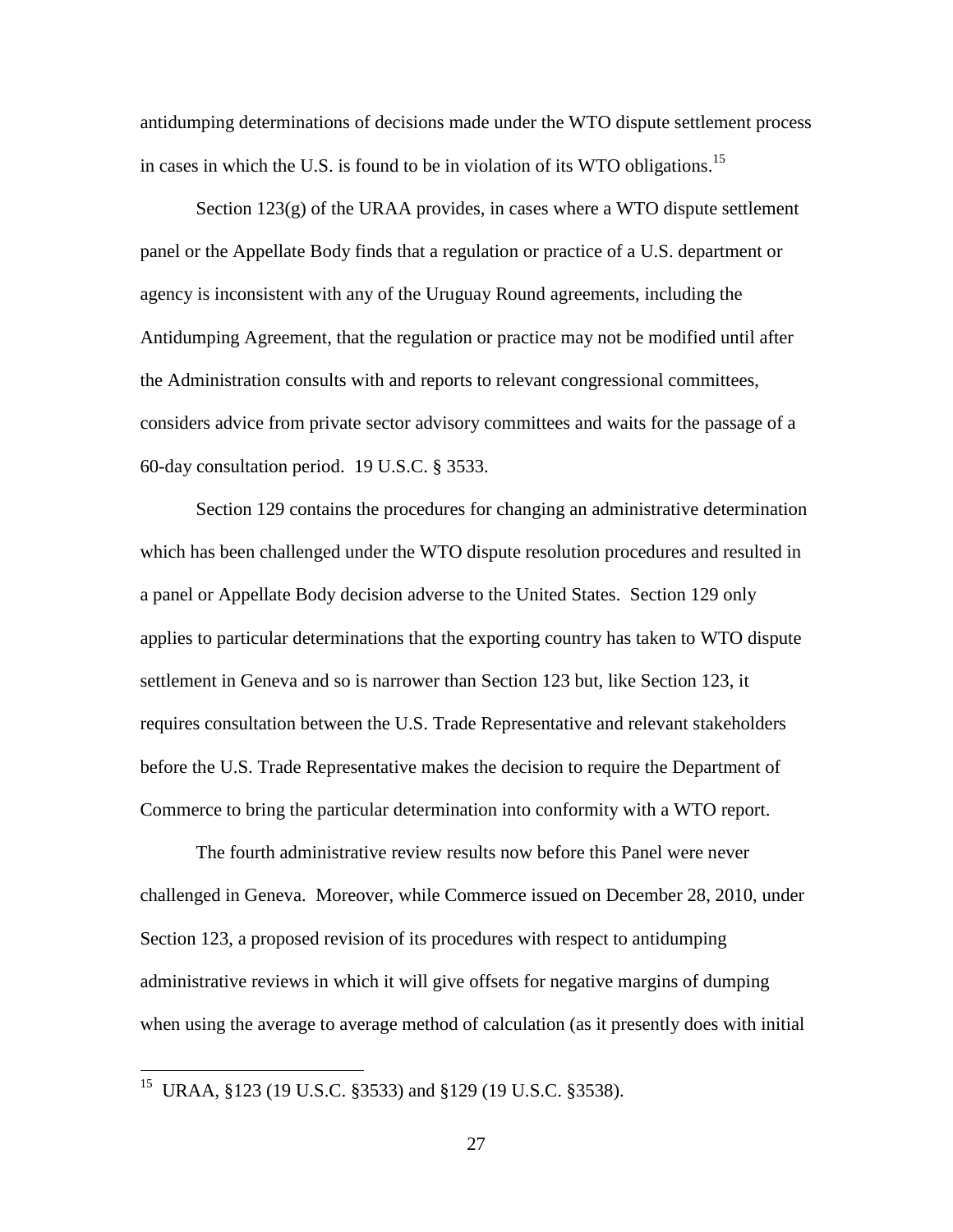investigations) and, on February 14, 2012, Commerce promulgated the corresponding final rule, that Section 123 Determination is applicable only to administrative reviews pending before Commerce for which a preliminary determination is issued after April 16, 2012. *Final Modification for Reviews*, 77 Fed. Reg. 8101 (February 14, 2012).<sup>16</sup> Thus in the case before the Panel, Commerce applied a longstanding and judicially approved methodology of calculation of antidumping duties (a methodology which "zeroes") which has been since the enactment of the URAA its interpretation of the basic antidumping statutory section. *See* 19 U.S.C. § 1677.

## *C. Chevron and Zeroing*

Appellate review of Commerce's use of zeroing in this case is governed by the two-part test established by the Supreme Court in *Chevron,* as described in Section IV.b, *supra*.<sup>17</sup> The *Chevron* test first examines whether the precise question at issue is addressed by Congress in the applicable statute. If the answer is positive, that is the end of the matter. If it is not, the next question is whether the agency's interpretation is a "permissible construction" or a "reasonable interpretation" of the statute in question. *Id.*

In this case, both sides agree – and so do we -- that the language of the statute is ambiguous. Therefore, the first prong of *Chevron* is not dispositive and we move to the second prong. An issue in this case is thus how can the second test in *Chevron* be applied in relation to the principle in *Charming Betsy*? The resolution of this issue, among

<sup>16</sup> *Final Modification for Reviews* is to be codified at 19 C.F.R. Part. 351.

<sup>&</sup>lt;sup>17</sup> *Supra*, n.3 at 842 to 843. <sup>18</sup> This deference to the zeroing practice of Commerce received strong support by the Federal Circuit in *SKF USA v. United States*, 537 F 3d 1373 (Fed. Cir. 2008), which relied, *inter alia*, on *Timken, supra* at 1382.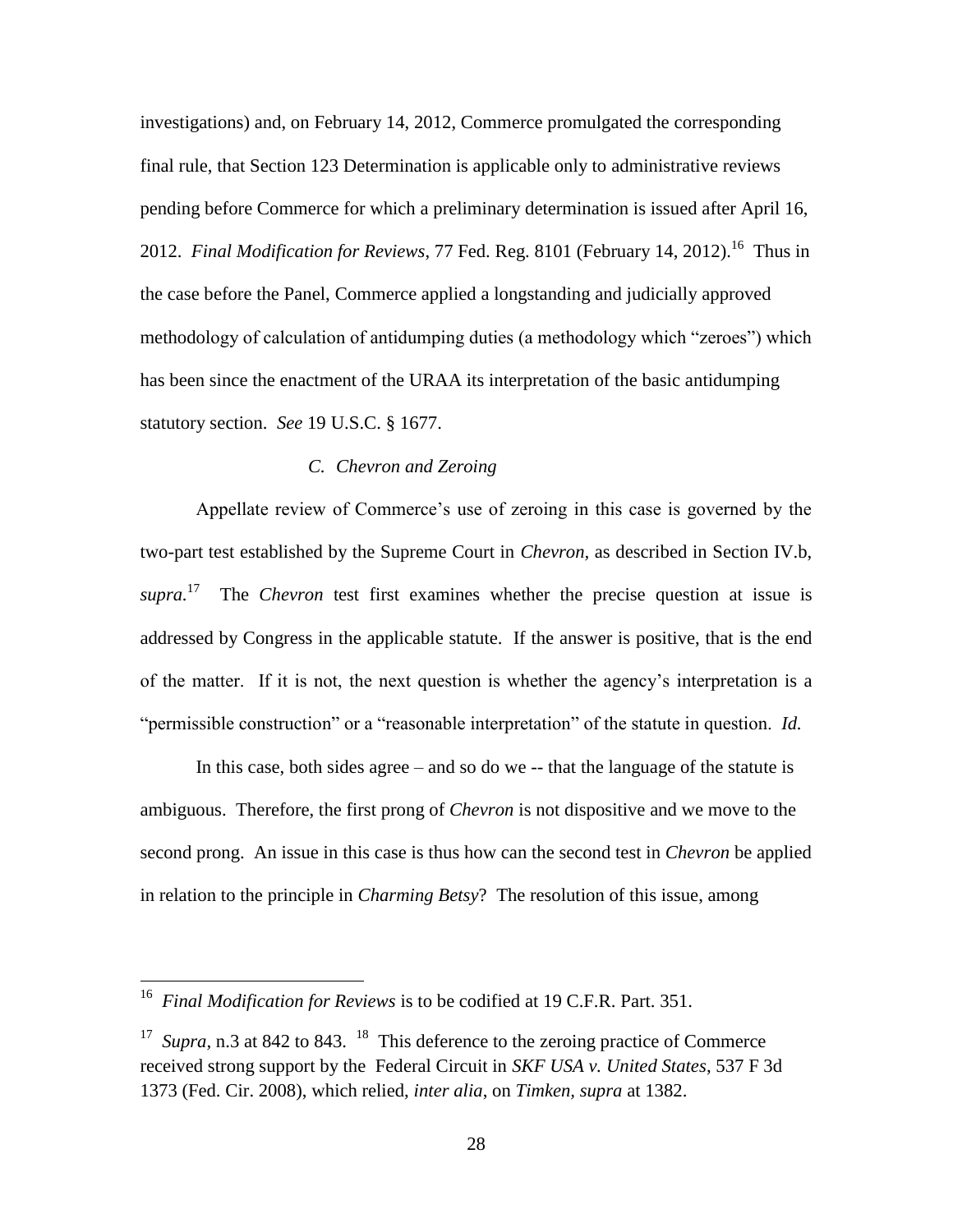others, will determine whether Commerce's use of zeroing will be upheld or form the basis for a remand.

On several occasions both sides to this panel review have loosely referred to the international rules that Commerce might or might not be obliged to implement as "obligations". In this case, however, the international "rules" that are being argued about are in no sense legally binding on the United States. They do not represent the language of any sort of international agreement but are the non-binding outcomes of WTO dispute settlement processes. Ivaco has not been able to point to any U.S. court decision supporting the idea that a finding by Commerce is "unreasonable" or "impermissible" because it conflicts with a WTO panel or Appellate Body ruling. The decisions of the Federal Circuit that bind this Panel will now be examined to assess whether it is unreasonable for Commerce not to defer to WTO decisions in deciding whether or not to use the zeroing methodology.

#### *D. The Federal Circuit and Zeroing*

### i. Timken

*Timken, supra,* dealt with an appeal against a CIT decision upholding zeroing in calculating dumping margins on imports from Japan. The plaintiff in *Timken* argued that Commerce's use of zeroing was "unreasonable" in light of the WTO Appellate Body's interpretation of the Antidumping Agreement. The Federal Circuit concluded that the statute did not mandate zeroing – in effect finding that the statute was ambiguous. The Federal Circuit then applied the second step of the *Chevron* test, noting that it has "accorded particular deference to Commerce in antidumping determinations." *Id.* at 1342.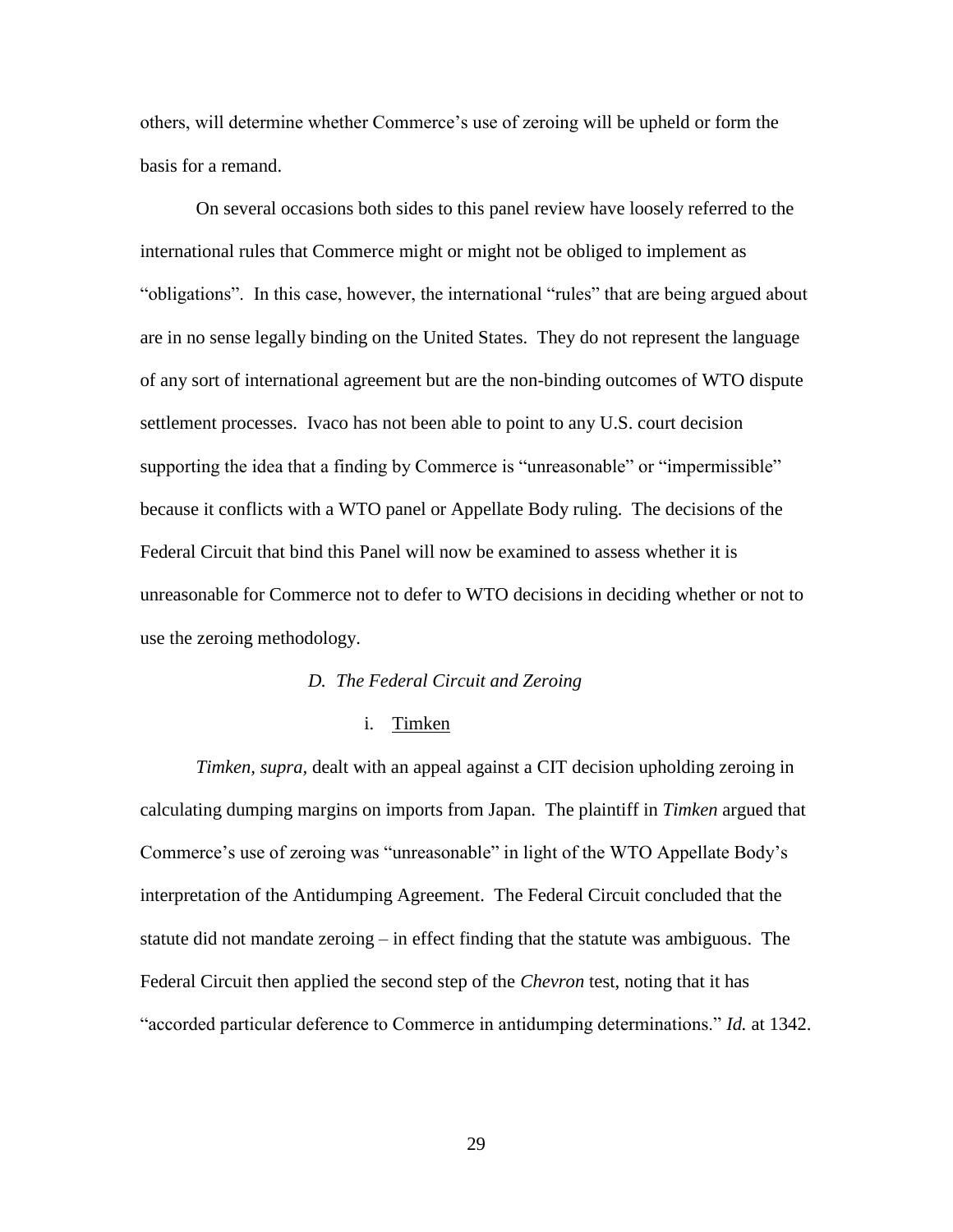It then went on to conclude that Commerce's interpretation of the statute was

"reasonable" even in the light of opposing Appellate Body decisions:

As Koyo acknowledges, the [Appellate Body] decision is not binding on the United States, much less this court. While Koyo relies on *EC-Bed Linen* for its persuasive value in an effort to convince us of the unreasonableness of Commerce's zeroing practice, we do not find it sufficiently persuasive to find Commerce's practice unreasonable. In light of the fact that Commerce's "longstanding and consistent administrative interpretation is entitled to considerable weight" …we refuse to overturn the zeroing practice based on *EC-Bed Linen.*

Id at 1344.<sup>18</sup> *Timken* does not explain what weight should be given to WTO decisions but it supports zeroing as being a reasonable practice even if it conflicts with WTO decisions.

## ii. Corus Staal

*Corus Staal* represents an affirmation of the approach of the Federal Circuit in *Timken*. *Corus Staal BV v. Department of Commerce,* 395 F.3d 1343, 1349 (Fed. Cir. 2005), *reh'ing and reh'ing en banc denied, cert. denied*. 126 S. Ct. 1023 (Mem) (S. Ct. 2006)*.* The case was another instance of a challenge of Commerce's zeroing practice in antidumping cases. *Id.* The court reiterated the principle of deference to Commerce's expertise in antidumping investigations pursuant to *Chevron. Id.* The court also restates the principle in *Charming Betsy* without making any distinction between international legal "obligations" on the one hand and non-binding sources of international law (such as WTO panel and Appellate Body decisions) on the other. *Id.* However, the court went on

<sup>&</sup>lt;sup>18</sup> This deference to the zeroing practice of Commerce received strong support by the Federal Circuit in *SKF USA v. United States*, 537 F 3d 1373 (Fed. Cir. 2008), which relied, *inter alia*, on *Timken, supra* at 1382.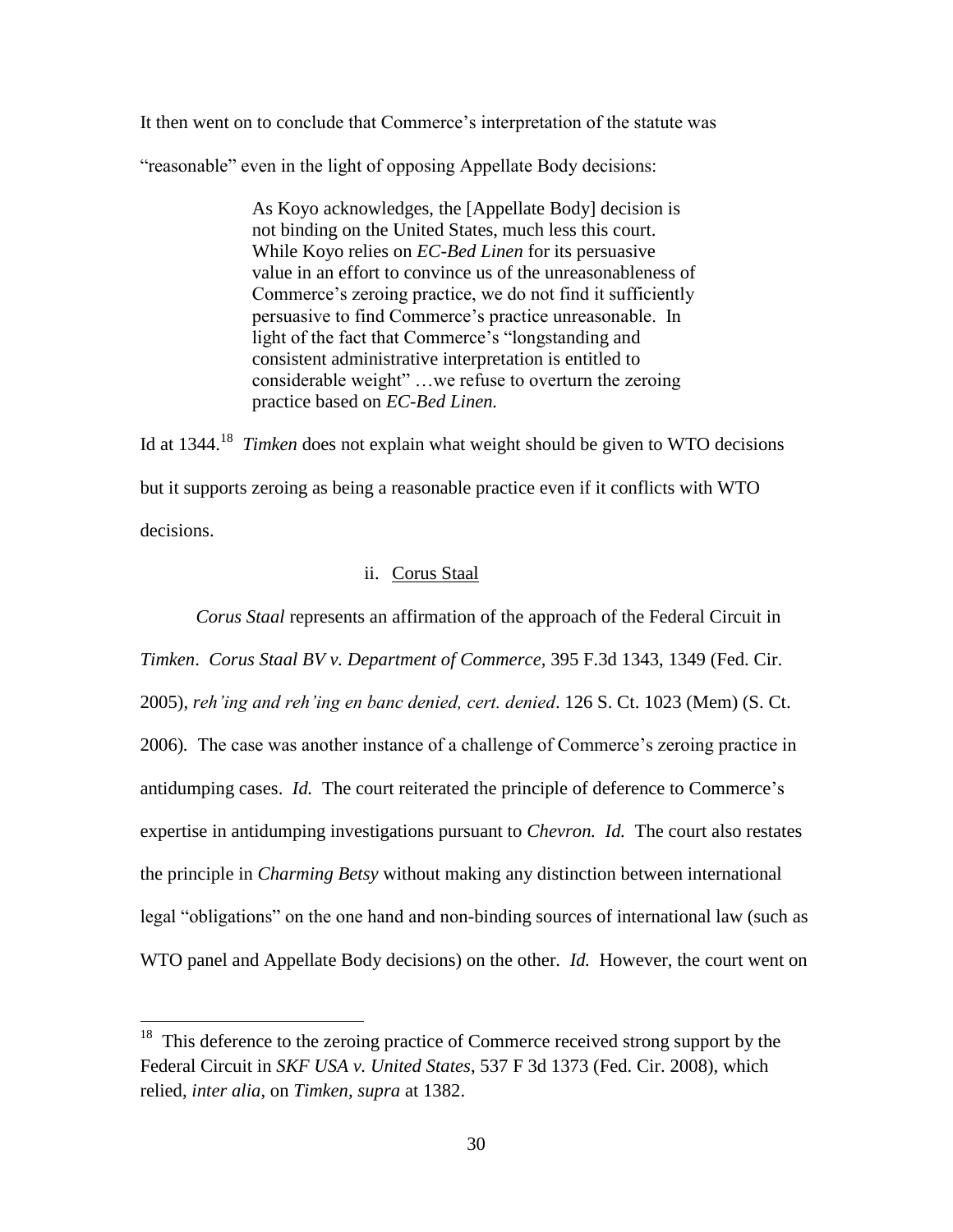to decide, presumably under the constitutional doctrine of separation of powers, and the

provisions of the URAA, why it would not reject Commerce's zeroing methodology:

We will not attempt to perform duties that fall within the exclusive province of the political branches, and we therefore refuse to overturn Commerce's zeroing practice based on any ruling by the WTO or other international body unless and until such ruling has been adopted pursuant to the specified statutory scheme.

## *Id.* The *Corus Staal* court also said:

Neither the GATT nor any enabling international agreement outlining compliance therewith (e.g. the ADA) trumps domestic legislation; if U.S. statutory provisions are inconsistent with the GATT or an enabling agreement, it is strictly a matter for Congress.

*Id.* at 1348.<sup>19</sup>

 $\overline{a}$ 

It would seem that the Federal Circuit regards the statutory provisions concerning

implementation in the URAA as ousting any scope for application of the *Charming Betsy*

canon. Indeed, the text in *Corus Staal* specifically says that, in cases where a WTO

decisionmaker has ruled adversely to the U.S., the agency may only interpret the text of

the statute in accordance with the directions of the political branches:

Congress has enacted legislation to deal with the conflict presented here. It has authorized the United States Trade Representative, an arm of the Executive branch, in consultation with various congressional and executive bodies and agencies, to determine whether or not to implement WTO reports and determinations and, if so implemented, the extent of implementation. See 19 U.S.C. §§ 3533(f), 3538 (2000); see also 19 U.S.C. § 3533(g) (2000) (defining a statutory scheme that Commerce must

<sup>&</sup>lt;sup>19</sup> The GATT is the General Agreement on Tariffs and Trade, the original multilateral trade agreement. The Uruguay Round of trade negotiations established the WTO. The ADA is the Antidumping Agreement, a product of the Uruguay Round.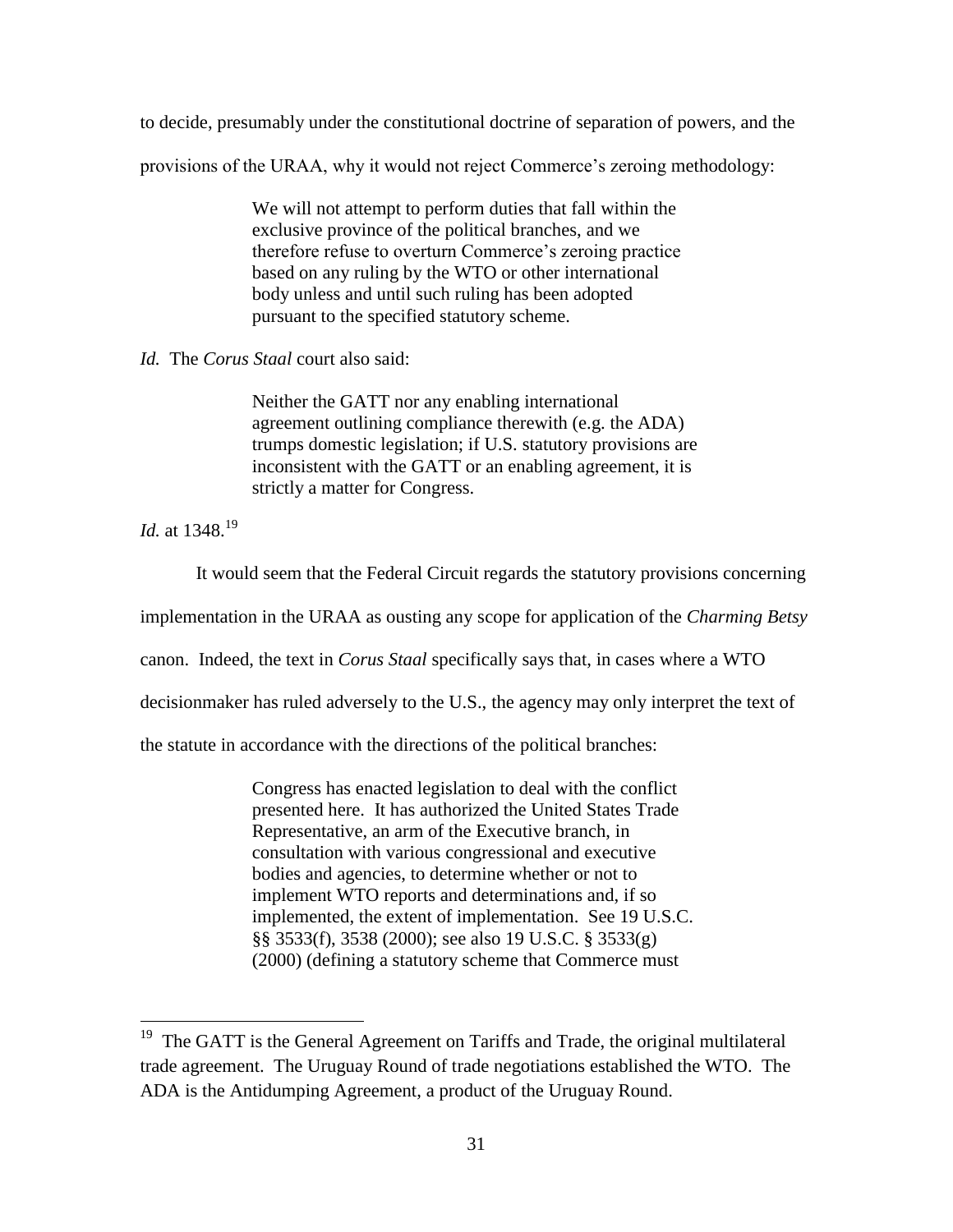observe in order to change its policy to conform to a WTO ruling).

\* \* \*Finally, we reject *Softwood Lumber* as nonbinding because the finding therein was not adopted as per Congress's statutory scheme. "[T]he conduct of foreign relations is committed by the Constitution to the political departments of the Federal Government…." *United States v. Pink*, 315 U.S. 203, 222-23, 62 S. Ct. 552, 86 L.Ed. 796 (1942). In this case, section 1677(35) presented Commerce with a choice as to how it calculates weighted-average dumping margins. We give Commerce substantial deference in its administration of the statute because of the foreign policy implications of a dumping determination. See *Fed.-Mogul Corp. v. United States*, 63 F.3d 1572, 1582 (Fed. Cir.1995).

### *Id.* at 1349

Finally and definitively for any argument based on *Charming Betsy,* the *Corus Staal* court in addressing Corus' argument that "…Commerce's zeroing methodology violates the United States' obligation to interpret Section 1677(35) to conform to WTO decisions prohibiting zeroing" replied "…and because Commerce is not obligated to incorporate WTO procedures into its interpretation of U.S. law, Corus' arguments fail." *Id.* at 1349

It should also be noted that the *Corus Staal* Court of Appeals decision was denied rehearing, then denied rehearing en banc and finally was denied certiorari by a memorandum decision of the Supreme Court. Thus, whatever force the statement found in *Charming Betsy* has does not apply to WTO panel and Appellate Body decisions.

The Federal Circuit in *Corus Staal* did not directly address whether, while upholding *Chevron* deference, there is any scope for according WTO rulings persuasive weight in interpreting provisions of U.S. law involving WTO agreements. Instead, it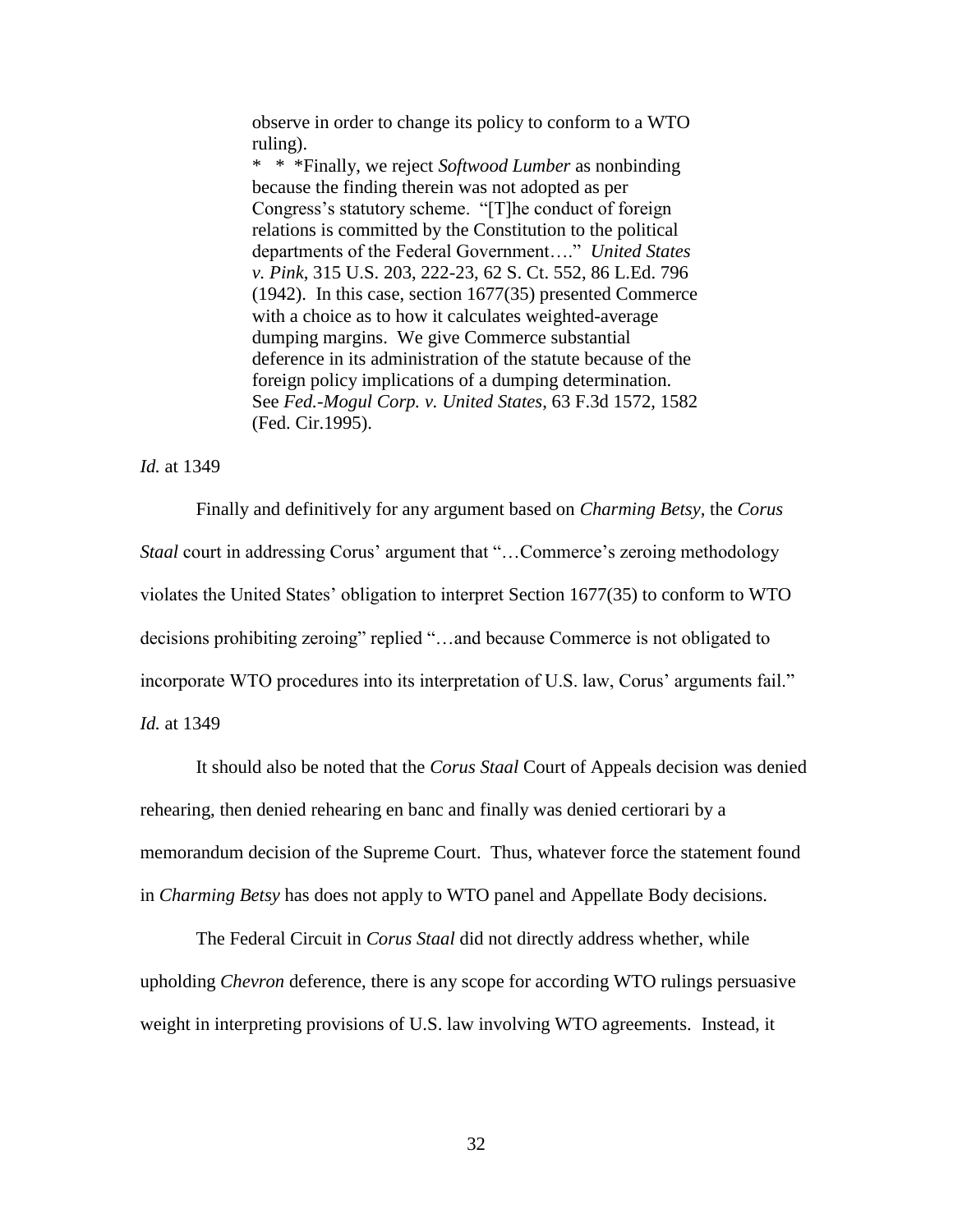invoked the doctrine of separation of powers to reject all relevance of WTO rulings for Commerce's antidumping and countervailing duty determinations.

Despite the way in which the language in *Charming Betsy* (which some commentators consider to be *dicta*) <sup>20</sup> has been used to argue that WTO decisions should be used by Commerce to resolve ambiguities in the U.S. antidumping law, a fair reading of *Timken* and *Corus Staal* indicates the contrary: They imply that WTO decisions should not have effect on Commerce's reading of its statute. Moreover, several additional factors suggest why it is inappropriate to use WTO decisions in interpreting U.S. statutes. These include: the fact that WTO rulings lack precedential value in subsequent WTO disputes, that they constitute the interpretation of WTO agreements after those agreements were enacted into U.S. law, and that the legislative history of the URAA suggests that Congress was apprehensive about future WTO rulings influencing the interpretation of U.S. trade statutes. Reed at  $226$ .<sup>21</sup>

*E. Conclusion*

<sup>20</sup> *See, e.g.,* Jonathan Turley, "Dualistic Values in an Age of International Legisprudence," 44 *Hastings L. J*. 185, 213 (1993).

<sup>21</sup> In *Cummins Inc. v. United States*, 454 F.3rd 1361 (Fed. Cir. 2006), the court dealt with the CIT's consideration of an opinion of the World Customs Organization about the classification of goods. The Federal Circuit said that "such an opinion is not given deference by United States courts" but "can be consulted for its persuasive value." *Id*. at 1366. Citing *Timken* and *Corus Staal*, the court found that the World Customs Organization opinion was entitled, at most, to "respectful consideration." This decision has been described as supporting the theory that the interpretations of international agreements by international tribunals are not governed by *Charming Betsy* but that they are governed by a "respectful consideration" standard that does not make disregarding them "unreasonable" or "impermissible" and therefore a ground for judicial review. *Reed* at 239.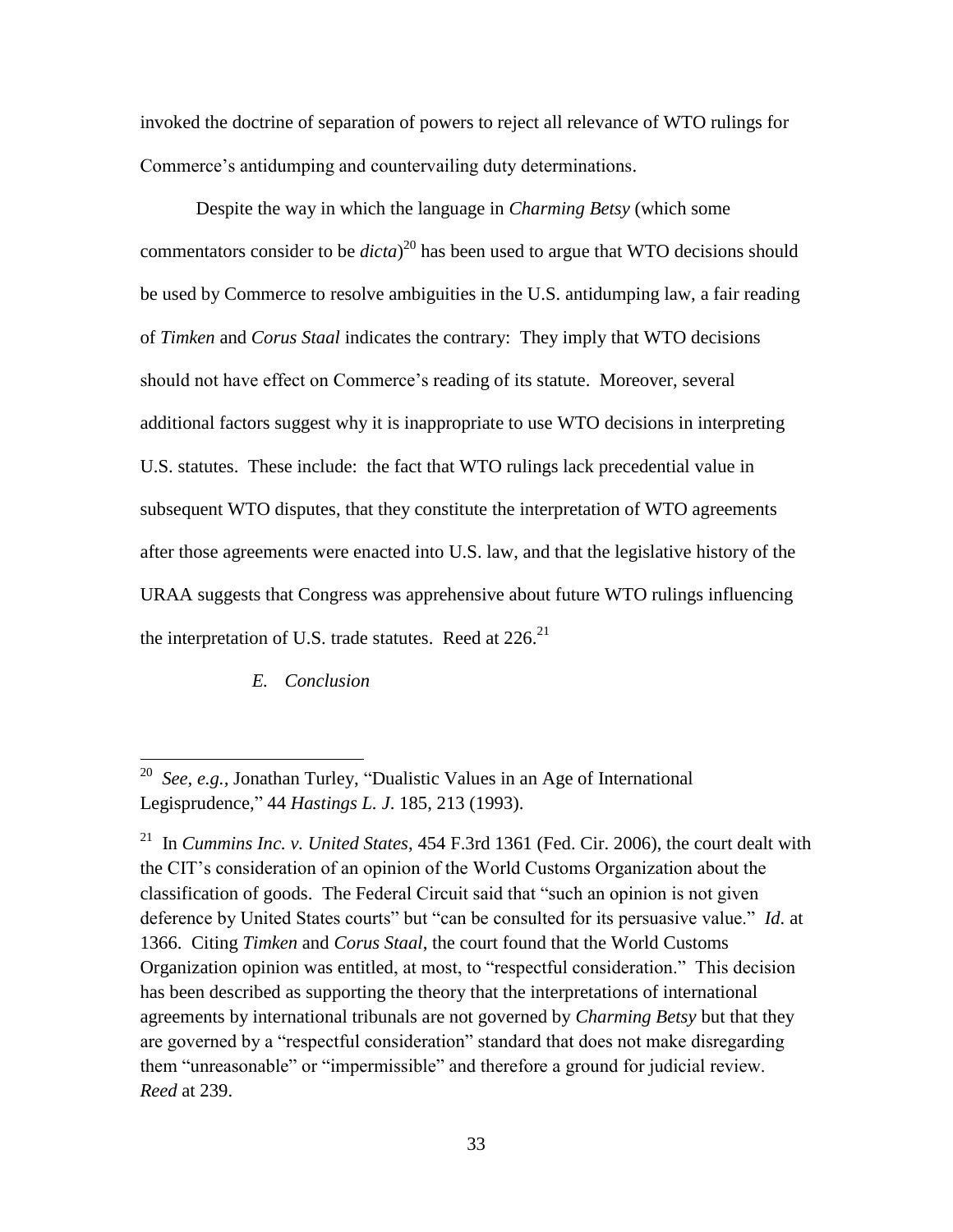In light of these most recent decisions of the Federal Circuit that are binding on this Panel, *Charming Betsy* does not form a basis to remand Commerce's continuation of the application of zeroing in this administrative review. For us to decide otherwise would seemingly undermine the perceived role of Congress and the Administration in implementing adverse rulings in WTO disputes.

## *c.* **Ivaco's Remaining Argument Based on Dongbu and JTEKT**

Ivaco's remaining argument, raised in the supplemental briefing, maintains that zeroing in the administrative review at bar was contrary to law because of Commerce's abandonment of zeroing in the context of original investigations. Specifically, invoking the *Dongbu* and *JTEKT* decisions of the Court of Appeals for the Federal Circuit, Ivaco contends that implementing the statute in a way that grants offsets for non-dumped sales at one stage of a proceeding while denying those offsets at a later stage is simply a bridge too far – placing Commerce's interpretation outside even a generous zone of *Chevron* deference.

This argument has, for various reasons both procedural and substantive, presented the Panel with its greatest challenge. *Dongbu* and *JTEKT* have not yet produced, and may not ever produce, a substantive change to U.S. law which (as noted above) presently regards zeroing in administrative reviews as lawful. Regardless of what the agency might *choose* to do, or what it might be *instructed* to do in the URAA Section 123 context, there are obviously doubts as to whether Commerce will (or should) be *judicially* precluded from treating non-dumped sales differently in administrative reviews and investigations. We have taken notice, in this regard, of the detailed explanation produced by Commerce in the wake of *Dongbu*, as well as CIT Judge Restani's decision in upholding that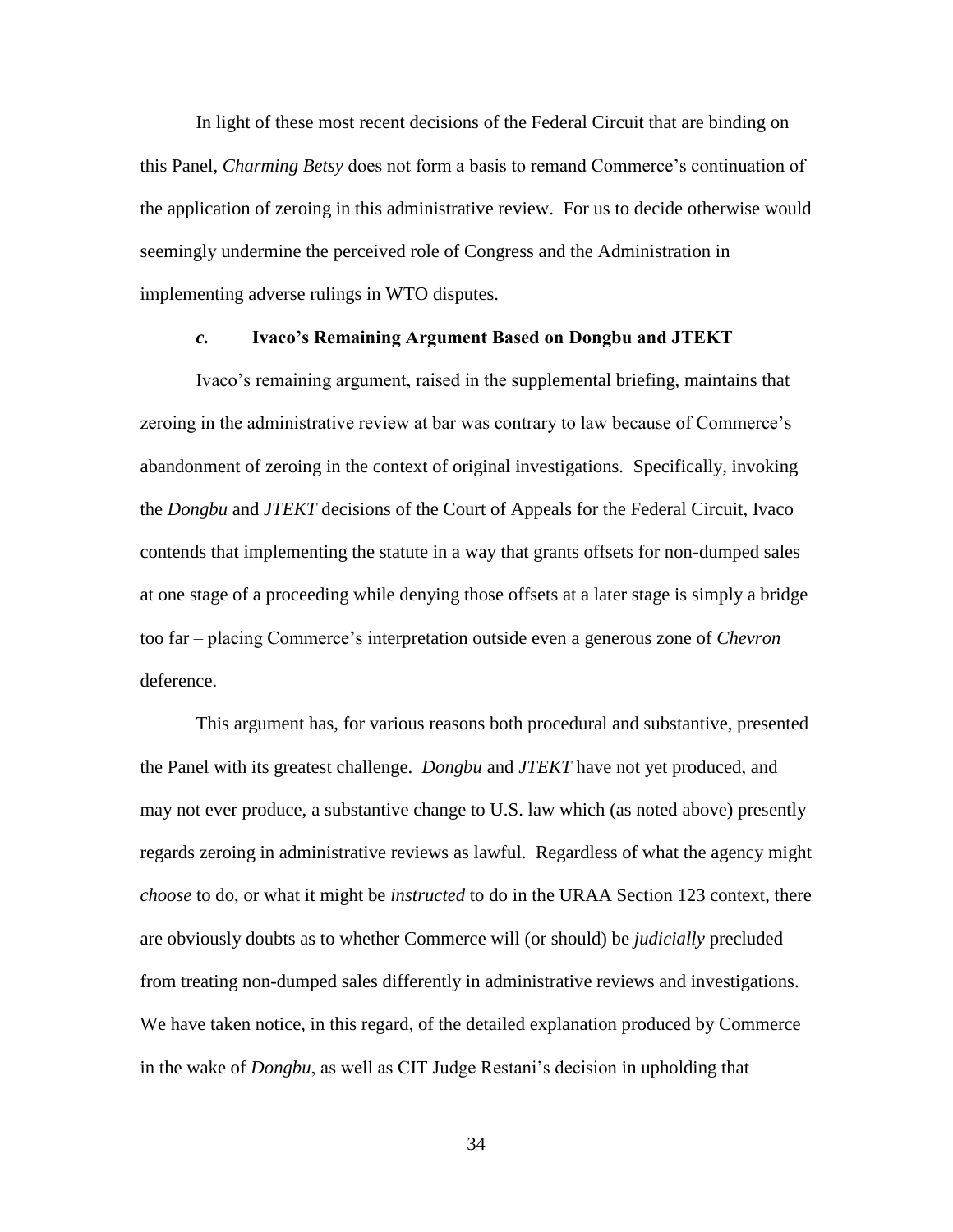explanation. *See Union Steel and Dongbu Steel Co., Ltd. v. United States*, Slip Op. 12-24 (CIT Feb. 2012) at 22, in which the court wrote, "[T]he statute does not dictate a particular manner of calculating a weighted-average dumping margin percentage…Commerce did not abuse its discretion in changing its investigation methodology, but not its review methodology, in the Final Modification in response to WTO decisions. Commerce acted reasonably in applying the antidumping statute to conform to the different purposes of investigations and reviews. Commerce's practices are not arbitrary in this regard."

Nevertheless, a majority of the Panel favors following the CIT's example and remanding to Commerce in order to secure a *Dongbu*-type explanation within the record of this appeal. In this, we acknowledge the shared view of both litigants here that the explanation Commerce has issued in another case should not be incorporated by reference in the record of this panel appeal. See *U.S. Department of Commerce's Response to the Panel's March 12, 2012 Order,* March 26, 2012, Admin. Rec. 57, at 2-3; *Complainant's Response to the Panel's March 12, 2012 Order,* Apr. 2, 2012, Admin. Rec. 58, at 1-2.

We remand to Commerce for further administrative proceedings and an explanation along the lines of the remand instructions issued in *Dongbu* and *JTEKT*, specific to the antidumping administrative review before us.

#### **VI. LEVEL OF TRADE**

There is some ambiguity as to whether Complainant's appeal on the Level of Trade ("LOT") issue is pleaded purely under the "substantial evidence" standard, or also seeks to invoke the "otherwise contrary to law" standard.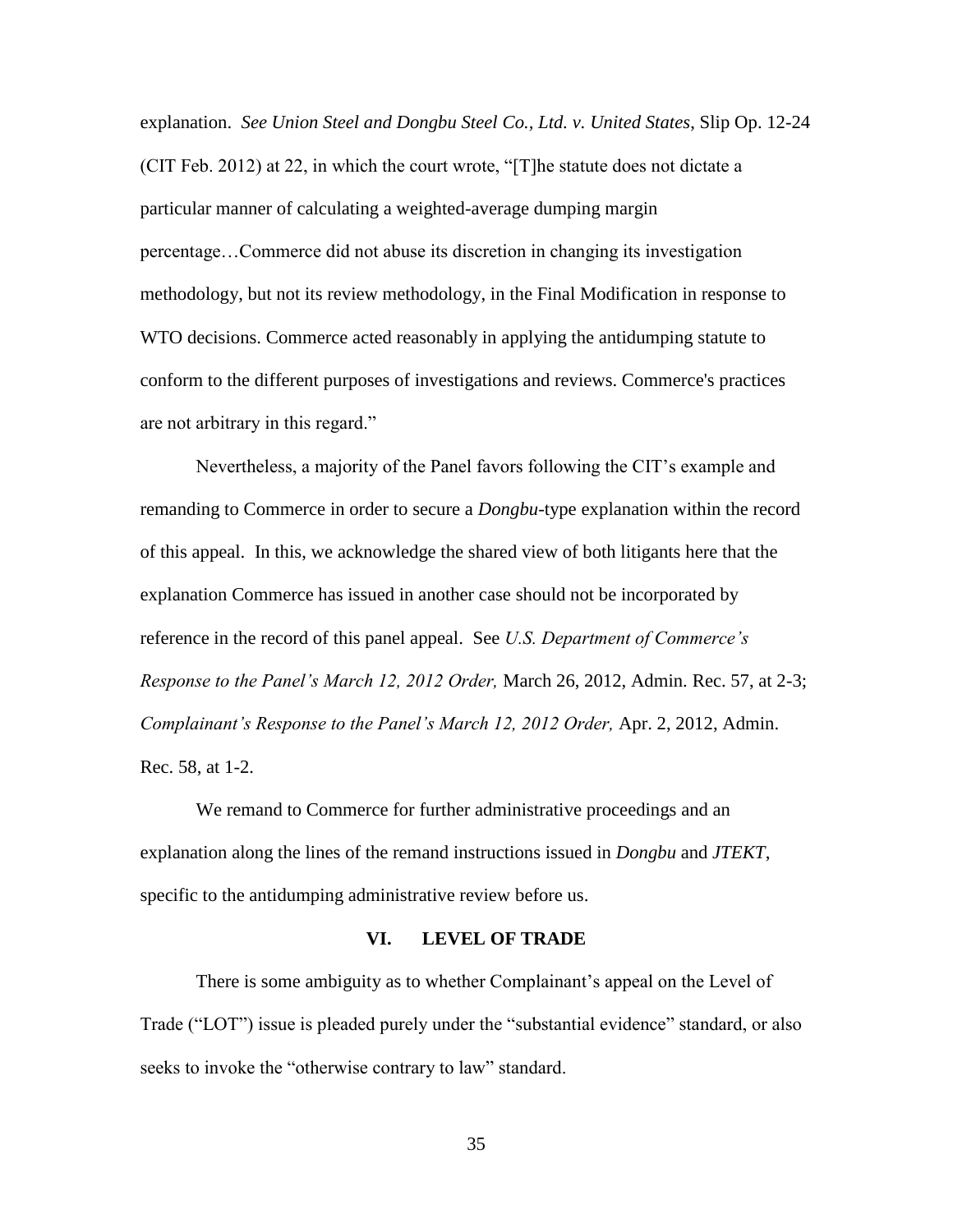### **a. Unsupported by Substantial Evidence**

Insofar as the appeal is framed as a "substantial evidence" appeal, our analysis must begin by identifying the factual determination being challenged. That determination, the parties agree, held that two sets of sales occurring during the period of review and detailed in the questionnaire responses were made at substantially the same level of trade. *See Level of Trade Memorandum, Final Results*, U.S. Department of Commerce (May 5, 2008) ("*LOT Memorandum*"), Admin. Rec. Doc. 73, at 8. Denial of an LOT adjustment – an adjustment sought by Complainant because it would have reduced the dumping margin – followed automatically from this factual finding.

The Investigating Authority identifies, and asserts that Commerce relied upon the following evidence in support of this factual determination: questionnaire responses and underlying documentation on selling functions, inventory maintenance, delivery services, delivery size, and truck fleet ownership. The Investigating Authority notes that Commerce analyzed this evidence in the 40-page *LOT Memorandum*. *Id.*.

Our job here is straightforward. We must decide, first, whether the evidence relied upon by Commerce qualifies as substantial. *Bando, supra.* At this stage, the focus is exclusively on evidence cited in support of Commerce's determination. We find that evidence – which includes considerable detail on the two sellers' business models, selling functions, inventory maintenance, and delivery services – to be substantial, indeed far more than a mere scintilla. *Universal Camera, supra.*

As for record evidence tending to show a *difference* in the levels of trade, that touches on our second responsibility, which is to judge whether Commerce failed to grapple sufficiently with record evidence that fairly detracts from the factual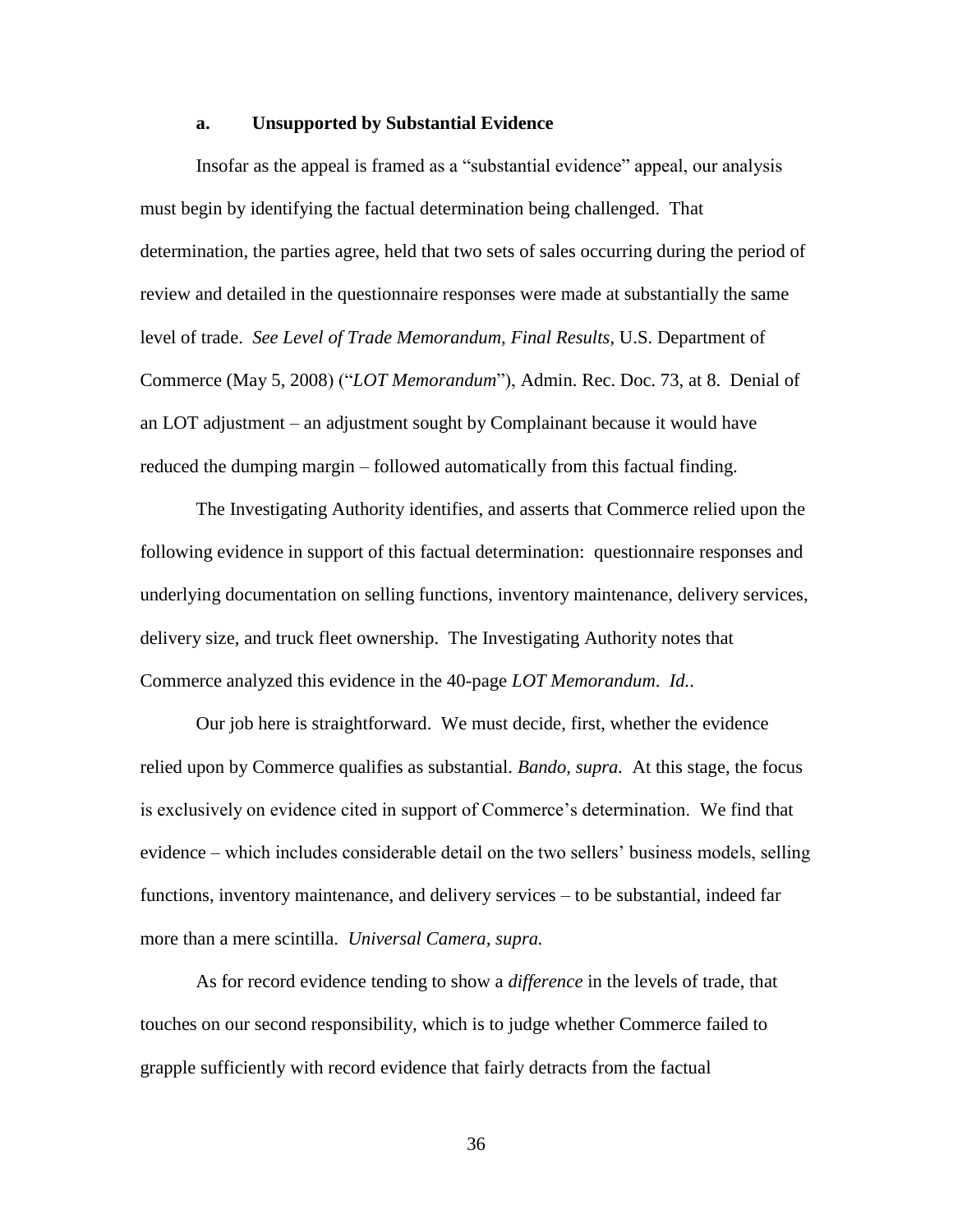determination it made. *See American Lamb Co. v. United States*, 785 F.2d 994 (Fed. Cir. 1986). Complainant identifies, in this category, the following: evidence that IRM's sales to Sivaco Ontario caused the merchandise to change hands twice; evidence that sales functions were carried out by separate sales forces in different offices; evidence that IRM's sale from inventory was aberrational rather than typical; and evidence that not all processed rod sold by IRM was processed exclusively by Sivaco.

We do not agree that Commerce ignored this evidence. Rather, Commerce addressed each element cited by the Complainant, and did so in considerable detail. Summarizing the *LOT Memorandum* analysis for public consumption, Commerce stated in the Final Determination:

> . . . there are many activities for which IRM selling functions were as significant, or in some instances more significant, than Sivaco Ontario: maintenance in inventory of merchandise desired by customers; delivery services; handling services; technical services; credit extension; personnel training; advertising; arrangements for packing; provision of rebate and cash discount programs; and warranty services.

*LOT Memorandum, supra*, at 8. Commerce therefore met its obligation to consider

(and explain its consideration of) evidence pointing in the other direction.

Whether, as a substantive matter, Commerce correctly *weighed* the evidence on

each side of the matter is not for us to second-guess. *Nippon Steel Corp*., *supra*;

*Granges Metallverken AB v. United States*, 13 CIT 471, 474, 716 F. Supp. 17, 21

(1989) (explaining that courts may not reweigh the evidence or substitute its

judgment for that of the agency)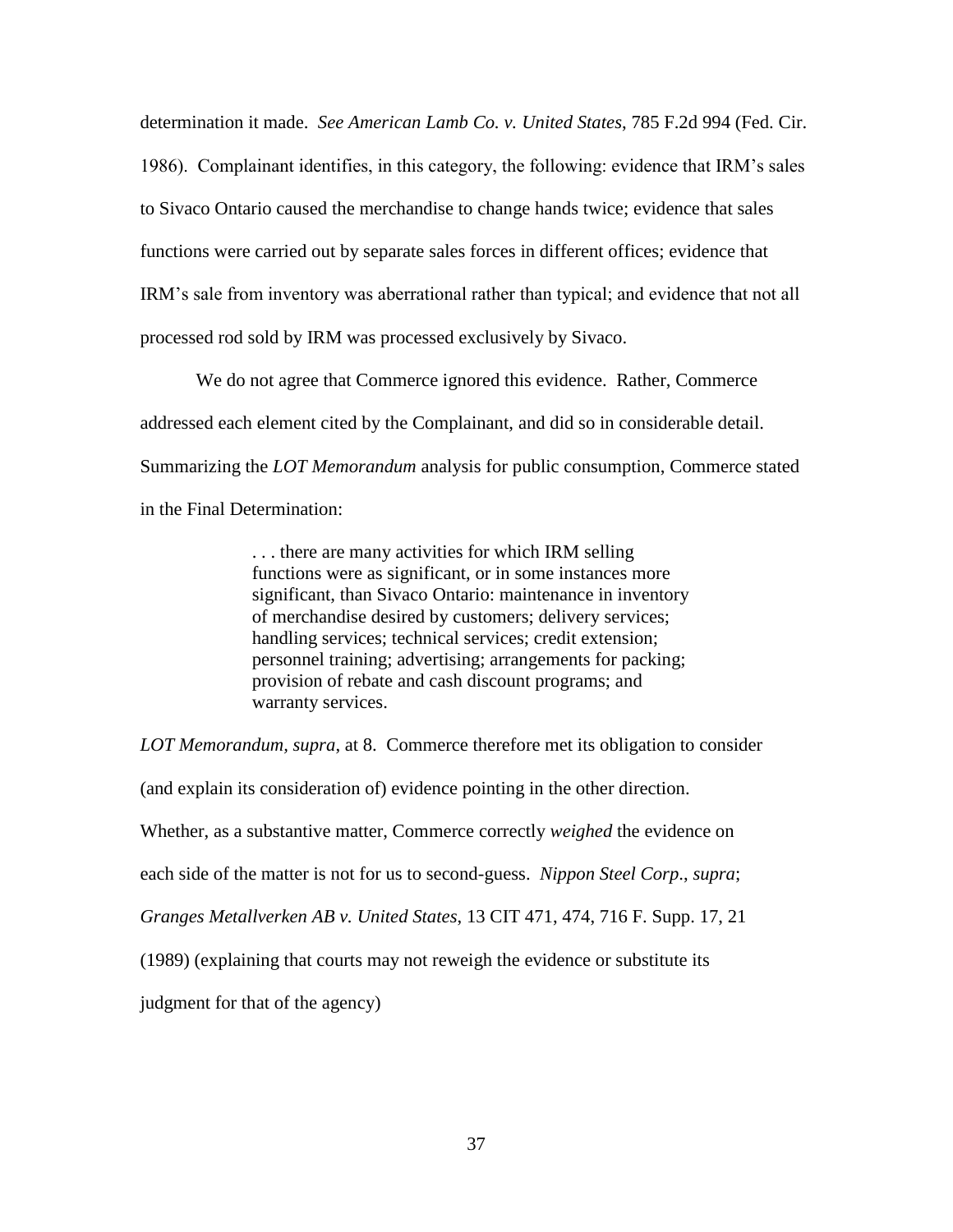We note that there is nothing unusual about a finding, based on the information in an administrative record, which leads to the denial of a LOT adjustment. Requests for LOT adjustments are carefully scrutinized in U.S. antidumping practice. For example::

> Commerce will grant [LOT] adjustments only where: (1) there is a difference in the level of trade (i.e., there is a difference between the actual functions performed by the sellers at the different levels of trade in the two markets); and (2) the difference affects price comparability.  $\dots$  [] { f a respondent claims an adjustment to decrease normal value, as with all adjustments which benefit a responding firm, the respondent must demonstrate the appropriateness of such adjustment. … Because level of trade adjustments may be susceptible to manipulation, Commerce will closely scrutinize claims for such adjustments.

URAA, *Statement of Administrative Action*, H. Doc. No. 103-316 (1994) at 159-160.

Complainant notes that the factual records in prior segments of *this* antidumping proceeding had been found by Commerce to show different levels of trade, and thus to justify an LOT adjustment. There is no reason for us to consider those factual records in deciding whether a factual determination made in the fourth administrative review was supported by substantial evidence. It is possible that the evidence in those records would have supported a finding either way. Regardless, only one record, and one finding based on that record, is before us now. The distinct facts and findings of other segments were not controlling at the agency level during the fourth administrative review, and they have no relevance to the "substantial evidence" claim in this appeal. Commerce is entitled – indeed, obligated – to make findings in each segment based on that segment's unique evidentiary record. Complainant has cited no authority for the proposition that a change in a factual determination from one segment to another is somehow suspect or in need of special explanation under U.S. law.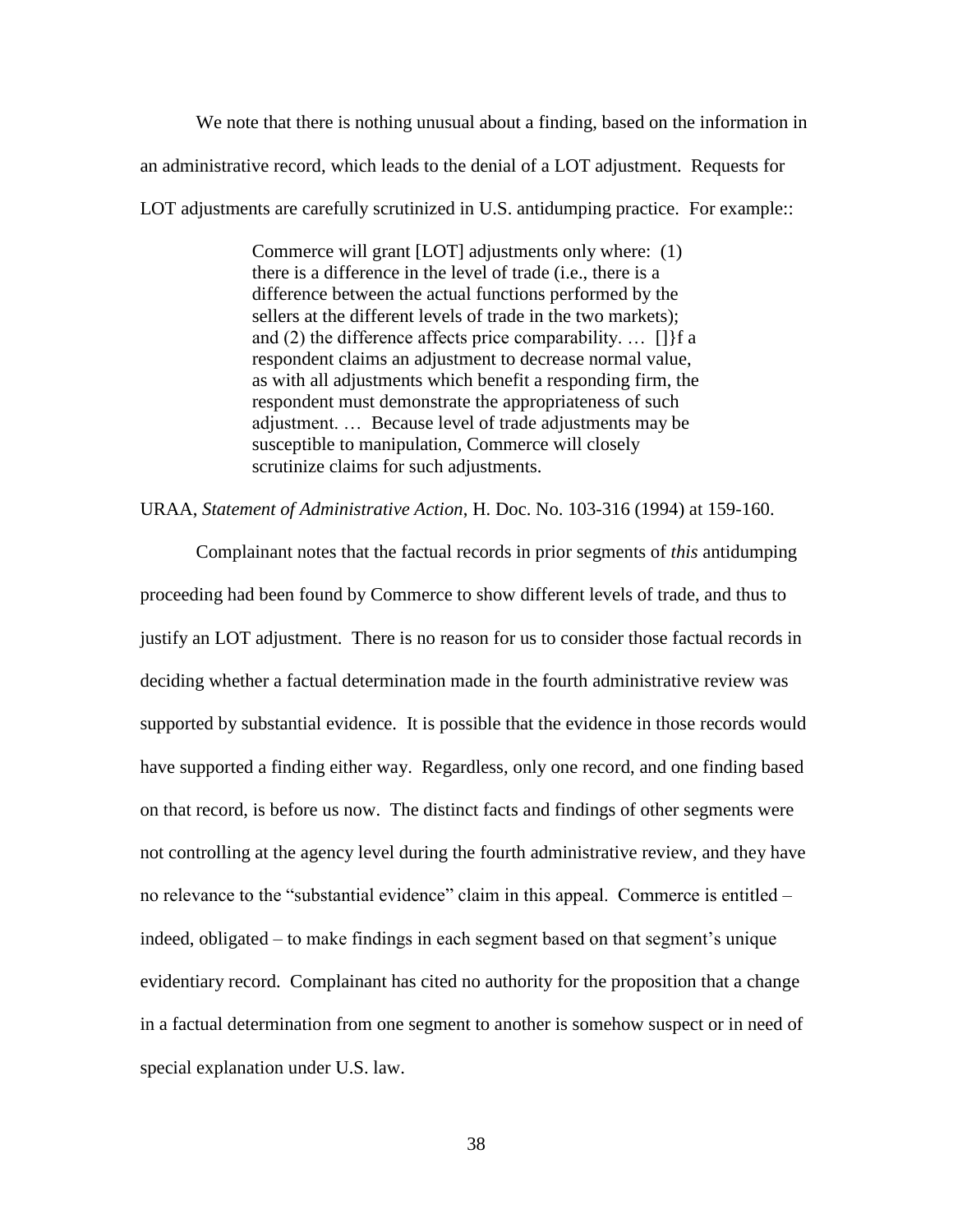### **b. Otherwise Contrary to Law**

## *1. Complainant's Allegations and Commerce's Position*

Belatedly and with some hesitation, Complainant at the hearing did seek to articulate an "otherwise contrary to law" claim. *See Hearing Transcript*, at 27-28, 79-80. In the interest of completeness, we address this claim despite harboring doubts as to whether it has been adequately pleaded. (According to its counsel, the Defendant in this appeal did not believe that it was responding to an "otherwise contrary to law" claim, but merely an "unsupported by substantial evidence" claim. *Id.* at 76.)

As we understand it, this is not a claim that Commerce's published regulation on LOT adjustments is itself unlawful; nor a claim that Commerce in this case violated that published regulation; nor a claim that application of the regulation was defective simply because it yielded different results from one segment to the next. Rather, Complainant seems to be asserting that Commerce changed (without the necessary justification) its *methodological approach* in analyzing LOT-relevant information. More specifically, Ivaco complains that Commerce did not cumulate IRM's selling functions with Sivaco Ontario's selling functions for the purposes of analyzing the selling functions relating to Sivaco Ontario's sales. In Ivaco's words, Commerce in this respect was applying, *sub silentio*, a "new test." According to Complainant, Commerce was obligated under general principles of U.S. administrative law either to cumulate or to explain (more persuasively than occurred here) why it did not cumulate.

This aspect of Commerce's determination in the fourth administrative review emerges most clearly from the October 31, 2007 case analysis in the Level of Trade Memorandum that preceded and was incorporated into the *Notice of Preliminary Results*,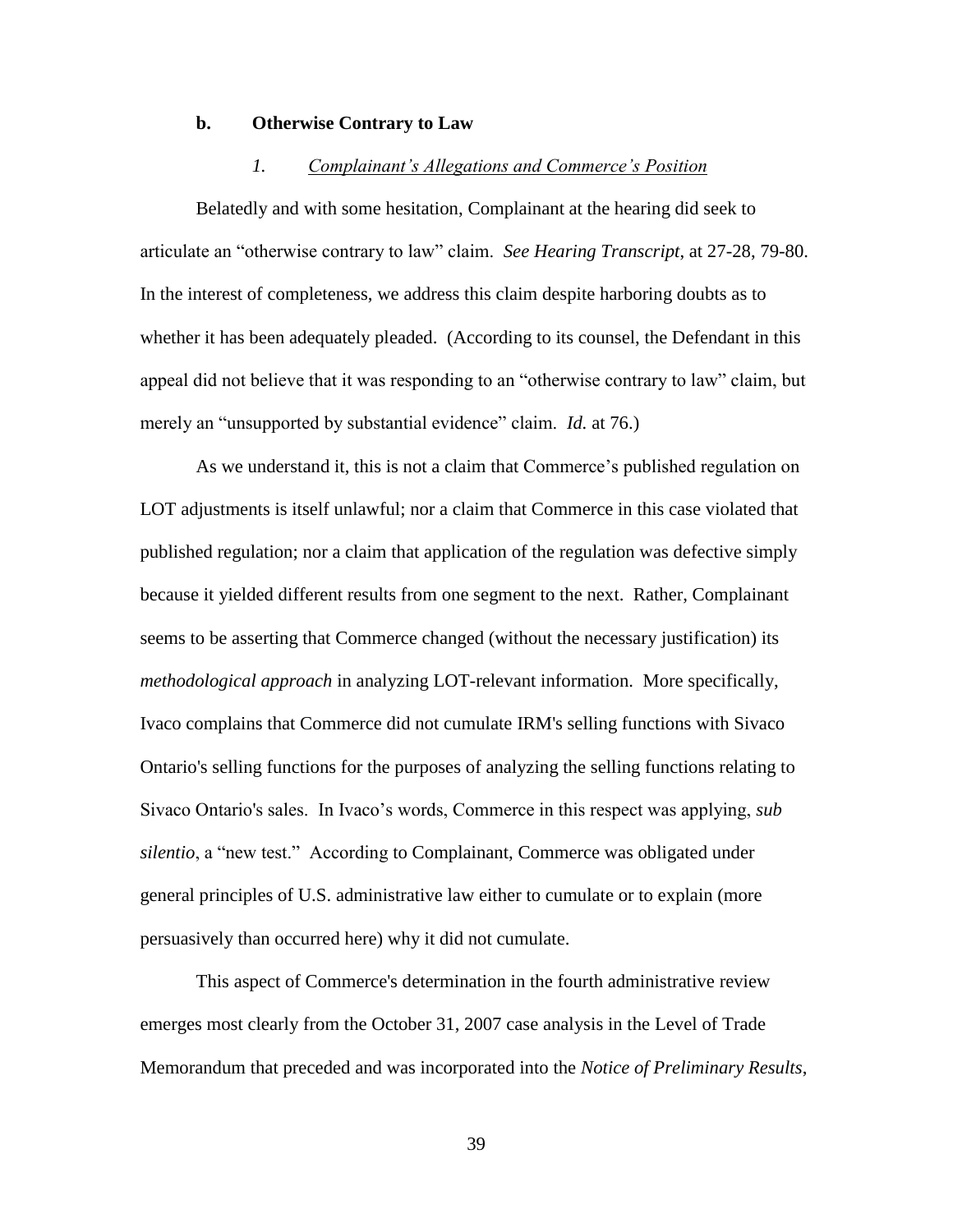72 Fed. Reg. 62,816, 62,819 (November 7, 2007), and, by necessary implication, into the *Final Determination* in this matter, *supra*, and *LOT Memorandum*, *supra*, at 17-18. The case analyst's memorandum stated:

> The Department is not cumulating any of the IRM functions with those of Sivaco Ontario for purposes of determining the LOT of Sivaco Ontario sales because IRM's selling functions/services do not benefit Sivaco Ontario's customers. While IRM may incur expenses associated with its sales to Sivaco Ontario, the activities associated with such expenses should not be assumed to constitute services to the Sivaco Ontario customers.

*, Memorandum re: Level of Trade Analysis for Ivaco Rolling Mills 2004 L.P. et. al.;* 

*Carbon and Alloy Steel Wire Rod from Canada*, October 31, 2007, Admin Rec. 50, (*LOT* 

*Memorandum (Preliminary))* at 5.

According to Ivaco, once again most directly in counsel's oral argument, this represented the adoption of a new or changed test. *See Hearing Transcript*, at 79-80. According to Ivaco's oral submission, Commerce had previously applied the following test:

> [W]hen you analyze sales between affiliated parties, when the producer sells to the re-seller and the re-seller sells to an unaffiliated customer, the test is that you cumulate.

*Id. at* 79, lines 11-14. Counsel for Ivaco, relying principally on the CIT in *CINSA S.A. de C.V. v. United States*, 966 F. Supp. 1230, 1238 (CIT 1997), submitted that the agency in making such a change was obliged to explain the reasons for its departure. *Hearing Transcript*, *supra,* at 80, lines 1-15. As Commerce had not done so here, its decision was "not otherwise in accordance with law," counsel averred. *Id.* at 80, lines 16-18.

With regard to the "otherwise contrary to law" claim, Commerce denies that there was any change in methodology. It maintains that it followed its standard methodology.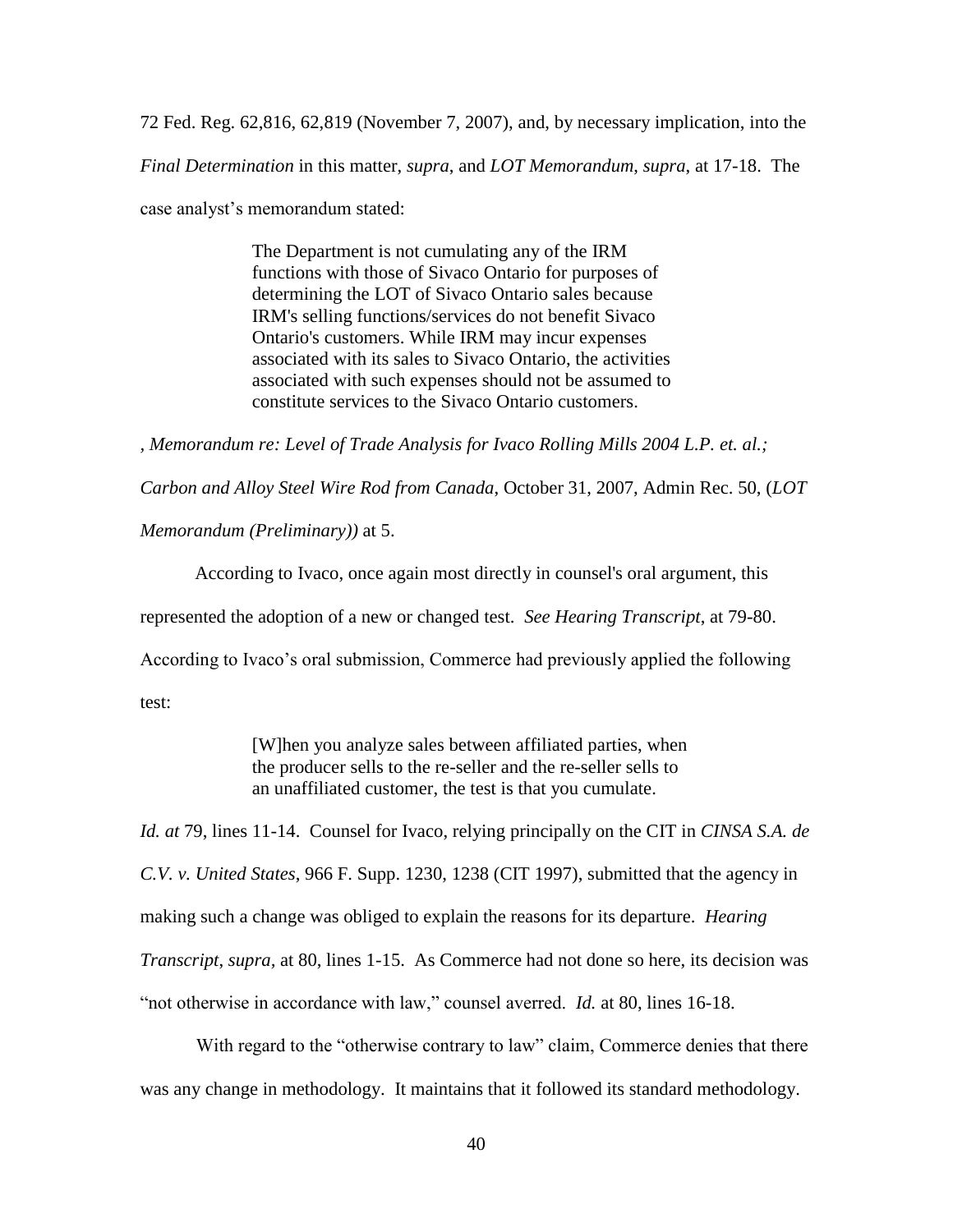Therefore, Ivaco's contention that Commerce did not satisfactorily explain a change in methodology is not at issue because Commerce is not required to adhere to prior decisions when the facts do not support such an outcome.

As explained below, we do not agree with Ivaco that Commerce made an insufficiently-explained methodological change in the administrative review at bar.

## *2. Legal Standard for Methodological Change*

The general principle applicable to administrative reviews is that Commerce "is not obligated to follow prior decisions if new arguments or facts are presented that support a different conclusion." *Citrosuco Paulista, S.A. v. United States*, 704 F. Supp. 1075, 1088 (CIT 1998). However, Commerce cannot "act arbitrarily", and this imposes an obligation to act consistently in some situations or to "explain its reasons for the departure…" *Id.* The new position must, of course, also rest on a permissible interpretation of the relevant statute, and not be adopted without giving the parties an opportunity while the record is still open to submit proofs and arguments with respect to the proposed change. The obligation therefore has both substantive and procedural components.

In *Citrosuco Paulista, S.A.*, *supra,* the duty to act consistently or explain a departure from prevailing practice was expressed in terms of Commerce's prior decisions and clearly involved situations where the factual matrix and the legal issues were the same as in a prior decision involving either the same parties or different parties. In *CINSA* the obligation to act consistently was held to attach to a previously applied "methodology." *CINSA, supra,* at 1238. In other words, even where there were factual variations between one administrative review period and another, Commerce was obliged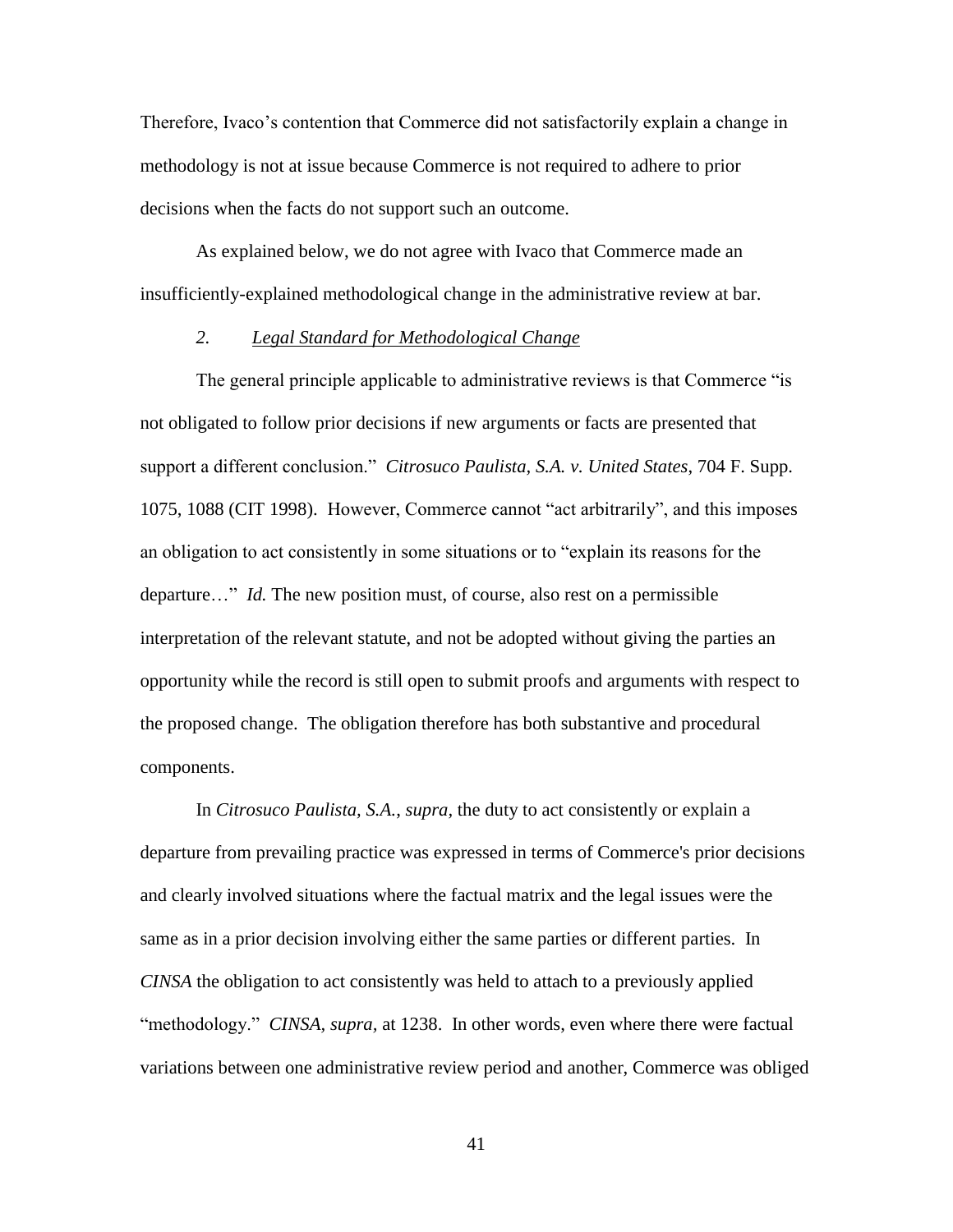to continue to apply a "relied upon methodology" or give reasons for "changing its practice." *Id.* For these purposes, past practices include the application of "factual presumptions" and "policies." *Solvay Solexis S.p.A. and Solvay Solexis Inc. v. United States*, 628 F. Supp. 2d 1375, 1381 (CIT 2009), citing *British Steel PLC v. United States*, 879 F. Supp. 1254, 1316-17 (CIT 1995), *aff'd in part and rev'd in part British Steel PLC v. United States*, 127 F. 3d 1471, 1475 (Fed. Cir. 1997).

To this day, the CIT still applies the principle that the obligation to be consistent or explain a departure extends beyond explicit interpretations of relevant statutory provisions. The obligation to be consistent or explain a departure also applies to methodologies and practices. *MTZ Polyfilms, Ltd. v. United States*, 717 F. Supp. 2d 1346, 1365 (CIT 2010). The Federal Circuit has also consistently supported application of that principle. See *Save Domestic Oil, Inc. v. United States*, 357 F. 3d 1278, 1283-84 (Fed. Cir. 1997), and *NMB Singapore Ltd., et al. v. United* States, 557 F. 3d 1316, 1328 (Fed. Cir. 2009) (equating "practice" with "a course of action"), and each in turn citing *Motor Vehicle Mfrs. v. State Farm Mut. Auto Ins. Co.*, 463 U.S. 29, 42-43 (1983) (a case involving a change in a rule).

It is therefore apparent that the obligation applies across a broad spectrum of Commerce's operational tools: precedents, methodologies, practices, policies, courses of action, presumptions, and interpretations. However, those asserting the existence of the obligation have to establish a sufficient degree of adherence to such a past practice, methodology, or policy. Thus, in *MTZ Polyfilms, Ltd.*, *supra*, the CIT, applying *Save Domestic Oil Inc.*, *supra*, found that there was no proof of a practice, let alone a "routine"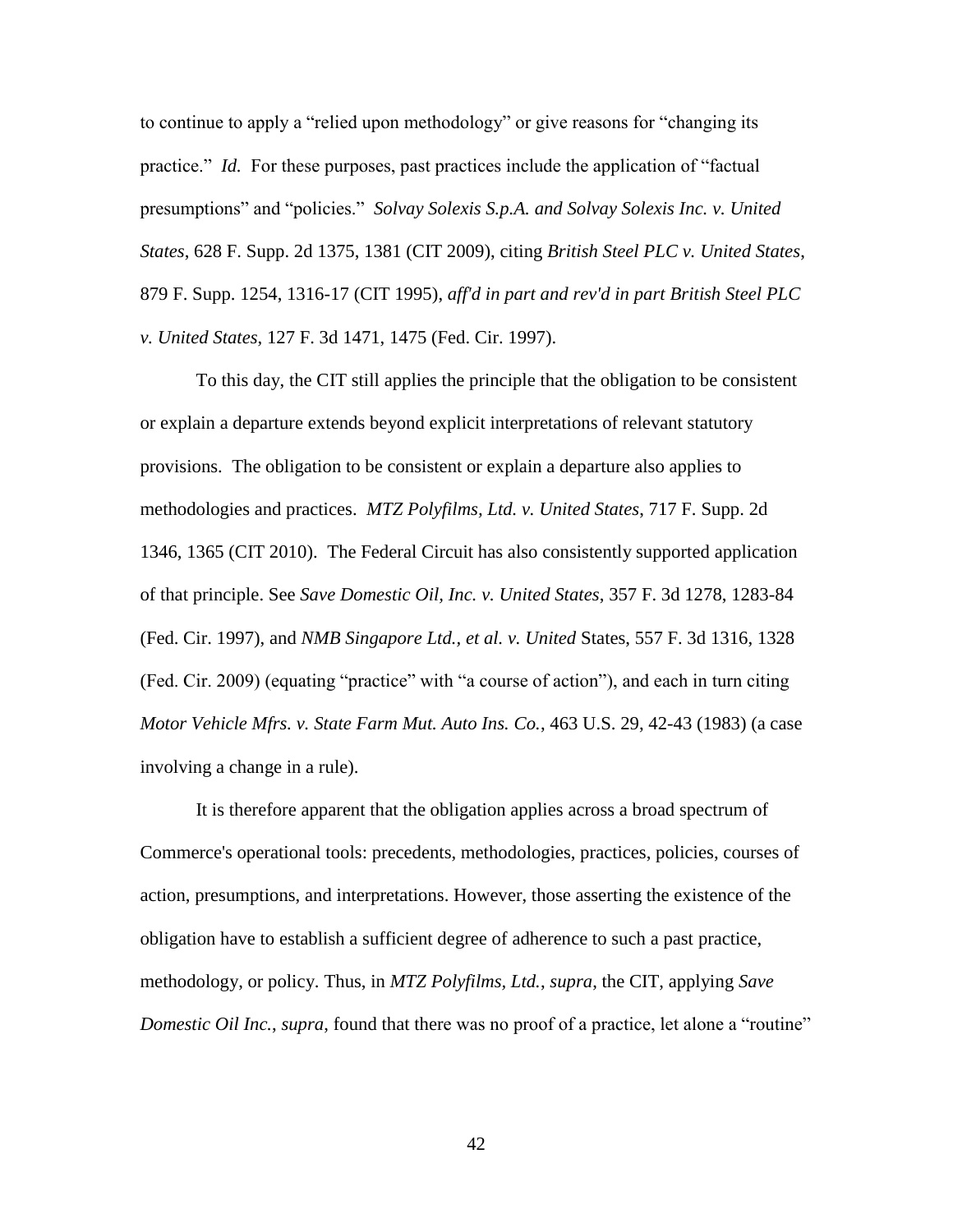practice. In *Solvay Solexis*, the CIT spoke in terms of a "standard procedure or policy." *Supra*, at 1382

The substantive component of the obligation, as already identified, consists in providing adequate justification or explanation for the departure from standard or longstanding agency practice. That onus rests on Commerce. *See British Steel PLC,* 127 F.3d. 1471, *supra*. As the Federal Circuit has stated in *British Steel PLC,* "[o]nce an agency justifies its change with sufficient, reasoned analysis, however, the revised policy deserves the same deference as the original policy. ... We cannot overturn Commerce's new methodology unless it is unreasonable [citations omitted]." *Id.* at 1475.

*Solvay Solexis*, also speaks to the procedural component of Commerce's

obligations, citing to extensive authority:

Commerce carries the burden of providing notice to the respondents if it decides to apply a new factual presumption that is contrary to, or a significant departure from, its previous or traditional methodology.

*Solvay Solexis*, *supra*, at 1381. In *British Steel*, the CIT had elaborated on the content of

this due process obligation:

Commerce is not required to afford interested parties an unlimited opportunity to comment on each modification of the agency's practice or procedure. To provide otherwise would be to unnecessarily burden the agency with an unending cycle of notices, comments and responses. Fundamental fairness demands, however, that in certain circumstances, an interested party be given at least the opportunity to be heard on agency actions that may adversely impact upon the party's interests.

Indeed, adequate notice may also involve providing that interested party with the purported justification for the change or modification so that the party may more effectively address the relevant issues.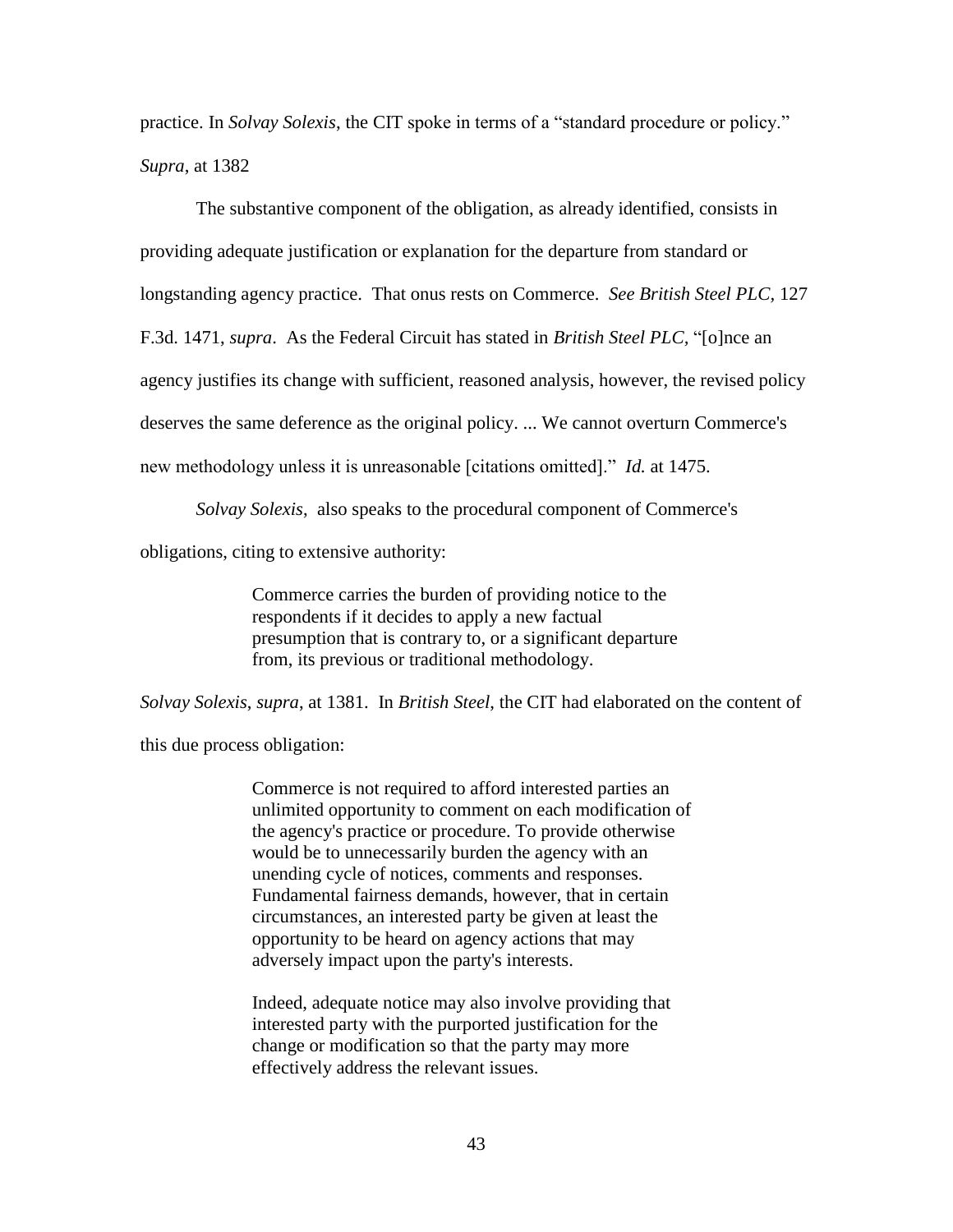*British Steel*, *supra*, at 1317. The nature of the obligation in situations such as are before this panel is well-illustrated by the judgment of the CIT in *Sigma Corporation v. United States*, 841 F. Supp. 1255, 1257 (CIT 1993). There, the Court held that Commerce failed in its due process obligations when it said something in its preliminary results, and then, notwithstanding party reliance on that statement, changed its position in the final determination and said something completely different. Due process required that the affected party have notice of and an opportunity to contest any change in position on a significant matter that Commerce was contemplating as between its preliminary results and its final determination.

### *3. Application to Current Matter*

In making the argument that Commerce's failure to cumulate the selling functions of IRM with those of Sivaco Ontario represented a change in methodology, Ivaco appeared to assume that there had been cumulation in the previous three administrative reviews. However, it did not make explicit reference to the findings of those prior administrative reviews but relied primarily on the decisions of Commerce in two other cases: *Structural Steel Beams from Spain*, 67 Fed. Reg. 35,482 (Dep't Comm. May 20, 2005) (final results) and accompanying *Issues and Decision Memorandum*, at 6, and *Steel Reinforcing Bars from Turkey*, 70 Fed. Reg. 67,554 (Nov. 8, 2005) (final results) and accompanying *Issues and Decision Memorandum*, at 61. In both instances, Commerce cumulated the selling functions of the producer and an affiliated reseller for the purposes of the level of trade analysis. In each case, the decision to cumulate was expressed in the following terms:

> When a producer sells through an affiliated reseller in the comparison market, we consider the relevant functions to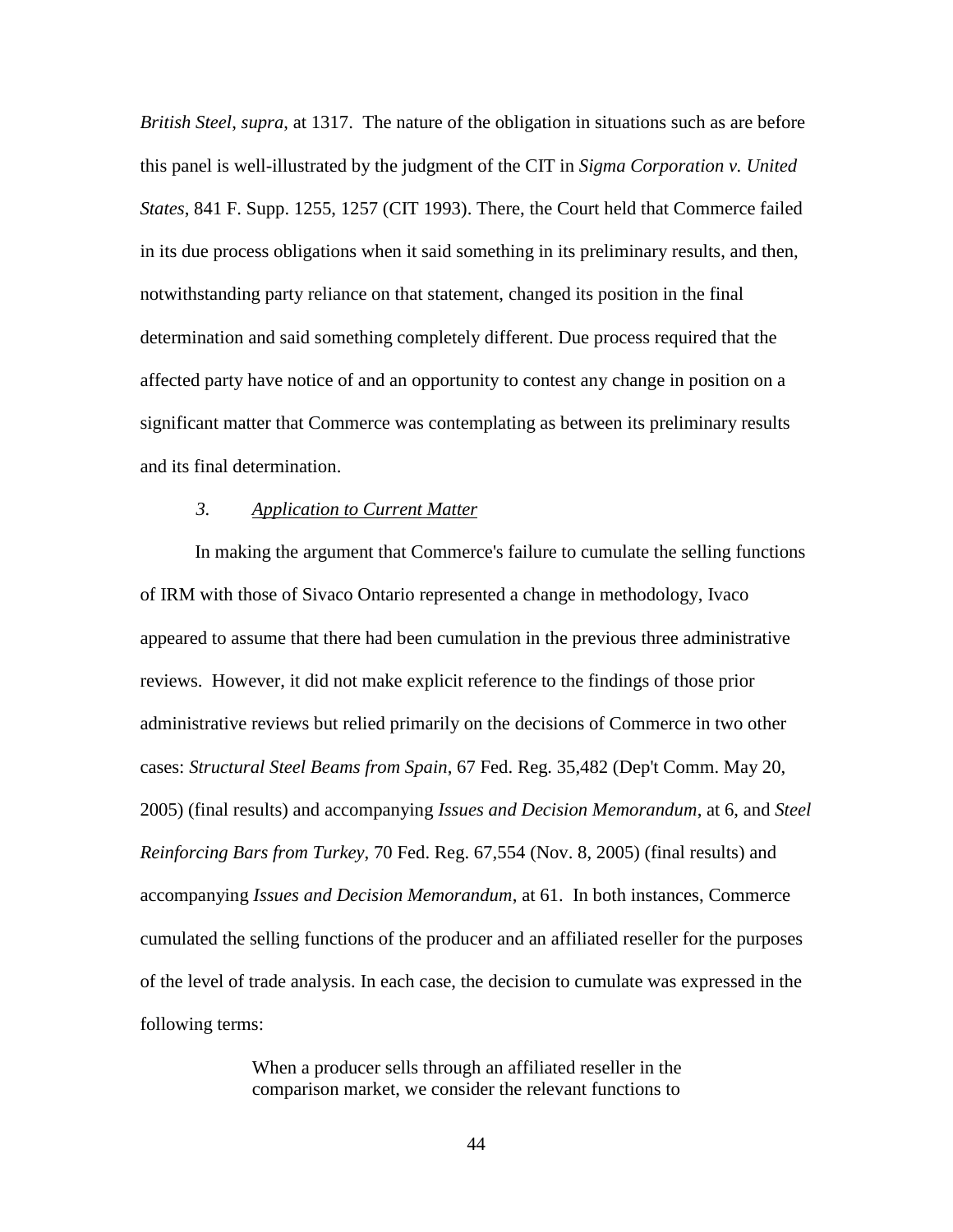be the selling functions of both the producer and the reseller (*i.e*., the cumulative selling functions along the chain of distribution) for purposes of comparing the selling activities related to the affiliate's sale with those related to the producer's sale to its customers.

*Id.*, citing *Structural Steel Beams from Spain*, *Issues and Decision Memorandum*, *supra*,

67 Fed. Reg. at 6.

As noted, Ivaco did not explicitly identify a persistent pattern of cumulation of the

selling functions of  $\text{IRM}^{22}$  with those of Sivaco Ontario in the three previous

administrative reviews. On the administrative record before us (including documents

incorporated by reference), it is in fact difficult to determine whether cumulation did take

place for the purposes of the level of trade analysis in each of those reviews, and, if so, its

significance in the overall determination to grant a level of trade adjustment. However,

there is certainly some evidence that there was cumulation. Thus, the final determination

for the second review stated:

Moreover, Ivaco notes that the petitioners fail to acknowledge that Sivaco did not have any sales during the POR that were not first purchased from IRM. Therefore, for each Sivaco sale, both Sivaco's and IRM's selling functions apply, while for each IRM sale, only IRM's selling functions apply. Ivaco contends this factor makes it obvious that IRM and Sivaco operate at different marketing stages.

*Issues and Decision Memorandum for the Final Results of the Second Administrative* 

*Review,* 71 Fed. Reg. 3822, at 8, Comment 2 (January 24, 2006).

<sup>&</sup>lt;sup>22</sup> In its briefs, Ivaco references a letter dated November 9, 2007, in which counsel protested that Commerce had granted a level of trade adjustment in "all four prior segments of the proceeding" but had denied the adjustment in the fourth administrative review. *Letter from Law Firm Hunton & William to Secretary of Commerce*, November 9, 2009, Admin. Rec. Pub. Doc. 53.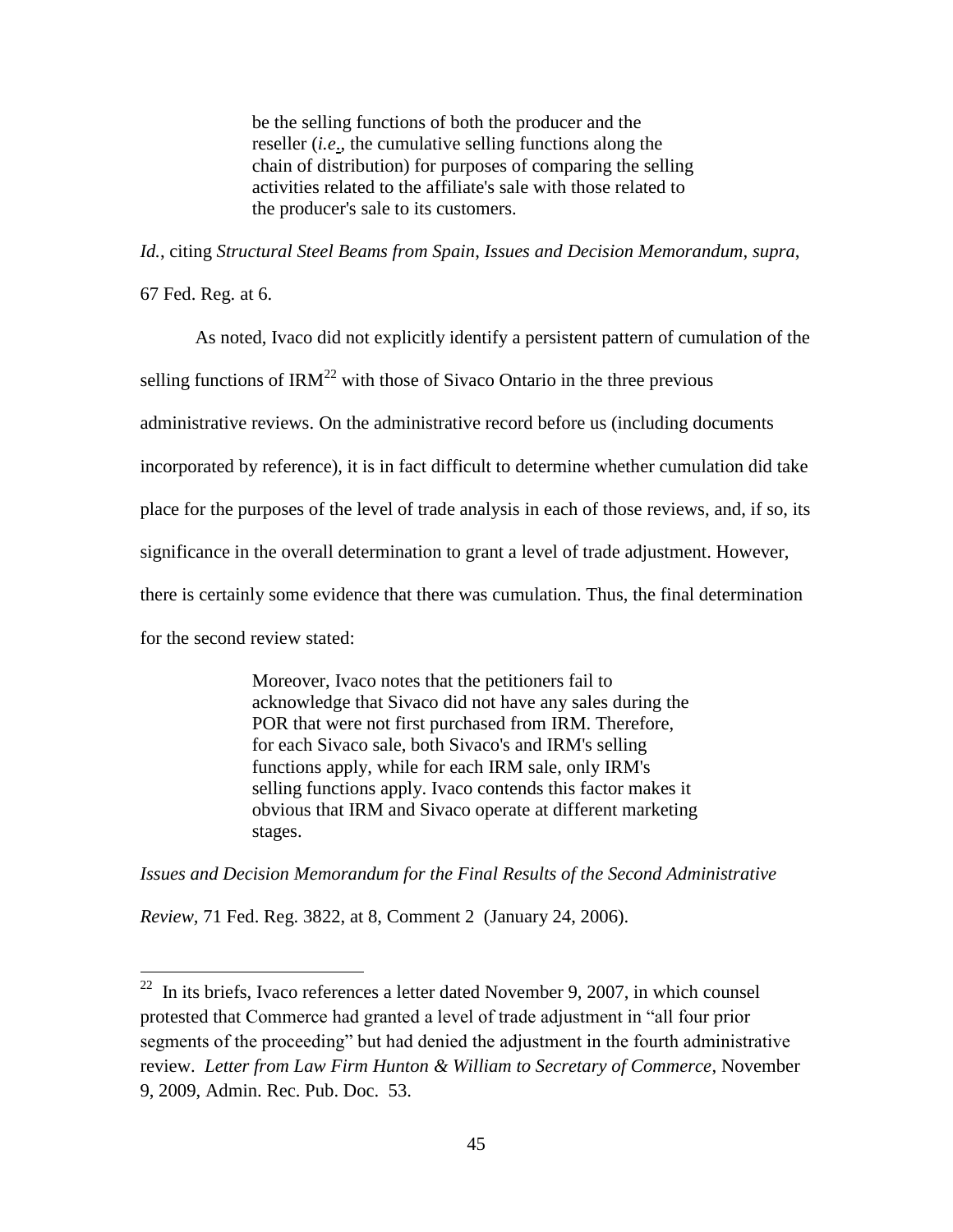The Investigating Authority's position appears to accept that it was appropriate for IRM to cumulate its selling functions and those of Sivaco in this way:

> Ivaco did not report Sivaco's imputed inventory carrying cost on green rod as a selling expense. What Ivaco did report as selling expenses for the green rod sales in question are the indirect selling expenses related to running its sales and shipping departments, which were properly allocated over all sales including sales of green rod.

## *Id. at 10, Comment 2.*

It might therefore be contended that, by refusing to cumulate in the fourth administrative review, Commerce not only failed to follow its own precedents established in other level of trade decisions but also reversed the position that it had apparently taken on cumulation in the previous administrative reviews in this very matter.

However, even assuming that Commerce did cumulate in prior administrative reviews, it does not necessarily lead to the further conclusion that Commerce either changed its methodology or failed in the legal duties attendant on such a change in methodology.

First, if one looks to the statements in both *Structural Steel Beams from Spain* and *Steel Reinforcing Bars from Turkey*, it is not at all apparent that they support the proposition that cumulation is appropriate or required on every occasion in which product changes hands between a producer and an affiliated company. When the entire product is destined for resale in its original form, cumulation may well be the appropriate methodology but that does not necessarily speak to situations such as prevail in this administrative review. Beyond the simple or straightforward case of straight resales, other considerations can obviously intrude, and the decision on whether to cumulate becomes a much more fact-based or fact-sensitive decision. The precedents of *Structural*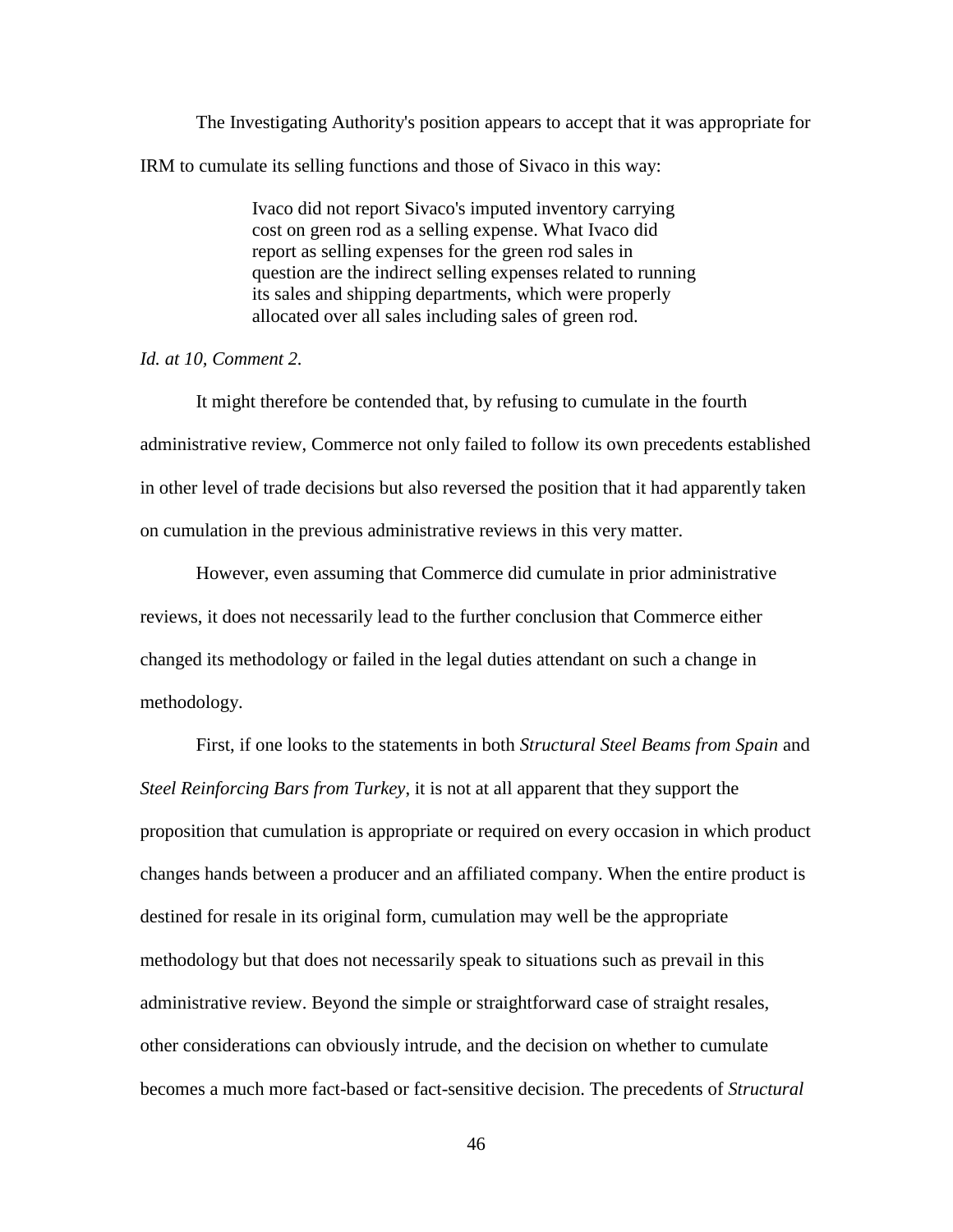*Steel Beams* and *Steel Reinforcing Bars* do not necessarily speak to the outcome in such situations.

Secondly, even assuming the precedential pull of cumulation in the three previous administrative reviews in relation to this particular matter, it does not automatically mean that Commerce changed its methodology when it specifically declined to cumulate on the fourth administrative review. It may simply have been making a determination that the factual situation that confronted it on the fourth administrative review was different from that which was present on the three previous administrative reviews and that those factual differences took the situation outside of the reach of the precedents or past practices.

Thirdly, and most pertinent, even if the decision of Commerce in this case did represent a change from both the general body of precedents and its acceptance of cumulation in the three previous administrative reviews, there is still the issue of whether Commerce did meet the legal obligations that such a change in methodology would normally involve.

Viewing the matter from this third vantage point and the one most favorable to Complainant, this Panel concludes that Commerce met its legal obligations. While at no point did Commerce specifically state that it was changing its methodology or not following its precedents on the issue of cumulation, in the level of trade analysis supporting its Preliminary Determination, Commerce clearly put Ivaco on notice that cumulation was a live issue in this administrative review and that Commerce was at least of the tentative view that cumulation would not be permitted for the purposes of this level of trade analysis. *LOT Memorandum (Preliminary), supra.* This provided Ivaco with the opportunity to contest Commerce's preliminary conclusion and to put forward any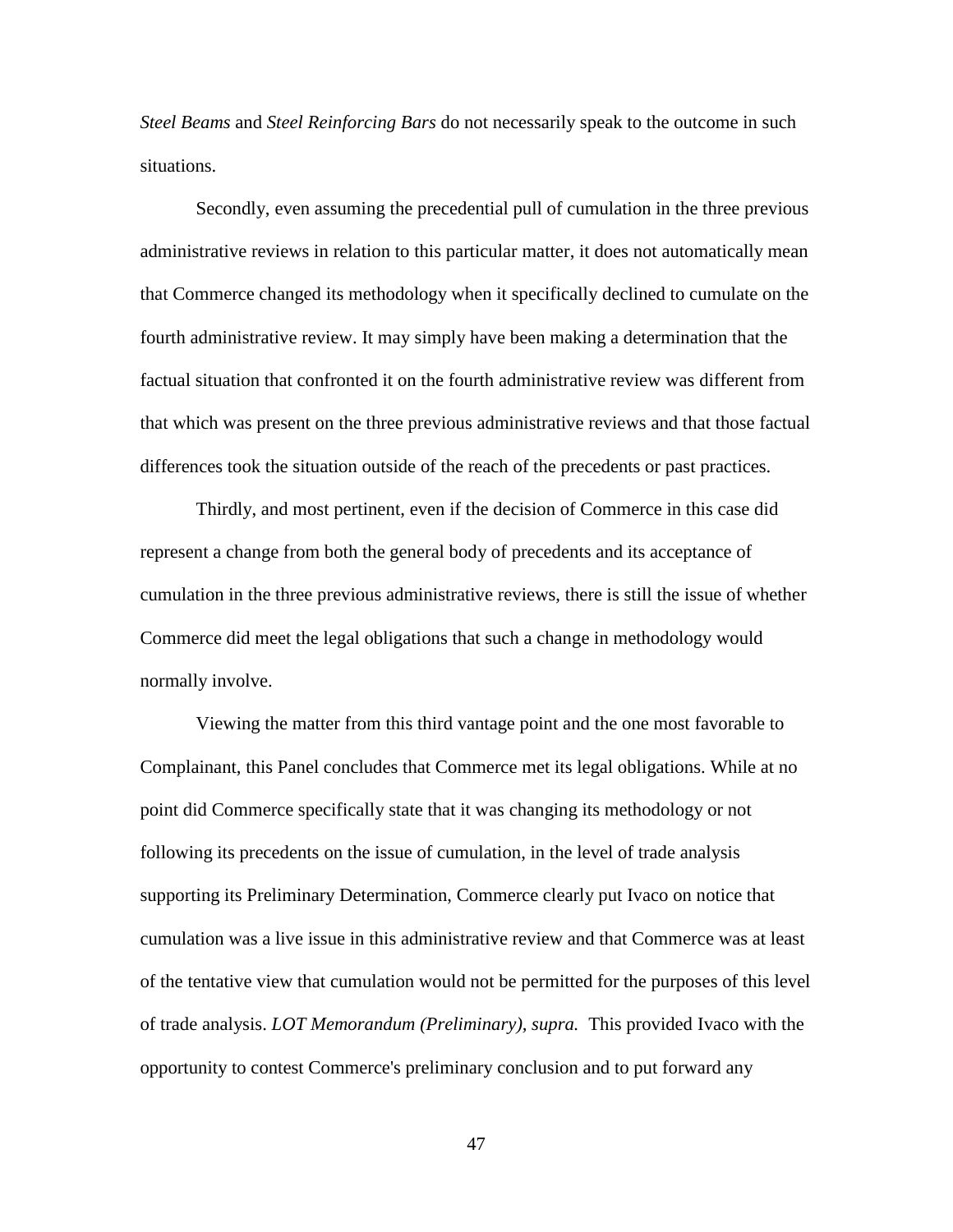arguments based on a change in methodology in the context of its response to the

November 7, 2007 Preliminary Results.

In fact, the whole issue of cumulation received scant treatment in Ivaco's case brief, dated January 23, 2008 and filed in response to the Notice of Preliminary Results. Ivaco simply asserts:

> The Department stated in the preliminary results that it will not cumulate for LOT analysis purposes the selling functions of IRM with those of Sivaco Ontario. See LOT Analysis Memo, at 5-6. However, the fact that Sivaco Ontario must first purchase subject merchandise from IRM is legally germane to the LOT analysis because it shows that Sivaco Ontario's sales are at a more remote marketing stage than IRM's sales.

*Case Brief of Ivaco in Response to Preliminary Determination*, January 23, 2008, Admin.

Rec. 63, at 6.

There is no suggestion in this response that Ivaco is challenging the preliminary determination not to cumulate as an inappropriate change in methodology. Indeed, it does not even amount to a challenge to the merits of the preliminary decision on cumulation. Rather, the fact of that preliminary decision is simply noted and deployed as a segue into a different argument or contention. Given that Ivaco did not directly challenge Commerce's preliminary determination with regard to cumulation, it is understandable why the issue was not again dealt with specifically in Commerce's final determination. In all those circumstances, it cannot be contended that Commerce failed to meet the procedural obligations attendant upon a change in methodology. IRM was put on notice and given the opportunity to contest that preliminary determination on its merits, or as an inappropriate change in methodology or failure to follow precedent or past practices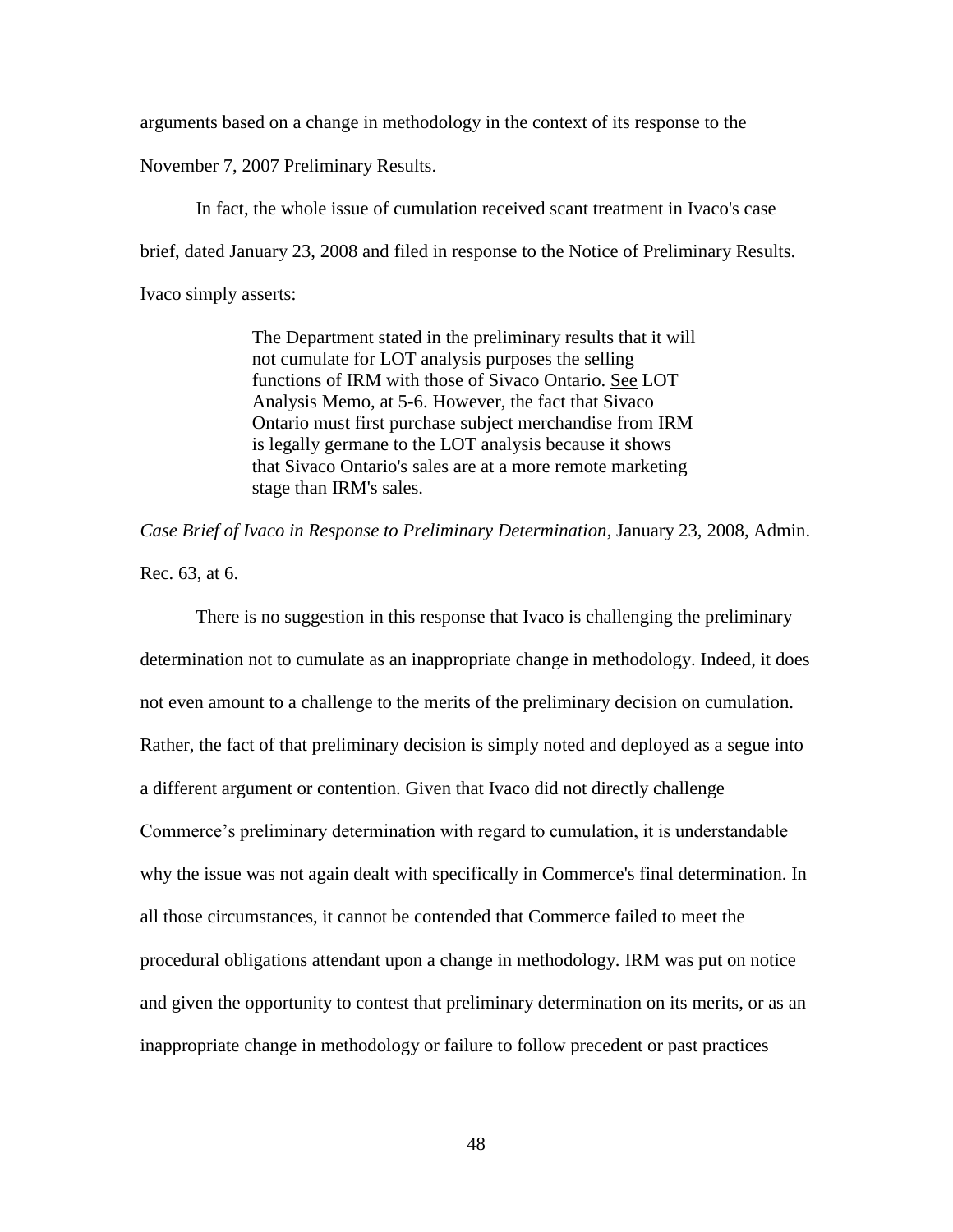either as a general matter or in the particular circumstances of administrative reviews of Ivaco and its subsidiaries.

As for Commerce's substantive justification of its change of methodology or a failure to follow precedent or its past practices (if that is what it was), in all of the circumstances this is appropriately evaluated against the discussion of this issue in the preliminary determination. Even though not framed as a justification for departure from precedent or practice, or a change in methodology, the question is whether that portion of the preliminary determination provided a reasoned and reasonable explanation for the position that Commerce was proposing to take.

In the view of the Panel, it did so. Irrespective of whether Commerce had allowed cumulation in the past, the agency was obviously now of the tentative view that, in a situation such as was present here, it was not appropriate to cumulate. The last paragraph of this part of the *LOT Memorandum* annexed to the *Notice of Preliminary Results* captures it well:

> The overwhelming majority of IRM sales to Sivaco Ontario are transfers of materials within the same entity (i.e. Ivaco) that undergo subsequent further processing and for these sales, as well as the relatively few Sivaco Ontario sales involving rod that Sivaco Ontario did not further process, the functions performed by IRM for Sivaco Ontario take place prior to the sales process between Sivaco Ontario and its customers, and do not benefit Sivaco Ontario's customers.

*LOT Memorandum (Preliminary)* at. 7-8. In making this assessment of the situation and whether it justified cumulation, the memorandum also notes the extent to which Ivaco itself downplayed the relevance of its selling functions in relation to product destined for Sivaco Ontario. *Id.*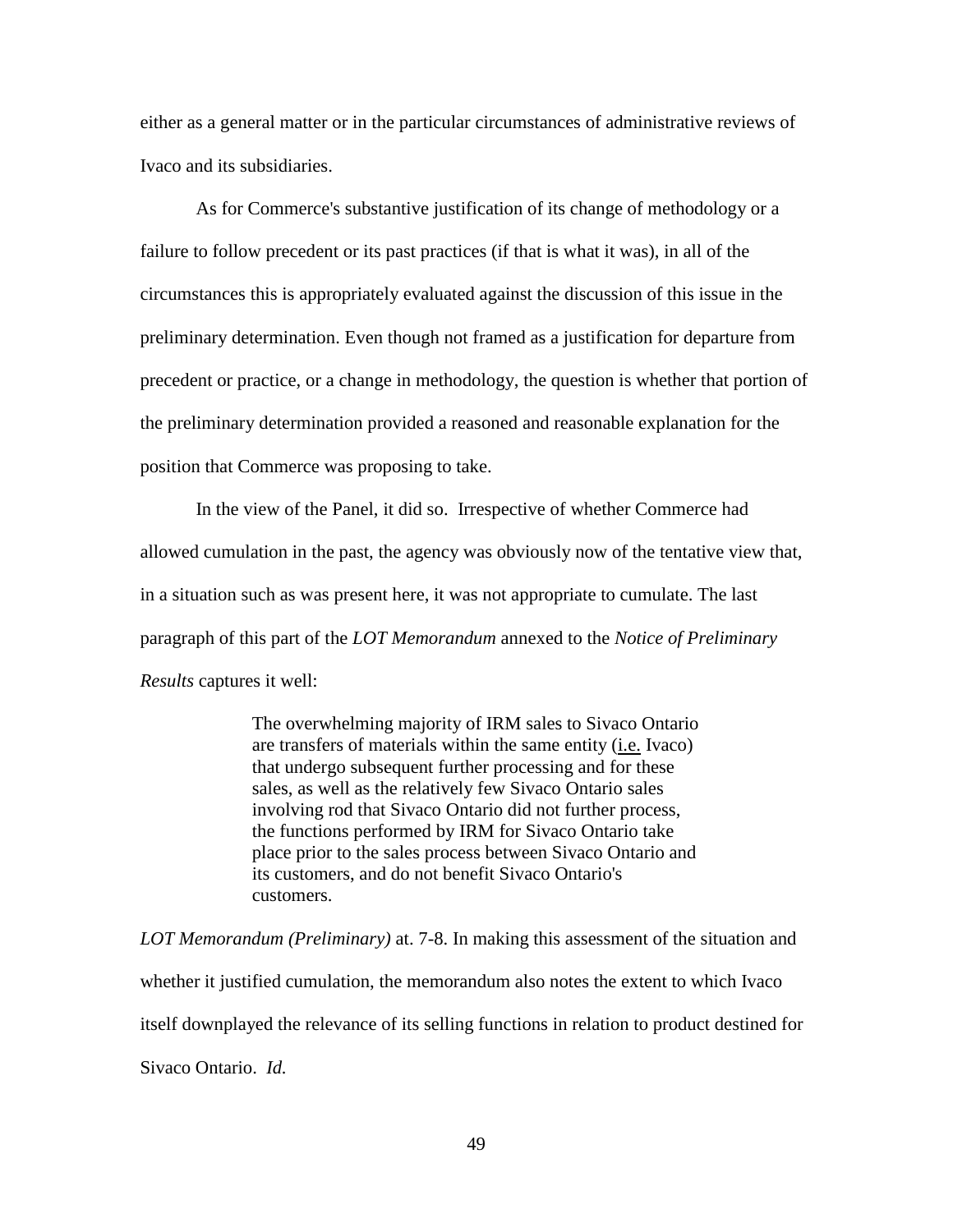While this might very well constitute a new or different assessment, or way of assessing the factual situation as it bears upon the issue of cumulation, it is explicit, detailed, and reasoned. In all of those circumstances, the Panel concludes that Commerce met the burden of reasoned explanation for any change in practice or methodology or failure to follow precedent. It was also sufficient to put Ivaco on notice as to the case it had to meet in order to persuade Commerce not to use that methodology in its final determination.

Complainant cannot therefore challenge the final determination for failing to meet the substantive and procedural obligations that attend a significant change in an agency's methodology, and the "new" approach is otherwise entitled to *Chevron* deference in that it can only be reviewed successfully if not supported by substantial evidence or as not in accordance with any reasonable interpretation of the law, as discussed *supra.*

## **VII. CONCLUSION**

For the reasons discussed in the foregoing sections of this decision, the Panel affirms in part and remands in part, the Final Determination of the administrative review under review.

#### **ORDER**

Upon consideration of all papers and proceedings herein, it is hereby

**ORDERED** that the Investigating Authority's final results of the administrative review determining that Complainant's sales were made at the same level of trade are affirmed; it is further

**ORDERED** that the Investigating Authority shall provide on remand a thorough explanation, keyed to the "otherwise contrary to law" standard of review, of the statutory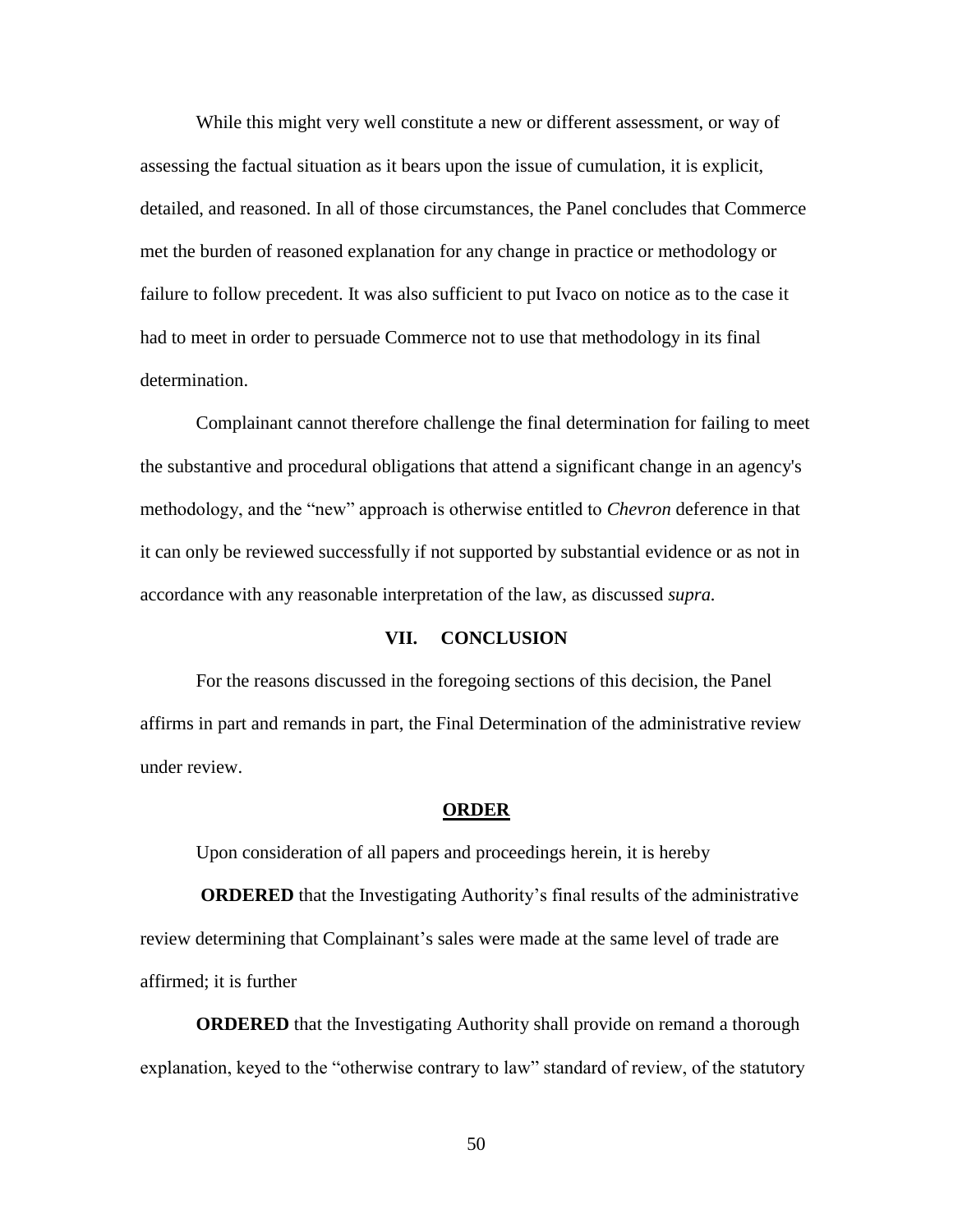interpretation underlying its approach of granting offsets for non-dumped sales in original investigations while denying such offsets in administrative reviews. The Investigating Authority shall provide such explanation within 45 days of the date of issue of this Panel Decision and Order.